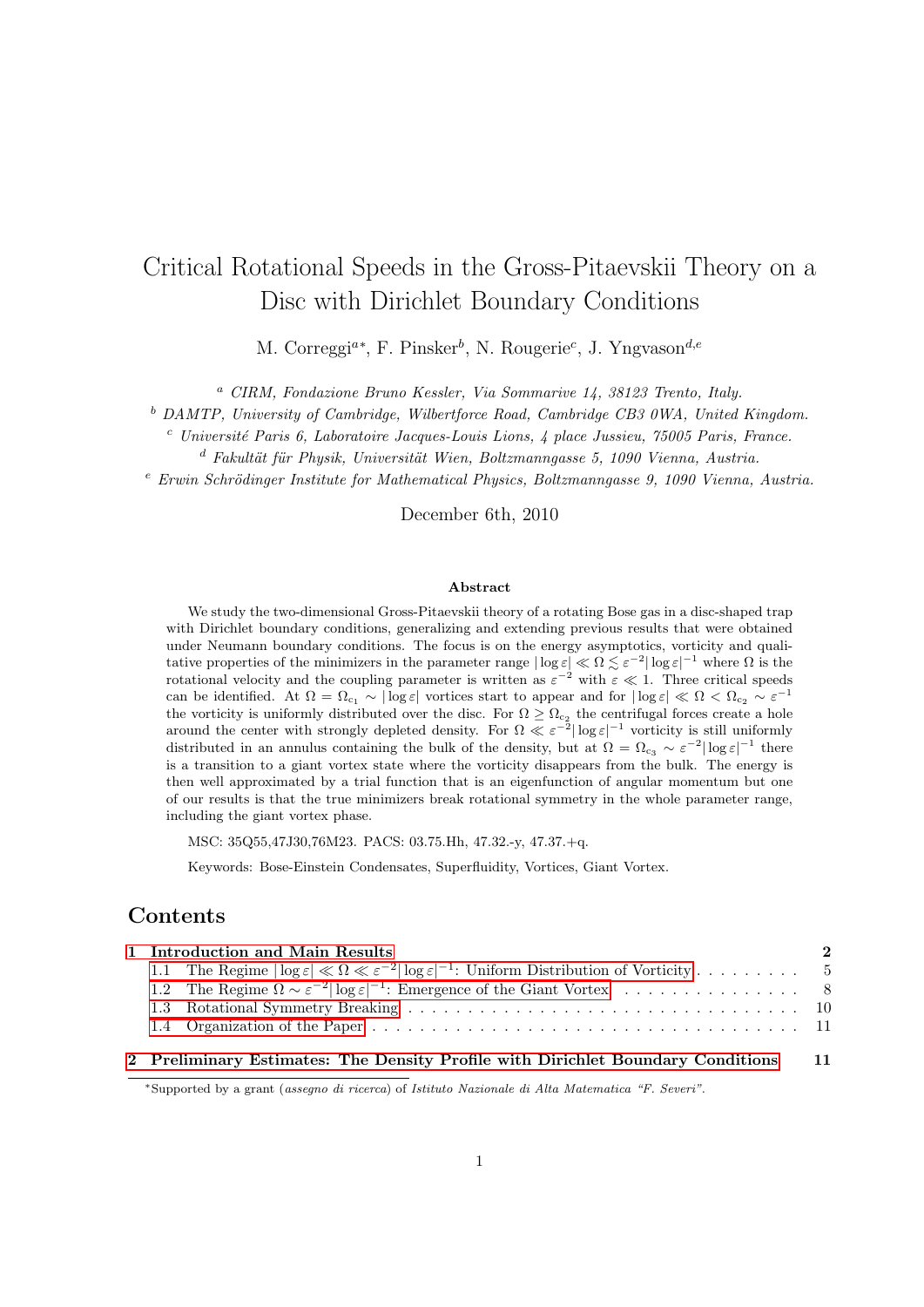| 3.1<br>3.2<br>3.3 | 3 The Regime $ \log \varepsilon  \ll \Omega \ll \varepsilon^{-2}  \log \varepsilon ^{-1}$ | 17 |  |  |  |
|-------------------|-------------------------------------------------------------------------------------------|----|--|--|--|
|                   | 4 The Giant Vortex Regime $\Omega \sim \varepsilon^{-2}  \log \varepsilon ^{-1}$          | 23 |  |  |  |
| 4.1               |                                                                                           |    |  |  |  |
| 4.2               |                                                                                           |    |  |  |  |
| 4.3               |                                                                                           |    |  |  |  |
| 4.4               |                                                                                           |    |  |  |  |
| 4.5               |                                                                                           |    |  |  |  |
|                   | 5 Rotational Symmetry Breaking                                                            | 36 |  |  |  |
| 38<br>Appendix A  |                                                                                           |    |  |  |  |
|                   |                                                                                           |    |  |  |  |
|                   |                                                                                           |    |  |  |  |

# <span id="page-1-0"></span>1 Introduction and Main Results

The Gross-Pitaevskii (GP) theory is the most commonly used model to describe the behavior of rotating superfluids. Since the nucleation of quantized vortices is a signature of the superfluid behavior it is of great interest to understand that phenomenon in the framework of the GP theory. A fascinating example of superfluid is provided by a cold Bose gas forming a Bose-Einstein condensate (BEC). The possibility to nucleate quantized vortices in a rotating BEC has triggered a lot of interest in the last decade, both experimental and theoretical (see the reviews [\[Co,](#page-39-0) [Fe1\]](#page-39-1) and the monograph [\[A\]](#page-39-2) for further references).

Bose-Einstein condensates are trapped systems: A magneto-optical confinement is imposed on the atoms. When rotating such a system, the strength of the confinement can lead to two different behaviors. If the trapping potential increases quadratically with the distance from the rotation axis ('harmonic' trap), there exists a limiting angular velocity that one can impose to the gas. Any larger velocity would result in a centrifugal force stronger than the trapping force. The atoms would then be driven out of the trap. By contrast, a stronger confinement ('anharmonic' trap) allows in principle an arbitrary angular velocity. In this paper we focus on the two-dimensional GP theory for a BEC with anharmonic confinement.

Theoretical and numerical arguments have been proposed in the physics literature (see, e.g., [\[FJS,](#page-39-3) [FB,](#page-39-4) [KB\]](#page-39-5)) in favor of the existence of three critical speeds at which important phase transitions are expected to happen:

- If the velocity  $\Omega$  is smaller than the first critical velocity  $\Omega_{c_1}$ , then there are no vortices in the condensate ('vortex-free state');
- If  $\Omega$  is between  $\Omega_{c_1}$  and  $\Omega_{c_2}$ , there is a hexagonal lattice of singly quantized vortices ('vortex-lattice state');
- When  $\Omega$  is taken larger than  $\Omega_{c_2}$ , the centrifugal force becomes so important that it dips a hole in the center in the condensate. The annulus in which the mass is concentrated still supports a vortex lattice however ('vortex-lattice-plus-hole state'), until  $\Omega$  crosses the third threshold  $\Omega_{c_3}$ ;
- If  $\Omega$  is larger than  $\Omega_{c_3}$ , all vortices retreat in the central low density hole, resulting in a 'giant vortex' state. The central hole acts as a multiply quantized vortex with a large phase circulation.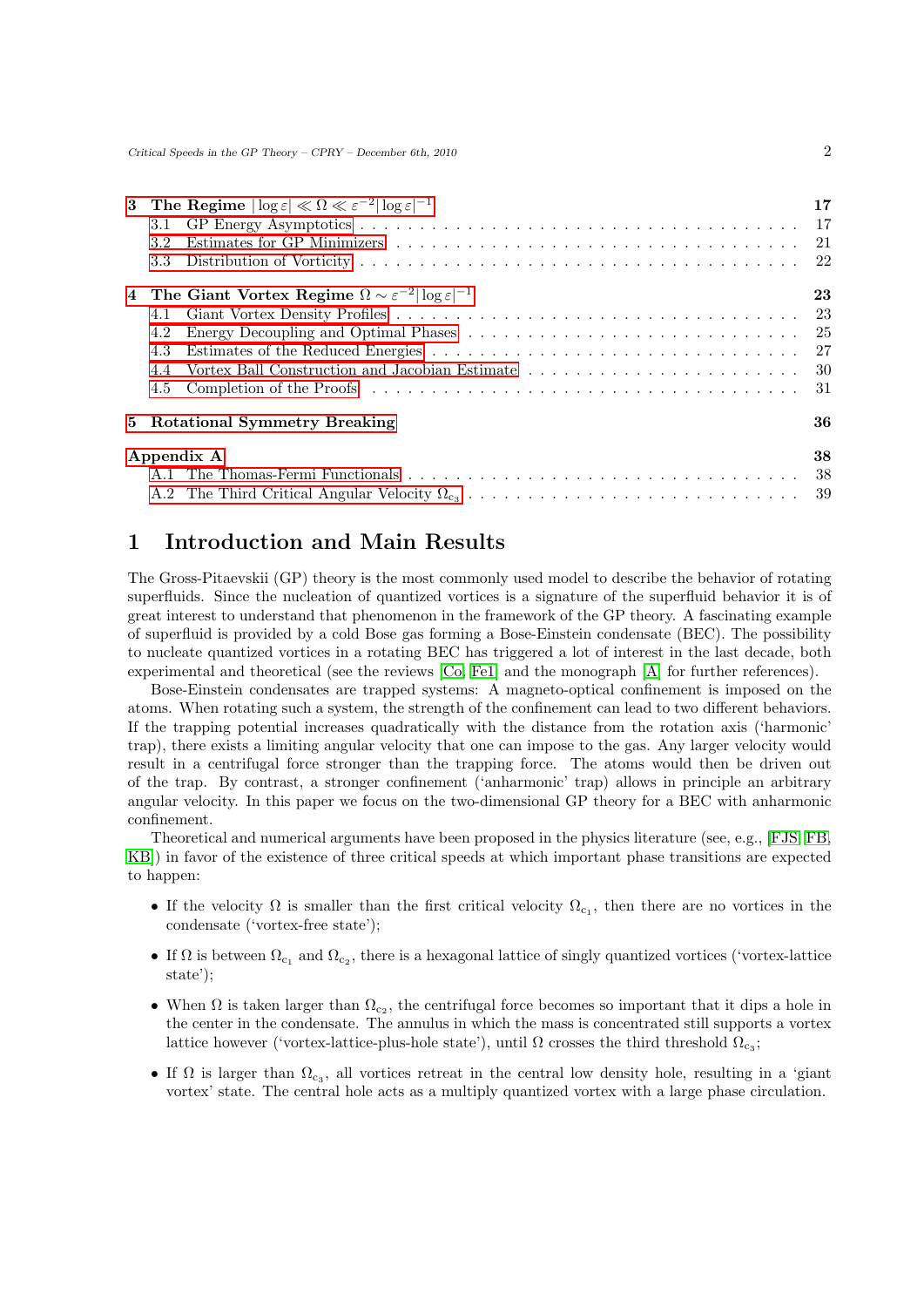In [\[CDY1,](#page-39-6) [CY,](#page-39-7) [CRY,](#page-39-8) [R\]](#page-39-9) we have studied these phase transitions using as model case a BEC in a 'flat' trap, that is a constant potential with hard walls. This is the 'most anharmonic' confinement one can imagine and serves as an approximation for potentials used in experiments. Mathematically, it has the advantage that the rescaling of spatial variables as  $\varepsilon \to 0$  and/or  $\Omega \to \infty$  is avoided. The GP energy functional in the non-inertial rotating frame is defined as

<span id="page-2-0"></span>
$$
\mathcal{E}^{\rm GP}[\Psi] := \int_{\mathcal{B}} d\vec{r} \left\{ |\nabla \Psi|^2 - 2\Psi^* \vec{\Omega} \cdot \vec{L} \Psi + \varepsilon^{-2} |\Psi|^4 \right\} \tag{1.1}
$$

where we have denoted the physical angular velocity by  $2\vec{\Omega}$ ,  $\vec{L} = -i\vec{r} \wedge \nabla$  is the angular momentum operator and B the unit two-dimensional disc. We have written the coupling constant as  $\varepsilon^{-2}$ . The subsequent analysis (as well as the papers [\[CDY1,](#page-39-6) [CY,](#page-39-7) [CRY,](#page-39-8) [R\]](#page-39-9)) is concerned about the 'Thomas-Fermi' (or strongly interacting) limit where  $\varepsilon \to 0$ .

The simplest way to define the ground state of the system is to minimize the energy functional [\(1.1\)](#page-2-0) under the mass constraint

$$
\int_{\mathcal{B}} \mathrm{d}\vec{r} \, \left|\Psi\right|^2 = 1
$$

with no further conditions. This is the approach that has been considered in the previous papers [\[CDY1,](#page-39-6) [CY,](#page-39-7) [CRY,](#page-39-8) [R\]](#page-39-9), leading to Neumann boundary conditions on ∂B. We will refer to this situation as the 'flat Neumann problem' in the sequel.

There are, however, both physical and mathematical reasons for considering also the corresponding problem with a Dirichlet boundary condition, i.e., requiring the wave function to vanish on the boundary of the unit disc. Physically, this corresponds to a hard, repelling wall which is usually a closer approximation to real experimental situations than a 'sticky' wall modeled by a Neumann boundary condition. The Dirichlet boundary condition can be formally implemented by replacing the flat trap with a smooth confining potential of the form  $r^s$  and taking<sup>[1](#page-2-1)</sup>  $s \to \infty$ .

Mathematically, the new boundary condition poses several new aspects compared to the Neumann case. For one thing, the density profile is no longer a monotonously increasing function of the radial variable and the position of the density maximum has to be precisely estimated. Furthermore, energy estimates have to be refined to take the boundary effect into account, and a boundary estimate for the GP minimizer, that was an important ingredient in the proof of the giant vortex transition in [\[CRY\]](#page-39-8), has to be replaced by a different approach.

In addition to these adaptations to the new situation the present paper contains also substantial improvements of results proved previously in the Neumann case. These concern in particular the uniform distribution of vorticity in the bulk (Theorem [1.1\)](#page-5-0) and the rotational symmetry breaking (Theorem [1.6\)](#page-9-1). Besides, the error term in our energy estimate in Theorem [1.4](#page-8-0) below is much smaller than the corresponding term in [\[CRY,](#page-39-8) Theorem 1.2]. This last improvement is due to the new method for estimating a potential function that we use to avoid the boundary estimate.

From now on the minimization of [\(1.1\)](#page-2-0) is considered on the domain

$$
\mathscr{D}^{\text{GP}} := \{ \Psi \in H_0^1(\mathcal{B}) : \|\Psi\|_2 = 1 \},\tag{1.2}
$$

where  $H_0^1(\mathcal{B})$  is the Sobolev space of complex valued functions  $\Psi$  on  $\mathcal{B}$  with  $\int_{\mathcal{B}}(|\Psi|^2 + |\nabla \Psi|^2) < \infty$  and  $\Psi(\vec{r}) = 0$  on  $\partial \mathcal{B}$ . The ground state energy is thus defined as

$$
E^{\rm GP} := \inf_{\Psi \in \mathcal{D}^{\rm GP}} \mathcal{E}^{\rm GP}[\Psi],\tag{1.3}
$$

<span id="page-2-1"></span><sup>&</sup>lt;sup>1</sup>This limit has to be taken with care, however, because it can not be interchanged with the asymptotic limit  $\varepsilon\Omega \to \infty$ we shall consider. This point will be discussed further in [\[CPRY\]](#page-39-10).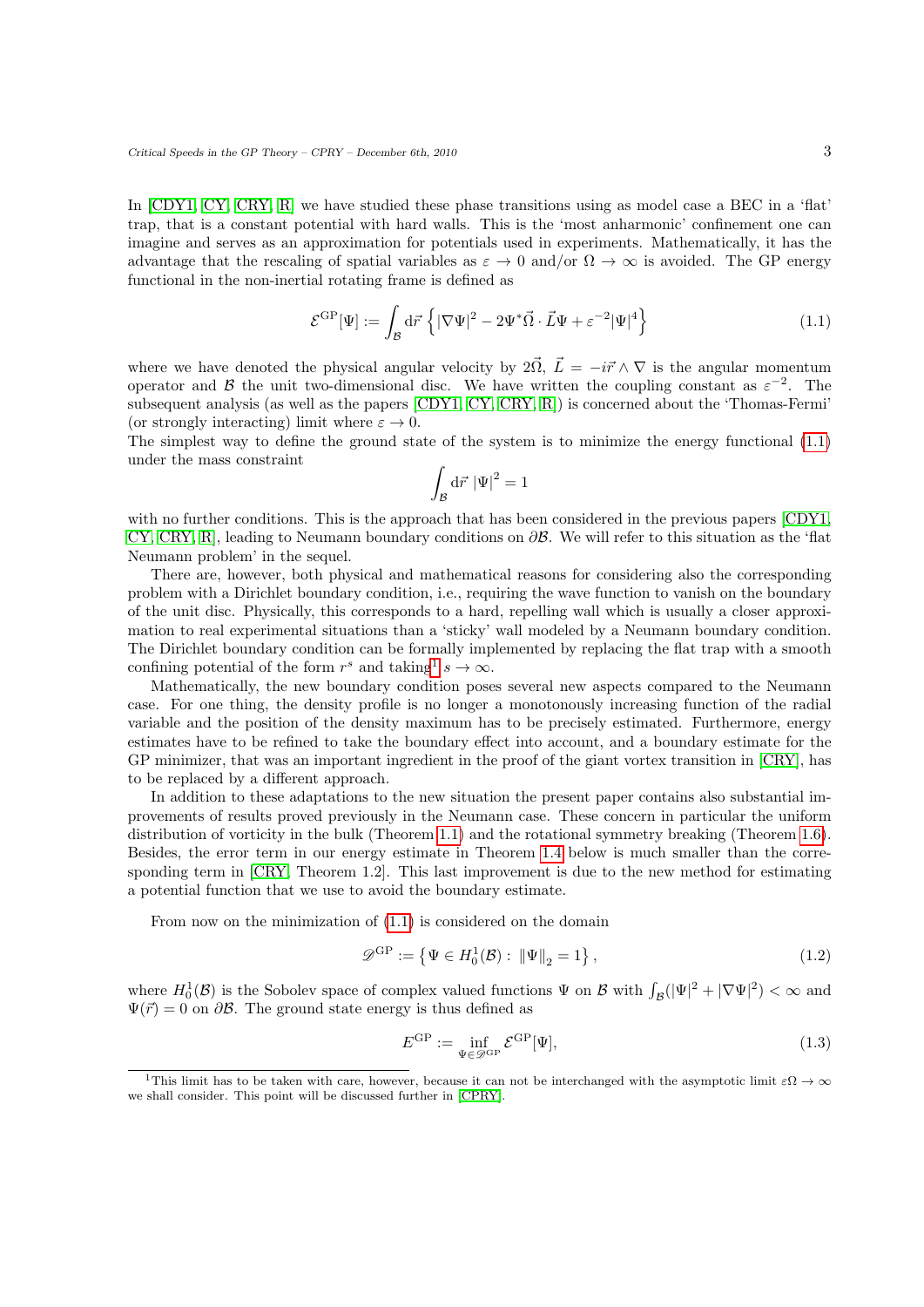and any corresponding minimizer is denoted by  $\Psi^{\text{GP}}$ . This case will be referred to as the 'flat Dirichlet problem'. In the following we will often use a different form of the GP functional which can be obtained by introducing a vector potential, i.e.,

$$
\mathcal{E}^{\rm GP}[\Psi] = \int_{\mathcal{B}} d\vec{r} \left\{ \left| \left( \nabla - i\vec{A} \right) \Psi \right|^2 - \Omega^2 r^2 |\Psi|^2 + \varepsilon^{-2} |\Psi|^4 \right\},\tag{1.4}
$$

where

<span id="page-3-1"></span><span id="page-3-0"></span>
$$
\vec{A} := \vec{\Omega} \wedge \vec{r} = \Omega r \vec{e}_{\vartheta}.
$$
\n(1.5)

Here  $(r, \vartheta)$  are two-dimensional polar coordinates and  $\vec{e}_{\vartheta}$  a unit vector in the angular direction.

The GP minimizer is in general not unique because vortices can break the rotational symmetry (see Section [1.3\)](#page-9-0) but any minimizer satisfies in the open ball the variational equation (GP equation)

$$
-\Delta\Psi^{\rm GP} - 2\vec{\Omega} \cdot \vec{L}\,\Psi^{\rm GP} + 2\varepsilon^{-2} \left|\Psi^{\rm GP}\right|^2 \Psi^{\rm GP} = \mu^{\rm GP}\Psi^{\rm GP},\tag{1.6}
$$

with additional Dirichlet conditions at the boundary, i.e.,

$$
\Psi^{\text{GP}}(\vec{r}) = 0 \quad \text{on} \quad \partial \mathcal{B}.\tag{1.7}
$$

The chemical potential in [\(1.6\)](#page-3-0) is given by the normalization condition on  $\Psi^{\text{GP}}$ , i.e.,

$$
\mu^{\rm GP} := E^{\rm GP} + \frac{1}{\varepsilon^2} \int_{\mathcal{B}} d\vec{r} \, \left| \Psi^{\rm GP} \right|^4. \tag{1.8}
$$

For such a model, variational arguments have been provided in [\[FB\]](#page-39-4) to support the following conjectures about the three critical speeds:

$$
\Omega_{c_1} \quad \propto \quad |\log \varepsilon|,\tag{1.9}
$$

$$
\Omega_{c_2} \quad \propto \quad \varepsilon^{-1},\tag{1.10}
$$

$$
\Omega_{c_3} \quad \propto \quad \varepsilon^{-2} |\log \varepsilon|^{-1}.\tag{1.11}
$$

As for the behavior of the condensate close to  $\Omega_{c_1}$ , the centrifugal force is not strong enough for the specificity of the anharmonic confinement to be of importance. A consequence is that the analysis developed in [\[IM1,](#page-39-11) [IM2\]](#page-39-12) (see also [\[AJR\]](#page-39-13) for recent developments) for harmonic traps applies and leads to the rigorous estimate

$$
\Omega_{c_1} = |\log \varepsilon| (1 + o(1)) \tag{1.12}
$$

when  $\varepsilon \to 0$ . In this paper we aim at providing estimates of  $\Omega_{c_2}$  and  $\Omega_{c_3}$  and thus will assume that

 $\Omega \gg |\log \varepsilon|$ ,

i.e., we consider angular velocities strictly above  $\Omega_{c_1}$ . The situation is then very different from that in a harmonic trap because of the onset of strong centrifugal forces when  $\Omega$  approaches  $\Omega_{c_2}$ .

Our main results can be summarized as follows. We show that if  $\Omega \leq 2(\sqrt{\pi}\varepsilon)^{-1}$ , the condensate is Our main results can be summarized as follows. We show that  $\pi$   $\chi$   $\leq$  2( $\sqrt{\pi \varepsilon}$ ) are condensate is disc-shaped, while for  $\Omega > 2(\sqrt{\pi \varepsilon})^{-1}$  the matter density is confined in an annulus along the boundary of B. In addition we prove that if

$$
|\log \varepsilon| \ll \Omega \ll \frac{1}{\varepsilon^2 |\log \varepsilon|},
$$

there is a uniform distribution of vorticity in the bulk of the condensate. Although our estimates are not precise enough to show that there is a hexagonal lattice of vortices, these results support the qualitative picture provided in [\[FB\]](#page-39-4). We deduce that when  $\varepsilon \to 0$ 

$$
\Omega_{c_2} = \frac{2}{\sqrt{\pi}\varepsilon}(1 + o(1)).\tag{1.13}
$$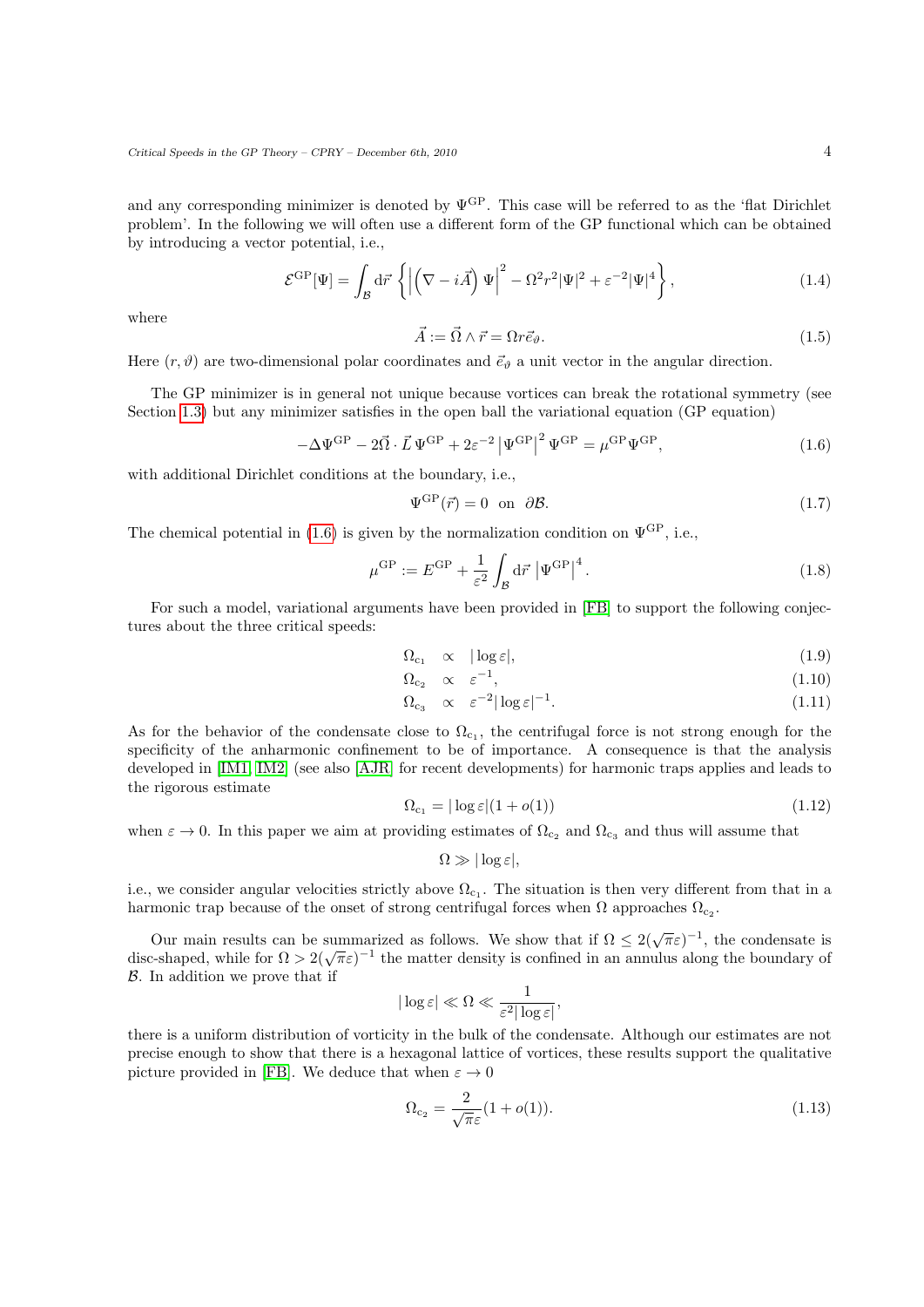We refer to Section [1.1](#page-4-0) for the detailed statements of these results.

In Section [1.2](#page-7-0) we present our results about the third critical speed. We show that if  $\Omega = \Omega_0 \varepsilon^{-2} |\log \varepsilon|^{-1}$ with  $\Omega_0 > (3\pi)^{-1}$ , then there are no vortices in the bulk of the condensate. This provides an upper bound on the third critical speed

$$
\Omega_{c_3} \le \frac{2}{3\pi\varepsilon^2 |\log \varepsilon|^{-1}} (1 + o(1)).
$$
\n(1.14)

It should be noted right away that we do believe that this upper bound is optimal. This has been proved in [\[R\]](#page-39-9) in the flat Neumann case and the adaptation of the adequate tools to the flat Dirichlet case is possible but beyond the scope of this paper. We hope to come back to the regime  $\Omega \propto \Omega_{\rm c3}$  in the future.

In the regime  $\Omega > \Omega_{\rm c3}$  a very natural question occurs about the distribution of vorticity in the central hole of low matter density: Is the phase of the condensate created by a single multiply quantized vortex at the center of the trap? We show that this is not the case in Section [1.3](#page-9-0) and, as a consequence, the rotational symmetry is always broken at the level of the ground state, even when  $\Omega > \Omega_{\rm c_3}$ .

Before stating our results more precisely, we want to make a comparison with the 2D Ginzburg-Landau (GL) theory for superconductors in applied magnetic fields (see [\[FH,](#page-39-14) [SS2\]](#page-40-0) for a mathematical presentation). The analogies between GP and GL theories have often been pointed out in the literature, with the external magnetic field playing in GL theory the role of the angular velocity in GP theory. We stress that our results in fact enlighten significant differences between the two theories. Whereas the first critical speed in GP theory can be seen as the equivalent of the first critical field in GL theory, the second and third critical speeds have little to do with the second and third critical fields of the GL theory. The difference can be seen both in the order of magnitudes of these quantities as functions of  $\varepsilon$ (which for a superconductor is the inverse of the GL parameter) and in the qualitative properties of the states appearing in the theories. In GP theory there is no equivalent of the normal state and there is no vortex-lattice-plus-hole state in GL theory. The giant vortex state of GP theory could be compared to the surface superconductivity state in GL theory, but the physics governing the onset of these two phases is quite different. The main reason for this different behavior is the combined influence of the centrifugal force and mass constraint in GP theory, two features that have no equivalent in GL theory.

We will now state our results rigorously. The core analysis that we present below is an adaptation of the techniques developed in [\[CDY1,](#page-39-6) [CY,](#page-39-7) [CRY\]](#page-39-8) for the Neumann case, but the Dirichlet condition leads to important novel aspects that we discuss in the sequel.

## <span id="page-4-0"></span>1.1 The Regime  $|\log \varepsilon| \ll \Omega \ll \varepsilon^{-2} |\log \varepsilon|^{-1}$ : Uniform Distribution of Vorticity

Before stating our results we need to introduce some notation. We define the density functional

<span id="page-4-2"></span><span id="page-4-1"></span>
$$
\hat{\mathcal{E}}^{\rm GP}[f] := \int_{\mathcal{B}} d\vec{r} \left\{ |\nabla f|^2 - \Omega^2 r^2 f^2 + \varepsilon^{-2} f^4 \right\},\tag{1.15}
$$

for any real function  $f$ . The minimization is given by

$$
\hat{E}^{\rm GP} := \inf_{f \in \hat{\mathscr{D}}^{\rm GP}} \hat{\mathscr{E}}^{\rm GP}[f], \qquad \hat{\mathscr{D}}^{\rm GP} := \{ f \in H_0^1(\mathcal{B}) : f = f^*, \|f\|_2 = 1 \}
$$
(1.16)

and  $g$  is the associated minimizer (see Proposition [2.1\)](#page-10-2). In order to give a precise meaning to the expression 'bulk of the condensate', we introduce the following Thomas-Fermi functional, obtained by dropping the first term in [\(1.4\)](#page-3-1) or [\(1.15\)](#page-4-1):

<span id="page-4-3"></span>
$$
\mathcal{E}^{\rm TF}[\rho] := \frac{1}{\varepsilon^2} \int_{\mathcal{B}} d\vec{r} \left\{ \rho^2 - \varepsilon^2 \Omega^2 r^2 \rho \right\},\tag{1.17}
$$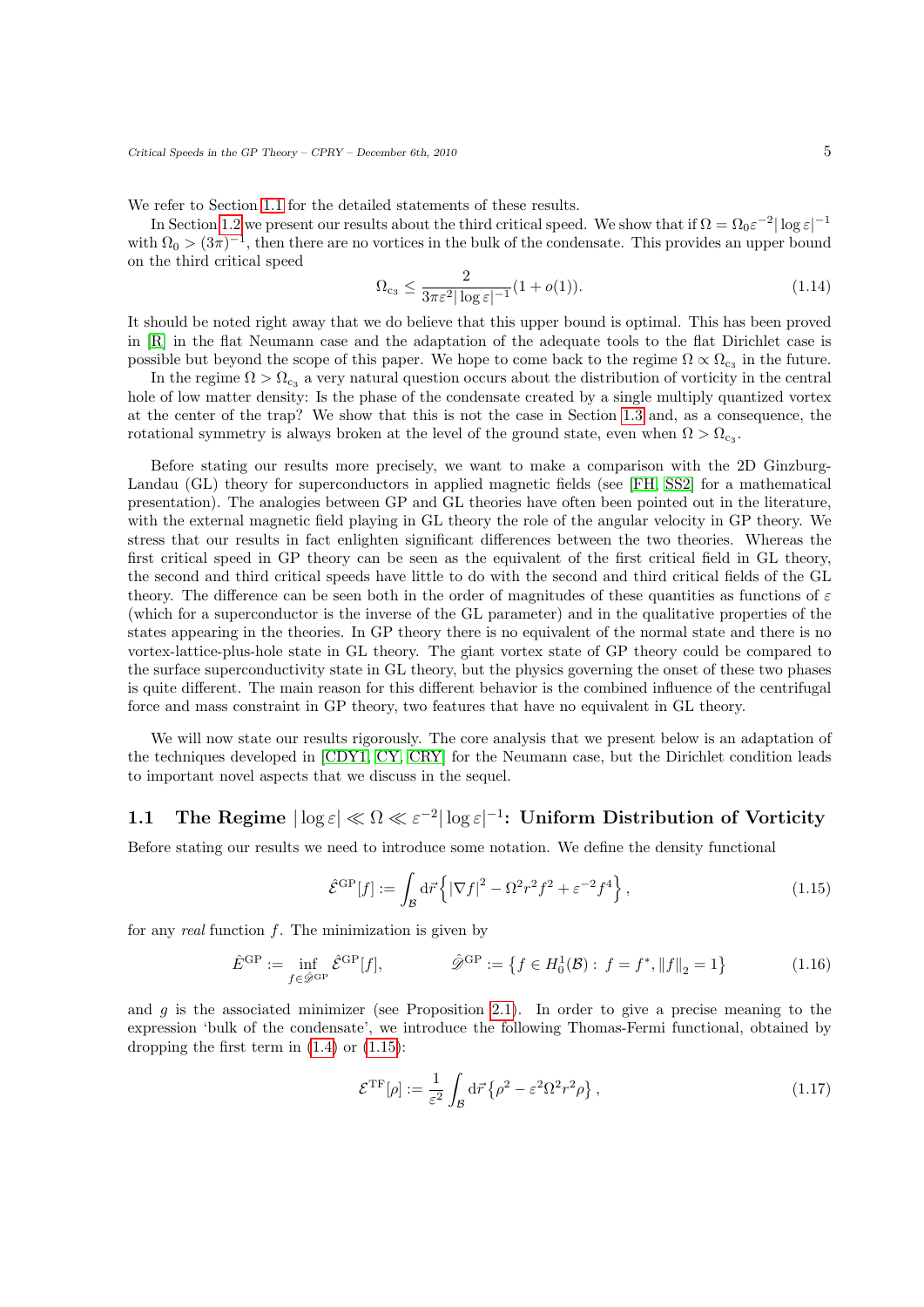which is expected to provide the energy associated with the non-uniform density of the condensate. We refer to the Appendix for the properties of its ground state energy  $E^{TF}$  and associated minimizer  $\rho^{TF}$ . Let us define

$$
\mathcal{A}^{\mathrm{TF}} := \mathrm{supp} \left( \rho^{\mathrm{TF}} \right). \tag{1.18}
$$

If  $\Omega \leq 2(\sqrt{\pi}\varepsilon)^{-1}$ ,  $\mathcal{A}^{TF} = \mathcal{B}$ , while if  $\Omega > 2(\sqrt{\pi}\varepsilon)^{-1}$ ,  $\mathcal{A}^{TF}$  is an annulus of outer radius 1 and inner radius  $R_h$  with  $1 - R_h \propto (\varepsilon \Omega)^{-1}$ . As we shall see below,  $|\Psi^{\text{GP}}|^2$  is close to  $\rho^{\text{TF}}$  and thus, if  $\Omega \gg \varepsilon^{-1}$ , the mass of  $\Psi^{\rm GP}$  is concentrated close to the boundary of  $\mathcal B$ .

Our result about the uniform distribution of vorticity in fact holds in a slightly smaller region than  $A^{TF}$ , namely the annulus

$$
\mathcal{A}_{\text{bulk}} := \left\{ \vec{r} \in \mathcal{B} : \ \tilde{R} \le r \le R_{\text{m}} \right\} \tag{1.19}
$$

where, for a certain quantity  $\gamma := \gamma(\varepsilon, \Omega) > 0$  such that  $\gamma = o(1)$  as  $\varepsilon \to 0$  (see Section [3.3,](#page-21-0) Equation [\(3.35\)](#page-21-1) for its precise definition),

$$
\tilde{R} := \begin{cases}\n0, & \text{if } \Omega \leq \bar{\Omega} \varepsilon^{-1}, \text{ with } \bar{\Omega} < 2/\sqrt{\pi}, \\
R_h + \gamma \varepsilon^{-1} \Omega^{-1}, & \text{if } 2(\sqrt{\pi}\varepsilon)^{-1} \lesssim \Omega \ll \varepsilon^{-2} |\log \varepsilon|^{-1},\n\end{cases} \tag{1.20}
$$

and  $R<sub>m</sub>$  is the position of the unique maximum of the density g (see Proposition [2.2\)](#page-12-0). It should be noted that  $\hat{R}$  is close to  $R_h$  and  $R_m$  is close to 1 in such a way that

<span id="page-5-2"></span>
$$
\left|\mathcal{A}^{\mathrm{TF}}\setminus\mathcal{A}_{\mathrm{bulk}}\right|\ll\mathcal{O}(\varepsilon^{-1}\Omega^{-1})=\left|\mathcal{A}^{\mathrm{TF}}\right|,
$$

i.e., the domain  $\mathcal{A}_{\text{bulk}}$  tends to the support of the TF density as  $\varepsilon \to 0$ . Also, thanks to the above estimate, we have

$$
\int_{\mathcal{A}_{\text{bulk}}} d\vec{r} |\Psi^{\text{GP}}|^2 = 1 - o(1),\tag{1.21}
$$

i.e., the mass is concentrated in  $\mathcal{A}_{\text{bulk}}$ . We refer to [\(2.22\)](#page-13-0), [\(2.23\)](#page-14-0) and [\(2.32\)](#page-15-0) below for precise estimates of  $R_{\rm m}$ .

We now state our result about the uniform distribution of vorticity. It is the analogue of [\[CY,](#page-39-7) Theorem 3.3] but here we prove that the distribution of vorticity is uniform in the whole regime  $|\log \varepsilon| \ll \Omega \ll$  $\epsilon^{-2} |\log \epsilon|^{-1}$  whereas in [\[CY\]](#page-39-7) this was proved only for  $\Omega \lesssim \epsilon^{-1}$ .

## <span id="page-5-0"></span>Theorem 1.1 (Uniform distribution of vorticity).

Let  $\Psi^{\text{GP}}$  be any GP minimizer and  $\varepsilon > 0$  sufficiently small. If  $|\log \varepsilon| \ll \Omega \ll \varepsilon^{-2} |\log \varepsilon|^{-1}$ , there exists a finite family of disjoint balls<sup>[2](#page-5-1)</sup> { $\mathcal{B}_i$ } := { $\mathcal{B}(\vec{r}_i, \varrho_i)$ }  $\subset \mathcal{A}_{\text{bulk}}$  such that

- 1.  $\varrho_i \leq \mathcal{O}(\Omega^{-1/2}), \sum \varrho_i \leq \mathcal{O}(\Omega^{1/2})$  and  $\sum \varrho_i^2 \ll (1 + \varepsilon \Omega)^{-1},$
- 2.  $|\Psi^{\mathrm{GP}}|$  $2<sup>2</sup> \geq C\gamma(1+\varepsilon\Omega)$  on  $\partial \mathcal{B}_i$  for some  $C > 0$ .

Moreover, denoting by  $d_{i,\varepsilon}$  the winding number of  $|\Psi^{\mathrm{GP}}|^{-1}\Psi^{\mathrm{GP}}$  on  $\partial \mathcal{B}_i$  and introducing the measure

$$
\nu := \frac{2\pi}{\Omega} \sum d_{i,\varepsilon} \delta\left(\vec{r} - \vec{r}_{i,\varepsilon}\right),\tag{1.22}
$$

then, for any family of sets  $S \subset A_{\text{bulk}}$  such that  $|S| \gg \Omega^{-1} |\log(\varepsilon^2 \Omega| \log \varepsilon)|^2$  as  $\varepsilon \to 0$ ,

$$
\frac{\nu(\mathcal{S})}{|\mathcal{S}|} \underset{\varepsilon \to 0}{\longrightarrow} 1. \tag{1.23}
$$

<span id="page-5-1"></span><sup>&</sup>lt;sup>2</sup>Throughout the whole paper the notation  $\mathcal{B}(\vec{r}, \rho)$  stands for a ball of radius  $\rho$  centered at  $\vec{r}$ , whereas  $\mathcal{B}(R)$  is a ball with radius R centered at the origin.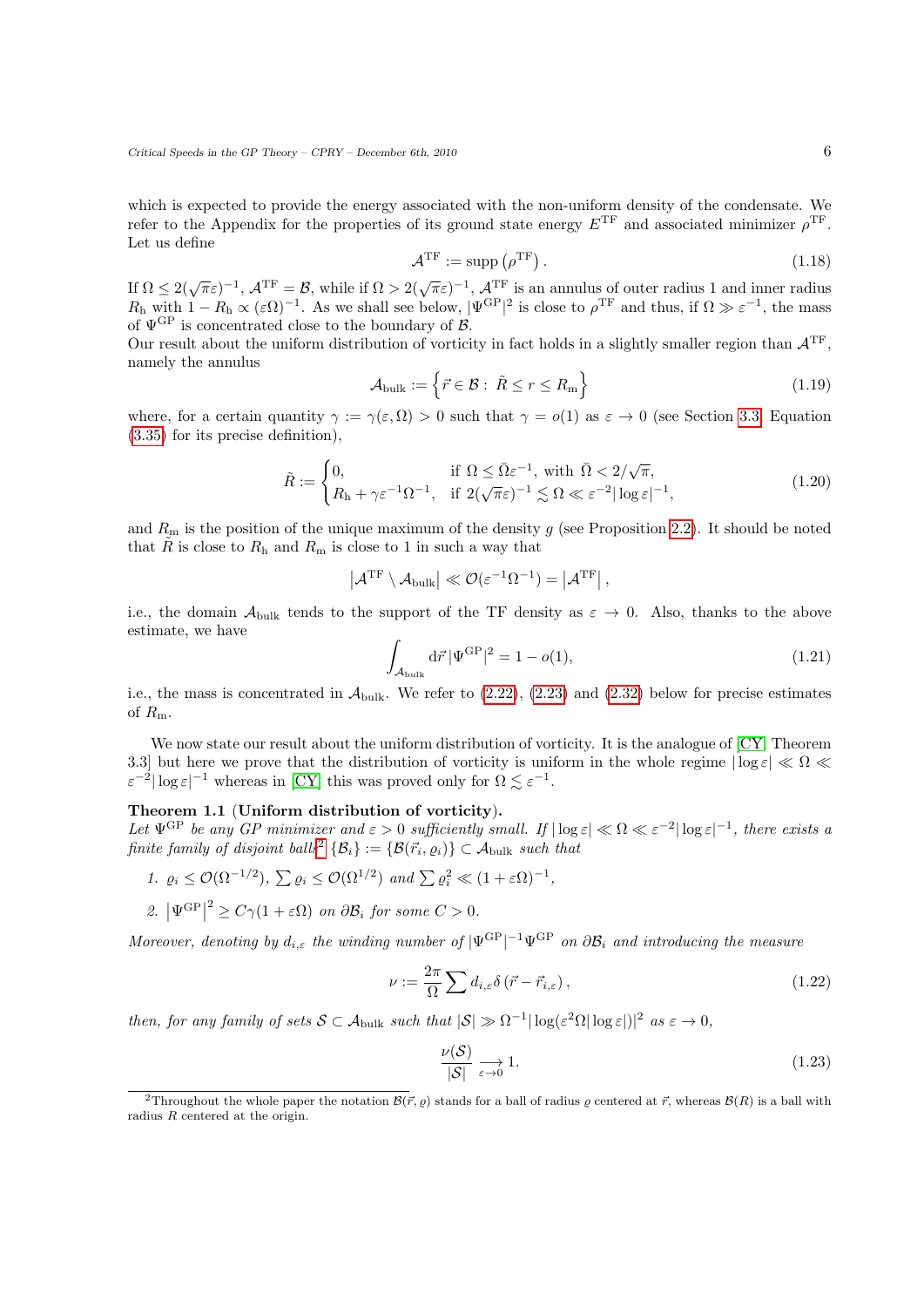### Remark 1.1 (Distribution of vorticity)

The result proven in the above Theorem implies that the vorticity measure converges after a suitable rescaling to the Lebesgue measure, i.e., the vorticity is uniformly distributed. However such a statement is meaningful only for angular velocities at most of order  $\varepsilon^{-1}$ , when the TF support  $\mathcal{A}^{TF}$  can be bounded independently of  $\varepsilon$ . On the opposite if  $\Omega \gg \varepsilon^{-1}$ ,  $\mathcal{A}^{TF}$  shrinks and its Lebesgue measure converges to 0 as  $\varepsilon^{-1}\Omega^{-1}$ . To obtain an interesting statement one has therefore to allow the domain S to depend on  $\varepsilon$ with  $|\mathcal{S}| \to 0$  as  $\varepsilon \to 0$ .

### Remark 1.2 (Conditions on S)

We remark that the lower bound on the measure of the set S, i.e.,  $|S| \gg \Omega^{-1} |\log(\varepsilon^2 \Omega| \log \varepsilon)|^2$ , is important, even though not optimal, as it will be clear in the proof: In order to localize the energy bounds to suitable lattice cells, one has to reject a certain number of 'bad cells' where nothing can be said about the vorticity of  $\Psi^{\text{GP}}$ . However since the number of bad cells is much smaller than the total number of cells, this has no effect on the final statement provided the measure of  $S$  is much larger than the area of a single cell, i.e.,  $\mathcal{O}(\Omega^{-1}|\log(\varepsilon^2 \Omega|\log \varepsilon|)|^2)$ . A similar effect occurs in [\[CY,](#page-39-7) Theorem 3.3], where the stronger condition  $|S| > C$  is assumed.

### Remark 1.3 (Vortex balls)

The balls contained in the family  $\{\mathcal{B}_i\}$  are not necessarily vortex cores in the sense that each one might contain a large number of vortices. However the conditions stated at point 1 of the above Theorem [1.1](#page-5-0) have important consequences on the properties of the family. For instance, if  $\Omega \gg \varepsilon^{-1}$ , the last one, i.e.,  $\sum \varrho_i^2 \ll \varepsilon^{-1} \Omega^{-1}$ , guarantees that the area covered by balls is smaller than the area of the annulus  $\mathcal{A}_{\text{bulk}}$ where the bulk of the condensate is contained. At the same time the other two conditions imply that the radius of any ball in the family is at most  $\mathcal{O}(\Omega^{-1/2})$  and their number can not be too large: Assuming that for each ball  $\varrho_i \sim \Omega^{-1/2}$ , the second condition would yield a number of balls of order at most  $\Omega$ , which is expected to be close to the total winding number of any GP minimizer.

An important difference between the flat Neumann and the flat Dirichlet problems can be seen directly from the energy asymptotics. Indeed, in the flat Neumann case (see [\[CY,](#page-39-7) Theorem 3.2]) the energy is composed of the contribution of the TF profile (leading order) and the contribution of a regular vortex lattice (subleading order). In the flat Dirichlet case the radial kinetic energy arising from the vanishing of the GP minimizer on ∂B might be larger (see Remark 1.4 below) than the contribution of the vortex lattice. As a result the functional [\(1.16\)](#page-4-2) that includes this radial kinetic energy plays a key role in the energy asymptotics of the problem:

#### <span id="page-6-2"></span>Theorem 1.2 (Ground state energy asymptotics).

<span id="page-6-0"></span> $As \varepsilon \to 0.$ 

<span id="page-6-1"></span>
$$
E^{\rm GP} = \hat{E}^{\rm GP} + \Omega |\log(\varepsilon^2 \Omega)| (1 + o(1)),\tag{1.24}
$$

if  $|\log \varepsilon| \ll \Omega \lesssim \varepsilon^{-1}$ , and

$$
E^{\rm GP} = \hat{E}^{\rm GP} + \Omega |\log \varepsilon| (1 + o(1)),\tag{1.25}
$$

 $if \varepsilon^{-1} \lesssim \Omega \ll \varepsilon^{-2} |\log \varepsilon|^{-1}.$ 

## Remark 1.4 (Composition of the energy)

The leading order term in the GP energy asymptotics is given by the energy  $\hat{E}^{\text{GP}}$  which contains the kinetic contribution of the density profile (see [\(1.15\)](#page-4-1)), i.e., one can decompose  $\hat{E}^{\text{GP}}$  as  $E^{\text{TF}} + \mathcal{O}(\varepsilon^{-1})$  +  $\mathcal{O}(\varepsilon^{1/2}\Omega^{3/2})$ , where the first remainder is the most relevant in the regime  $\Omega \lesssim \varepsilon^{-1}$  and the second becomes dominant for angular velocities much larger than  $\varepsilon^{-1}$ .

The kinetic energy of the density profile can in turn be decomposed into the energy associated with Dirichlet conditions  $\propto \varepsilon^{-1} + \varepsilon^{1/2} \Omega^{3/2}$  and the one due to the inhomogeneity of the profile  $\sim \sqrt{\rho^{TF}}$ , which is  $\mathcal{O}(1) + \mathcal{O}(\varepsilon^2 \Omega^2 |\log \varepsilon|)$  (see Remark 2.1). The first contribution dominates for any angular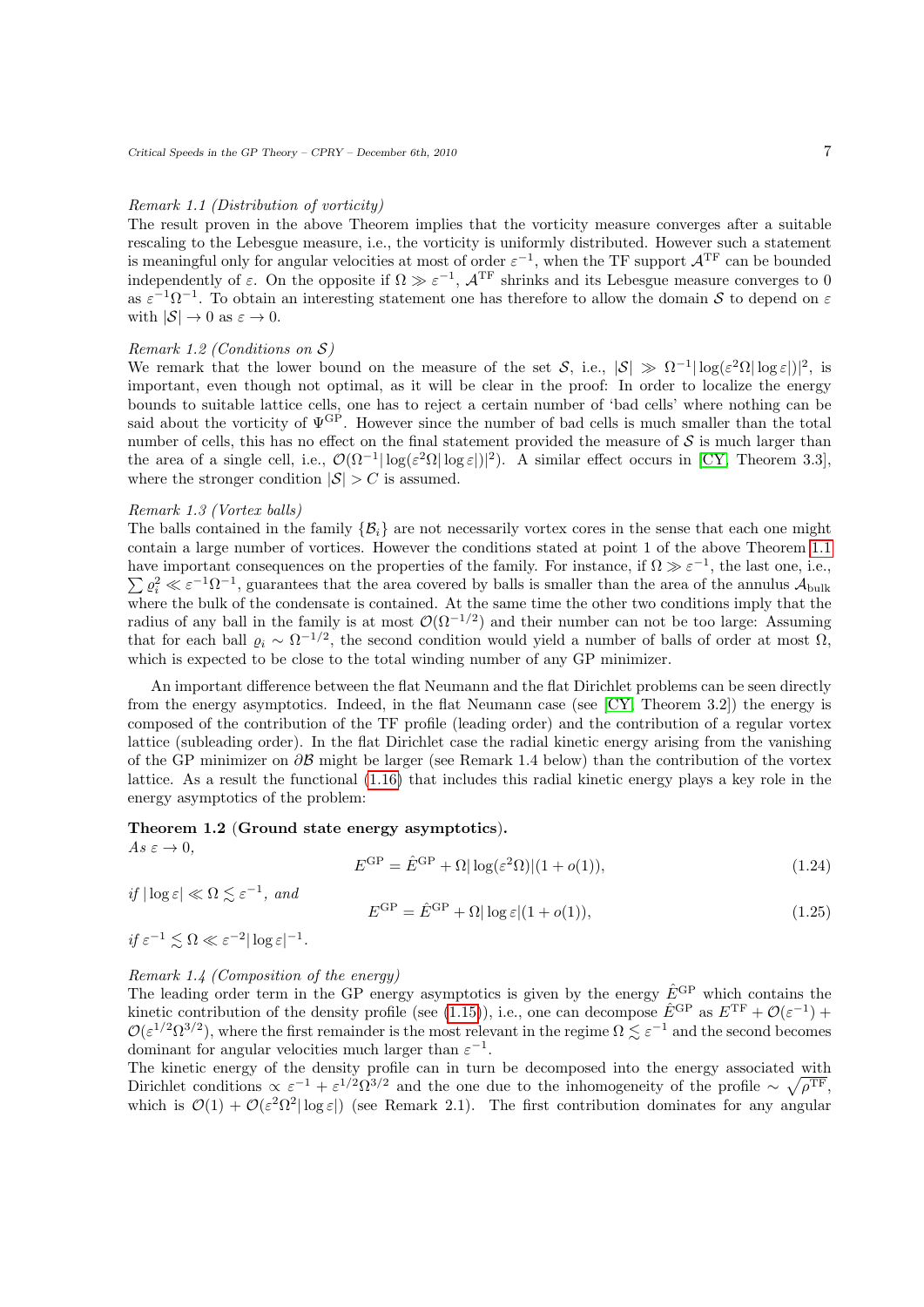velocity  $\Omega \ll \varepsilon^{-3} |\log \varepsilon|^{-2}$  and this is why it is the only one appearing in [\(1.24\)](#page-6-0) and [\(1.25\)](#page-6-1). Note also that the kinetic energy due to Dirichlet boundary conditions is, in general, much larger than the vortex energy contribution, i.e., the second term in  $(1.24)$  and  $(1.25)$ , except in the narrow regime

$$
\varepsilon^{-1}|\log(\varepsilon^2\Omega)|^{-1}\ll\Omega\ll\varepsilon^{-1}|\log\varepsilon|,
$$

where the latter becomes predominant.

An important consequence of the above energy asymptotics is that we always have (see Proposition [3.1\)](#page-20-1)

<span id="page-7-1"></span>
$$
\left\| |\Psi^{\rm GP}|^2 - \rho^{\rm TF} \right\|_{L^2(\mathcal{B})} = o(1) \ll \left\| \rho^{\rm TF} \right\|_{L^2(\mathcal{B})} \tag{1.26}
$$

which allows to deduce

$$
\int_{\mathcal{A}^{\mathrm{TF}}} d\vec{r} |\Psi^{\mathrm{GP}}|^2 = 1 - o(1). \tag{1.27}
$$

This implies that if  $\Omega > 2(\sqrt{\pi}\varepsilon)^{-1}$ , the mass of  $\Psi^{\text{GP}}$  is concentrated in an annulus, marking the transition to the vortex-lattice-plus-hole state. We thus have

$$
\Omega_{c_2} = \frac{2}{\sqrt{\pi}\varepsilon}(1 + o(1)).\tag{1.28}
$$

Note that we actually prove stronger results than [\(1.21\)](#page-5-2) and [\(1.27\)](#page-7-1). If  $\Omega > \Omega_{c_2}$ , any GP minimizer is in fact exponentially small in the central hole, minus possibly a very thin layer close to  $r = R<sub>h</sub>$  (see Proposition [3.2\)](#page-20-2).

## <span id="page-7-0"></span>1.2 The Regime  $\Omega \sim \varepsilon^{-2} |\log \varepsilon|^{-1}$ : Emergence of the Giant Vortex

When the angular velocity reaches the asymptotic regime  $\Omega \sim \varepsilon^{-2} |\log \varepsilon|^{-1}$  a transition in the GP ground state takes place above a certain threshold: Vortices are expelled from the essential support of any GP minimizer  $\Psi^{\text{GP}}$ . The density is concentrated in a shrinking annulus where such a wave function is vortex free. Anticipating this transition we shall throughout this section assume that

<span id="page-7-5"></span><span id="page-7-2"></span>
$$
\Omega = \frac{\Omega_0}{\varepsilon^2 |\log \varepsilon|},\tag{1.29}
$$

for some constant  $\Omega_0 > 0$ .

The bulk of the condensate has to be defined differently in this regime: We set

$$
\mathcal{A}_{\text{bulk}} := \left\{ \vec{r} \in \mathcal{B} : R_{> \le r \le 1 - \varepsilon^{3/2} |\log \varepsilon|^2 \right\} \tag{1.30}
$$

<span id="page-7-6"></span>where

$$
R_{>} := R_{\rm h} + \varepsilon |\log \varepsilon|^{-1}.
$$
\n(1.31)

<span id="page-7-4"></span>The main result in this regime is contained in the following

#### Theorem 1.3 (Absence of vortices in the bulk).

If the angular velocity is given by  $(1.29)$  with  $\Omega_0 > 2(3\pi)^{-1}$ , then no GP minimizer has a zero inside  $\mathcal{A}_{\text{bulk}}$  if  $\varepsilon$  is small enough.

More precisely, for any  $\vec{r} \in A_{\text{bulk}}$ ,

<span id="page-7-3"></span>
$$
\left| \left| \Psi^{\rm GP}(\vec{r}) \right|^2 - \rho^{\rm TF}(r) \right| \le \mathcal{O}(\varepsilon^{-3/4} |\log \varepsilon|^2) \ll \rho^{\rm TF}(r). \tag{1.32}
$$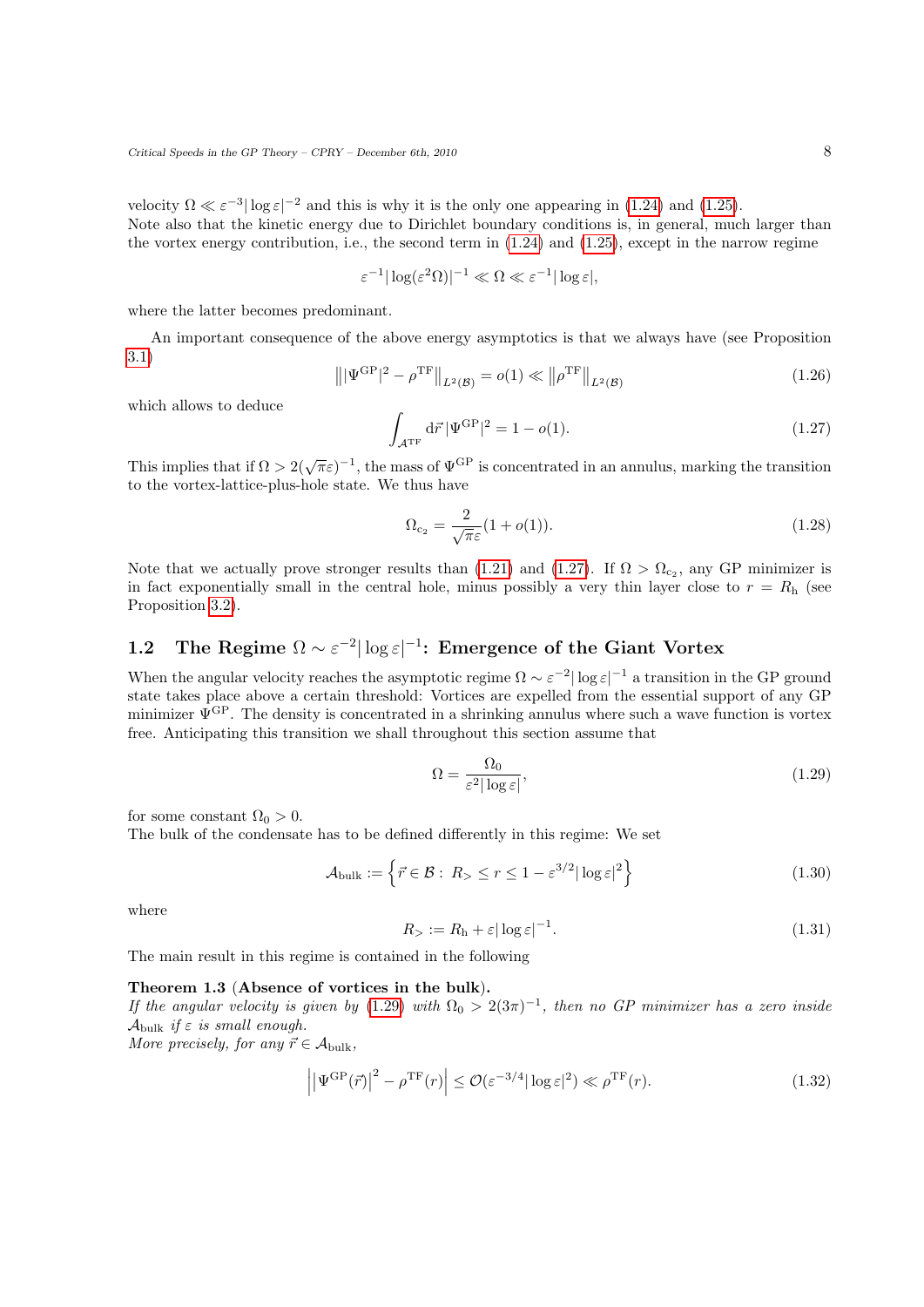Remark 1.5 (Bulk of the condensate)

As the notation indicates, the domain  $A_{\text{bulk}}$  contains the bulk of the condensate: Using the explicit expression [\(A.1\)](#page-35-1) of  $\rho^{\rm TF}(r)$ , one can easily verify that

$$
\left\| \rho^{\rm TF} \right\|_{L^2(\mathcal{A}_{\text{bulk}})} = 1 - \mathcal{O}(|\log \varepsilon|^{-4}),\tag{1.33}
$$

which implies by [\(1.32\)](#page-7-3) that the same estimate holds true also for  $|\Psi^{\text{GP}}|^2$ .

A consequence of this result is the estimate

$$
\Omega_{c_3} \le \frac{2}{3\pi\varepsilon^2 |\log\varepsilon|} (1 + o(1)).\tag{1.34}
$$

As already noted, we believe that this upper bound is optimal, i.e., we actually have

$$
\Omega_{\rm c_3} = \frac{2}{3\pi\varepsilon^2|\log\varepsilon|}(1+o(1)).
$$

The proof of this conjecture could use the tools of [\[R\]](#page-39-9) but we leave this aside for the present.

The theorem above is based on a comparison of a minimizer with a giant vortex wave function of the form

<span id="page-8-2"></span>
$$
f(r) \exp \{i\left( \left[ \Omega \right] - \omega \right) \vartheta \},
$$

where  $\lceil \cdot \rceil$  stands for the integer part and  $\omega \in \mathbb{Z}$  is some additional phase. Therefore we introduce a density functional

$$
\mathcal{E}_{\omega}^{\text{gv}}[f] := \mathcal{E}^{\text{GP}}[f(r) \exp\left\{i\left([\Omega] - \omega\right)\vartheta\right\}] =
$$
  

$$
\int_{\mathcal{B}} d\vec{r} \left\{ |\nabla f|^2 + ([\Omega] - \omega)^2 r^{-2} f^2 - 2([\Omega] - \omega) \Omega f^2 + \varepsilon^{-2} f^4 \right\} =
$$
  

$$
\int_{\mathcal{B}} d\vec{r} \left\{ |\nabla f|^2 + B_{\omega}^2 f^2 - \Omega^2 r^2 f^2 + \varepsilon^{-2} f^4 \right\}, \quad (1.35)
$$

where  $f \in \mathscr{D}^{\mathrm{GP}}$  is real-valued and

<span id="page-8-4"></span>
$$
\vec{B}_{\omega}(r) := \left(\Omega r - \left(\left[\Omega\right] - \omega\right)r^{-1}\right)\vec{e}_{\vartheta}.
$$
\n(1.36)

We also set

$$
E_{\omega}^{\text{gv}} := \inf_{f \in \mathcal{D}^{\text{GP}}, f = f^*} \mathcal{E}_{\omega}^{\text{gv}}[f]. \tag{1.37}
$$

<span id="page-8-3"></span>By simply testing the GP functional on a trial function of the form above, one immediately obtains the upper bound

$$
E^{\rm GP} \le E^{\rm gv} := \inf_{\omega \in \mathbb{Z}} E^{\rm gv}_{\omega}.
$$
 (1.38)

In the following Theorem we prove that the r.h.s. of the expression above gives precisely the leading order term in the asymptotic expansion of  $E^{\text{GP}}$  as  $\varepsilon \to 0$  and we state an estimate of the phase optimizing  $E^{\text{gv}}_{\omega}$ .

<span id="page-8-0"></span>Theorem 1.4 (Ground state energy asymptotics and optimal phase).

For any  $\Omega_0 > (3\pi)^{-1}$  and  $\varepsilon$  small enough

$$
E^{\rm GP} = E^{\rm gv} + \mathcal{O}((\log|\log \varepsilon|)^{-2}|\log \varepsilon|^2). \tag{1.39}
$$

Moreover  $E^{\text{gv}} = E^{\text{gv}}_{\omega_{\text{opt}}}$  with  $\omega_{\text{opt}} \in \mathbb{N}$  satisfying

<span id="page-8-1"></span>
$$
\omega_{\rm opt} := \frac{2}{3\sqrt{\pi}\varepsilon} (1 + \mathcal{O}(|\log \varepsilon|^{-4}). \tag{1.40}
$$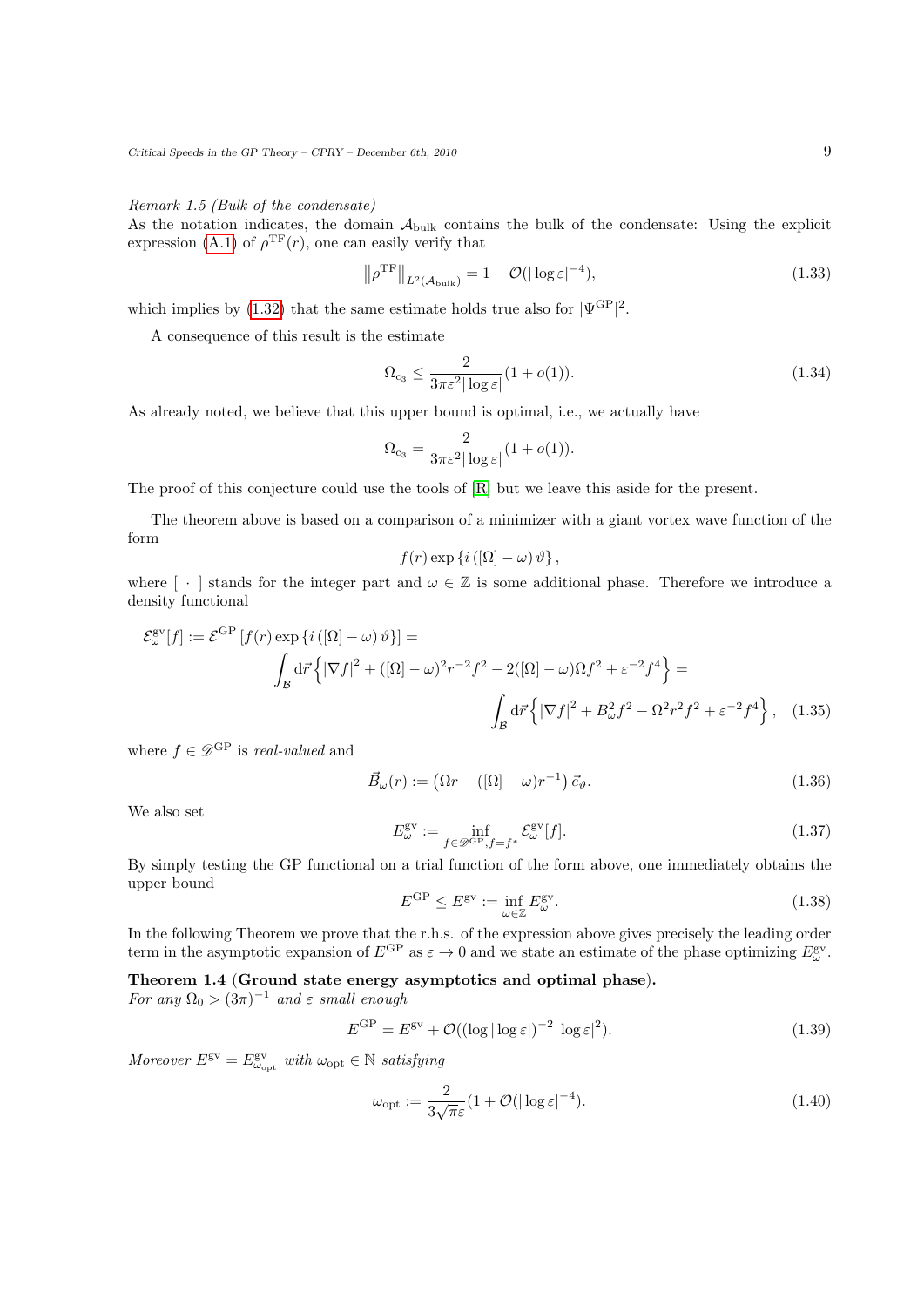### Remark 1.6 (Composition of the energy)

We refer to  $|{\rm CRY}$ , Remark 1.4] for details on the energy  $E^{\rm gv}$  (denoted  $\hat{E}^{\rm GP}$  in that paper). Let us just emphasize that in this setting the Dirichlet boundary condition is responsible for a radial kinetic energy contribution that was not present in the flat Neumann case and gives the leading order correction  $\propto \varepsilon^{-5/2} |\log \varepsilon|^{-3/2}$  to  $E^{\text{TF}}$  in the asymptotic expansion of  $E^{\text{gv}}$ .

A consequence of Theorem [1.3](#page-7-4) is that the degree of  $\Psi^{\text{GP}}$  is well defined on any circle  $\partial \mathcal{B}(r)$  of radius r centered at the origin, as long as

$$
R_{> \le r \le 1 - \varepsilon^{3/2} |\log \varepsilon|^2.
$$

We are able to estimate this degree, proving that it is in agreement with that of the optimal giant vortex trial function [\(1.40\)](#page-8-1):

## <span id="page-9-2"></span>Theorem 1.5 (Degree of a GP minimizer).

If  $\Omega_0 > 2(3\pi)^{-1}$  and  $\varepsilon$  is small enough,

$$
\deg\left\{\Psi^{\text{GP}},\partial\mathcal{B}(r)\right\} = \Omega - \frac{2}{3\sqrt{\pi}\varepsilon}(1+\mathcal{O}(|\log\varepsilon|^{-4}),\tag{1.41}
$$

for any  $R > \le r \le 1 - \varepsilon^{3/2} |\log \varepsilon|^2$ .

We note that because of the Dirichlet condition there is a small region close to  $\partial \mathcal{B}$  where the density goes to zero. We have basically no information on the GP minimizer in this layer that could a priori contain vortices. The existence of this layer is the main difference between the flat Dirichlet case and the flat Neumann case considered in [\[CRY\]](#page-39-8). In particular the lack of a priori estimates on the phase circulation of  $\Psi^{\text{GP}}$  on  $\partial \mathcal{B}$  requires new ideas in the proof.

## <span id="page-9-0"></span>1.3 Rotational Symmetry Breaking

As anticipated above, a very natural question arising from the results in Section 1.2 is that of the repartition of vortices in the central hole of low matter density. In particular, does one have

$$
\Psi^{\rm GP} = g_{\rm opt}(r)e^{i(\Omega - \omega_{\rm opt})\vartheta},
$$

modulo a constant phase factor, which would imply that all the vorticity is contained in a central multiply quantized vortex?

We show below that this can not be the case: the GP functional is rotationally symmetric but if the angular velocity exceeds a certain threshold this symmetry is broken at the level of the ground state. No minimizer of the GP energy functional is an eigenfunction of the angular momentum, i.e. a function of the form  $f(r)e^{in\vartheta}$  with f real and n an integer. A straightforward consequence is that there is not a unique minimizer but for any given minimizing function one can obtain infinitely many others by simply rotating the function by an arbitrary angle. In other words as soon as the rotational symmetry is broken, the ground state is degenerate and its degeneracy is infinite.

<span id="page-9-1"></span>In [\[CDY1,](#page-39-6) Proposition 2.2] we have proven that the symmetry breaking phenomenon occurs in the case of a bounded trap B with Neumann boundary conditions when  $c|\log \varepsilon| \leq \Omega \lesssim \varepsilon^{-1}$ , for some given constant c. We are now going to show that such a result admits an extension to angular velocities much larger than  $\varepsilon^{-1}$ , i.e., the rotational symmetry is still broken even for very large angular velocities. Such an extension is far from obvious in view of the main result about the emergence of a giant vortex state discussed above: Since vortices are expelled from the essential support of the GP minimizer, there might a priori be a restoration of the rotational symmetry but the behavior of any GP minimizer inside the hole  $\mathcal{B}(R_h)$  remains unknown.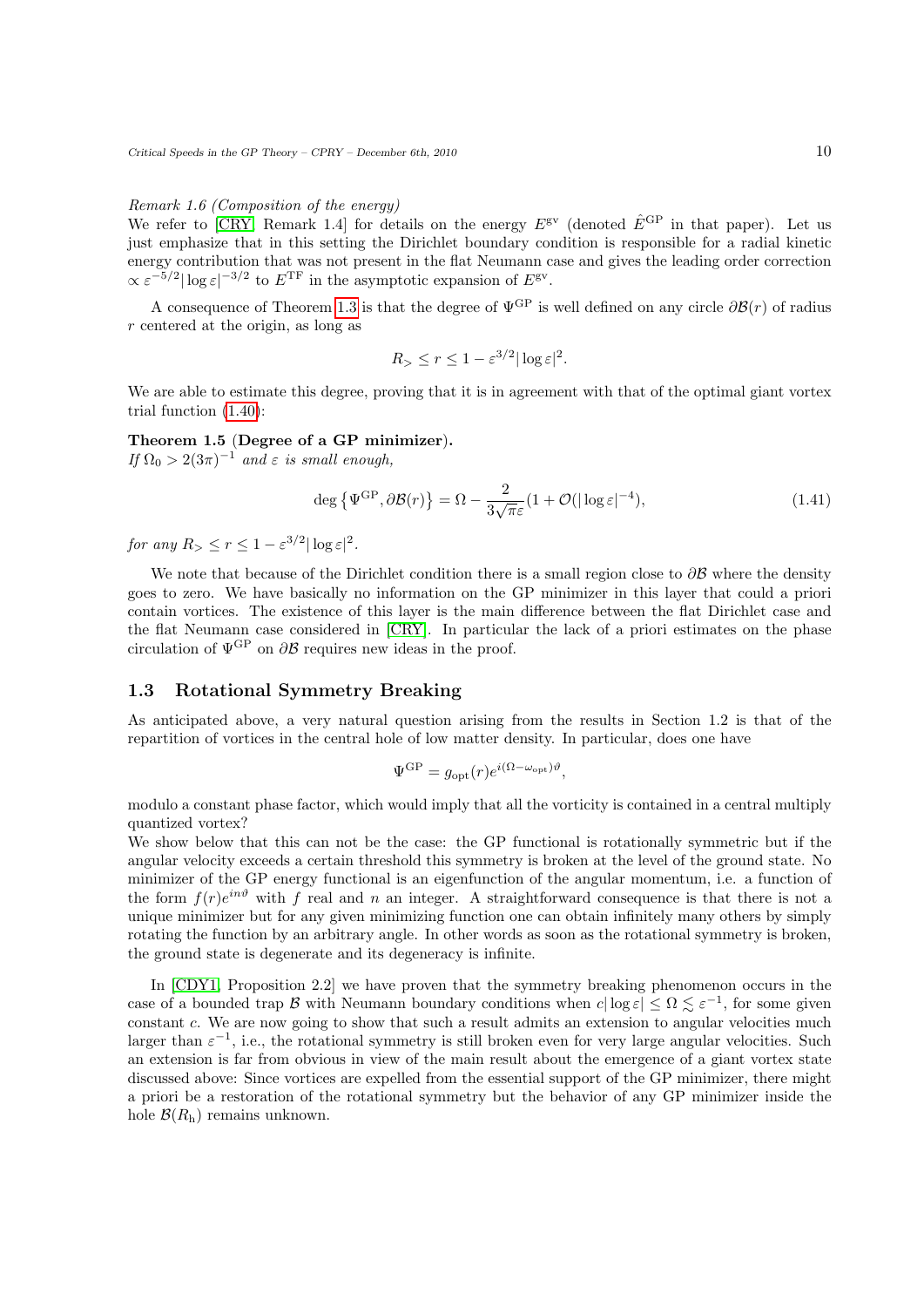### Theorem 1.6 (Rotational symmetry breaking).

If  $\varepsilon$  is small enough and  $\varepsilon\Omega$  large enough, no minimizer of the GP energy functional [\(1.1\)](#page-2-0) is an eigenfunction of the angular momentum.

We note that it is proved in [\[AJR\]](#page-39-13) for a related model that the ground state is rotationally symmetric if  $\Omega < \Omega_{c_1}$  and  $\varepsilon$  is small enough. Theorem [1.6](#page-9-1) shows that the symmetry, broken due to the nucleation of vortices, *never* reappears, even when  $\Omega > \Omega_{c_3}$ .

## <span id="page-10-0"></span>1.4 Organization of the Paper

The paper is organized as follows. Section [2](#page-10-1) is devoted to general estimates that will be used throughout the paper. We then prove our results about the regime  $|\log \varepsilon| \ll \Omega \ll \varepsilon^{-2} |\log \varepsilon|^{-1}$  in Section [3.](#page-16-0) The analysis of the energy functional [\(1.15\)](#page-4-1) is the main new ingredient with respect to the method of [\[CY\]](#page-39-7). We adapt the techniques developed in that paper for the evaluation of the energy of a trial function containing a regular lattice of vortices. The corresponding lower bound is proved via a localization method allowing to appeal to results from GL theory [\[SS1,](#page-40-1) [SS2\]](#page-40-0). The inhomogeneity of the density profile is dealt with using a Riemann sum approximation.

Section [4](#page-22-0) is devoted to the giant vortex regime. Our main tools are the techniques of vortex ball construction and jacobian estimates, originating in the papers [\[Sa,](#page-40-2) [J,](#page-39-15) [JS\]](#page-39-16) (see also [\[SS2\]](#page-40-0)). We implement this approach using a cell decomposition as in [\[CRY\]](#page-39-8). New ideas are necessary to control the behavior of GP minimizers on  $\partial \mathcal{B}$ .

The symmetry breaking result is proved in Section [5.](#page-35-0) Following [\[Seir\]](#page-40-3), given a candidate rotationally symmetric minimizer, we explicitly construct a wave function giving a lower energy. Finally the Appendix gathers important but technical results about the TF functional and the third critical speed.

# <span id="page-10-1"></span>2 Preliminary Estimates: The Density Profile with Dirichlet Boundary Conditions

This section is devoted to the proof of estimates which will prove to be very useful in the rest of the paper but are independent of the main results. We mainly investigate the properties of the density profile which captures the main traits of the modulus of the GP minimizer  $|\Psi^{\text{GP}}|$ : More precisely we study in details the minimization of the density functional  $\hat{\mathcal{E}}^{\text{GP}}$  [\(1.15\)](#page-4-1) and prove bounds on its ground state energy  $\hat{E}^{\text{GP}}$  $(1.16)$  and associated minimizers  $q$ .

The leading order term in the ground state energy  $\hat{E}^{\text{GP}}$  is given by the infimum of the TF functional [\(1.17\)](#page-4-3), i.e.,

$$
E^{\rm TF} := \inf_{\rho \in \mathcal{D}^{\rm TF}} \mathcal{E}^{\rm TF}[\rho], \qquad \mathcal{D}^{\rm TF} := \left\{ \rho \in L^1(\mathcal{B}) : \rho > 0, \|\rho\|_1 = 1 \right\}. \tag{2.1}
$$

We postpone the discussion of the properties of  $E^{\text{TF}}$  as well as the corresponding minimizer  $\rho^{\text{TF}}$  to the Appendix.

<span id="page-10-2"></span>Proposition 2.1 (Minimization of  $\hat{\mathcal{E}}^{\text{GP}}$ ). If  $\Omega \ll \varepsilon^{-3} |\log \varepsilon|^{-2}$  as  $\varepsilon \to 0$ ,

<span id="page-10-3"></span>
$$
E^{\rm TF} \le \hat{E}^{\rm GP} \le E^{\rm TF} + \mathcal{O}(\varepsilon^{-1}) + \mathcal{O}\left(\varepsilon^{1/2} \Omega^{3/2}\right). \tag{2.2}
$$

Moreover there exists a minimizer g that is unique up to a sign, radial and can be chosen to be positive away from the boundary  $\partial \mathcal{B}$ . It solves inside  $\mathcal{B}$  the variational equation

<span id="page-10-4"></span>
$$
-\Delta g - \Omega^2 r^2 g + 2\varepsilon^{-2} g^3 = \hat{\mu}^{\rm GP} g,\tag{2.3}
$$

with boundary condition  $g(1) = 0$  and  $\hat{\mu}^{\text{GP}} = \hat{E}^{\text{GP}} + \varepsilon^{-2} ||g||_4^4$ .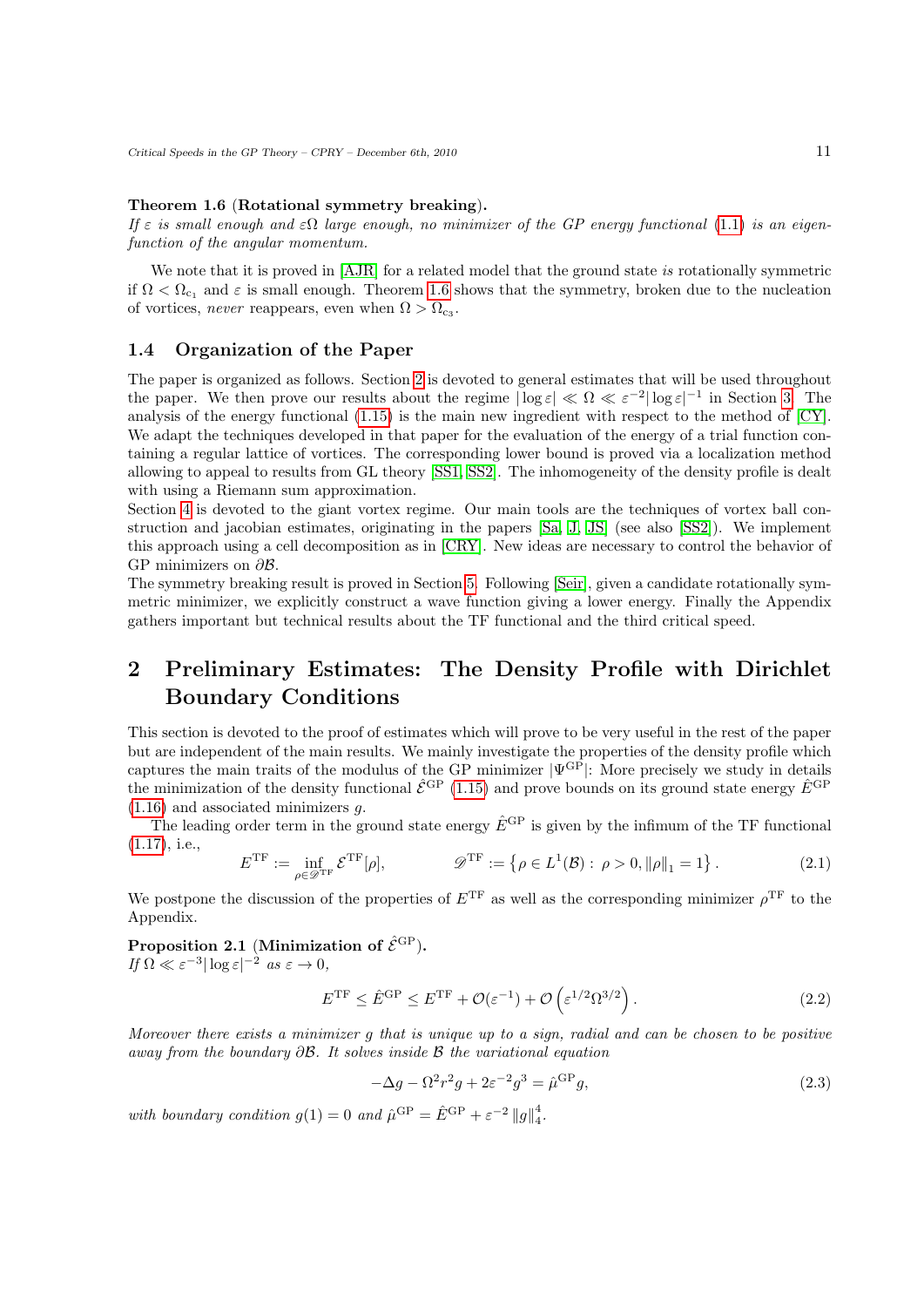### Remark 2.1 (Composition of the energy  $\hat{E}^{\text{GP}}$ )

The remainders appearing on the r.h.s. of [\(2.2\)](#page-10-3) can be interpreted as the kinetic energy due to Dirichlet boundary conditions: The bending of the TF density close to  $r = 1$  in order to fulfill the boundary condition produces some kinetic energy which is not negligible and can be estimated by means of the trial function used in the proof of the above proposition, i.e.,  $\mathcal{O}(\varepsilon^{-1})$  as long as  $\Omega \lesssim \varepsilon^{-1}$ , and  $\mathcal{O}(\varepsilon^{1/2}\Omega^{3/2})$ for larger angular velocities. Note indeed that the second correction becomes relevant only if  $\Omega \gtrsim \varepsilon^{-1}$ . The orders of those corrections can be explained as follows: If  $\Omega \leq \varepsilon^{-1}$  the TF density goes from its maximum of order 1 to 0 in a layer of thickness  $\sim \varepsilon$  (because of the nonlinear term), yielding a gradient  $\sim \varepsilon^{-1}$  and thus a kinetic energy of order  $\varepsilon^{-1}$ . If  $\Omega \gg \varepsilon^{-1}$  the thickness of the annulus where g varies  $\sim \varepsilon$  and thus a kinetic energy of order  $\varepsilon$   $\cdot$ . If  $\Omega \gg \varepsilon$  are the thickness of the annulus where from  $\sqrt{\varepsilon\Omega}$  to 0 becomes of order  $\varepsilon^{1/2}\Omega^{-1/2}$  and the associated kinetic energy is  $\mathcal{O}(\varepsilon^{1/2}\Omega^{3$ 

Note that in both cases the kinetic energy associated with the boundary conditions is much larger than the radial kinetic energy of the profile  $\sqrt{\rho^{\text{TF}}}$  which is  $\mathcal{O}(1)$  in the first case and  $\mathcal{O}(\varepsilon^2 \Omega^2 |\log \varepsilon|)$  in the second one (see [\[CY,](#page-39-7) Section 4]): The condition  $\Omega \ll \varepsilon^{-3} |\log \varepsilon|^{-2}$  is precisely due to the comparison of such energies for large angular velocities.

Finally we point out that, if  $\Omega \ll \varepsilon^{-1}$ , the correction of order  $\varepsilon^{-1}$  due to Dirichlet boundary conditions can become much larger than two terms of order  $\Omega^2$  and  $\varepsilon^2\Omega^4$  contained inside  $E^{TF}$  (see the explicit expression [\(A.3\)](#page-35-2) in the Appendix), so that the upper bound could be stated in that case  $\hat{E}^{\text{GP}} \leq \pi^{-1} \varepsilon^{-2} + \mathcal{O}(\varepsilon^{-1})$ .

## Proof of Proposition [2.1.](#page-10-2)

The lower bound is trivial since it is sufficient to neglect the positive kinetic energy to get  $\hat{E}^{\text{GP}} \geq E^{\text{TF}}$ . The upper bound is obtained by evaluating  $\hat{\mathcal{E}}^{\text{GP}}$  on a trial function of the form

$$
f_{\text{trial}}(r) = c\sqrt{\rho(r)}\xi_D(r) \tag{2.4}
$$

where c is the normalization constant and  $0 \leq \xi_D(r) \leq 1$  a cut-off function equal to 1 everywhere except in the radial layer  $[1 - \delta, 1], \delta \ll (1 + \varepsilon \Omega)^{-1}$ , where it goes smoothly to 0, so that f satisfies Dirichlet boundary conditions. The density  $\rho(r)$  coincides with  $\rho^{\text{TF}}(r)$  if  $\Omega$  is below the threshold  $2(\sqrt{\pi}\varepsilon)^{-1}$  and  $\Omega$ . is given by a regularization of  $\rho^{\text{TF}}$  above it, i.e., if  $\varepsilon\Omega > 2/\sqrt{\pi}$ , we set as in [\[CY,](#page-39-7) Eq. (4.9)]

$$
\rho(r) := \begin{cases} 0, & \text{if } 0 \le r \le R_h, \\ \Omega^2 \rho^{\text{TF}} (R_h + \Omega^{-1}) (r - R_h)^2, & \text{if } R_h \le r \le R_h + \Omega^{-1}, \\ \rho^{\text{TF}}(r), & \text{otherwise.} \end{cases} \tag{2.5}
$$

Notice that  $\rho$  differs from  $\rho^{\text{TF}}$  only inside the interval  $[R_{\text{h}}, R_{\text{h}} + \Omega^{-1}]$  and

<span id="page-11-1"></span><span id="page-11-0"></span>
$$
\rho(r) = \rho^{\rm TF}(r) + \mathcal{O}(\varepsilon^2 \Omega). \tag{2.6}
$$

In order to estimate the normalization constant we use the bound  $\rho^{TF} \leq C(1+\varepsilon\Omega)$ , which implies

$$
c^{-2} = \int_{\mathcal{B}} d\vec{r} \,\rho \xi_D^2 \ge \int_{\mathcal{B}} d\vec{r} \,\rho^{\mathrm{TF}} - 2\pi \int_{1-\delta}^1 dr \, r(1-\xi_D^2)\rho - C\varepsilon^2 \ge 1 - C[(\varepsilon\Omega + 1)\delta + \varepsilon^2].\tag{2.7}
$$

The kinetic energy of  $f_{\text{trial}}$  is bounded as follows:

$$
\int_{\mathcal{B}} d\vec{r} \, |\nabla f_{\text{trial}}|^2 \le 2c^2 \int_{\mathcal{B}} d\vec{r} \, \left\{ |\nabla \sqrt{\rho}|^2 + \rho \, |\nabla \xi_D|^2 \right\} \le C \left[\varepsilon^2 \Omega^2 |\log \varepsilon| + (\varepsilon \Omega + 1) \delta^{-1} \right],\tag{2.8}
$$

where we refer to [\[CY,](#page-39-7) Eqs. (4.14) and (4.15)] for the estimate of the kinetic energy of  $\rho$ . The interaction term can be easily estimated as

$$
\frac{1}{\varepsilon^2} \int_{\mathcal{B}} d\vec{r} \, f_{\text{trial}}^4 \le \frac{1 + C(\varepsilon \Omega + 1)\delta}{\varepsilon^2} \left\| \rho^{\text{TF}} \right\|_2^2 \le \varepsilon^{-2} \left\| \rho^{\text{TF}} \right\|_2^2 + C(\Omega + \varepsilon^{-1})^2 \delta. \tag{2.9}
$$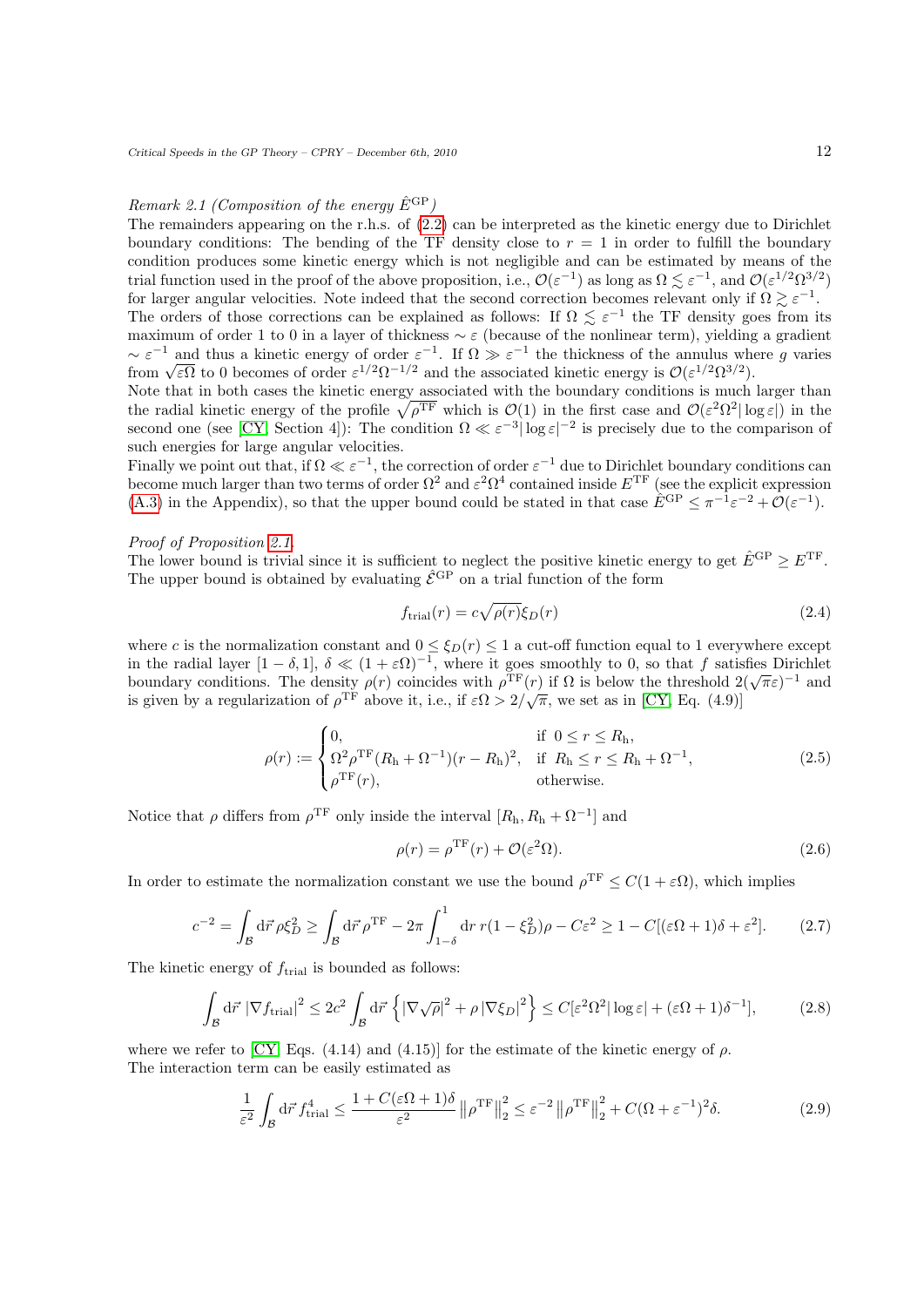To evaluate the centrifugal term we act as in [\[CY,](#page-39-7) Eqs.  $(4.44) - (4.46)$ ]: With analogous notation

$$
- \Omega^{2} \int_{\mathcal{B}} d\vec{r} \, r^{2} f_{\text{trial}}^{2} = -2\pi \Omega^{2} + 4\pi \Omega^{2} \int_{0}^{1} dr \, r \int_{0}^{r} dr' \, r' f_{\text{trial}}^{2}(r') \leq
$$

$$
- 2\pi \Omega^{2} + 4\pi \Omega^{2} \int_{0}^{1} dr \, r \int_{0}^{r} dr' \, r' \rho^{\text{TF}}(r') + C[\Omega + (\varepsilon^{2} + \Omega^{-2})^{-1} \delta] =
$$

$$
- \Omega^{2} \int_{\mathcal{B}} d\vec{r} \, r^{2} \rho^{\text{TF}} + C(\Omega + \varepsilon^{-2} \delta + \Omega^{2} \delta), \quad (2.10)
$$

where we have integrated by parts twice and used  $(2.6)$ ,  $(2.7)$  and the normalization of  $f<sub>trial</sub>$ . Hence one finally obtains

$$
\hat{\mathcal{E}}^{\text{GP}}\left[f_{\text{trial}}\right] \le E^{\text{TF}} + C\left[\varepsilon^2 \Omega^2 |\log \varepsilon| + \Omega + (\varepsilon \Omega + 1)\delta^{-1} + (\Omega + \varepsilon^{-1})^2 \delta\right].\tag{2.11}
$$

It only remains to optimize w.r.t.  $\delta$ , which yields  $\delta = \varepsilon$ , if  $\Omega \lesssim \varepsilon^{-1}$ , and  $\delta = \varepsilon^{1/2} \Omega^{-1/2}$  otherwise, and thus the result.  $\Box$ 

A crucial property of the density  $q$  is stated in the following

### <span id="page-12-0"></span>Proposition 2.2 (Behavior of  $q$ ).

The density g admits a unique maximum at some point  $0 < R<sub>m</sub> < 1$ .

Proof. The method is very similar to what is used in [\[CRY,](#page-39-8) Lemma 2.1], although in that case one considers the Neumann problem. After a variable transformation  $r^2 \to s$  the functional  $\hat{\mathcal{E}}^{\text{GP}}$  becomes

$$
\pi \int_0^1 ds \left\{ s |\nabla f|^2 - \Omega^2 s f^2 + \varepsilon^{-2} f^4 \right\},\tag{2.12}
$$

and the normalization condition

<span id="page-12-1"></span>
$$
\int_0^1 \mathrm{d}s \, g^2 = \pi^{-1}.\tag{2.13}
$$

We first observe that the Dirichlet boundary condition implies that  $g$  cannot be constant, otherwise we would have  $q = 0$  everywhere, contradicting the mass constraint.

Suppose now that  $g$  has more than one local maximum. Then it has a local minimum at some point  $s = s_2$  with  $0 < s_2 < 1$ , on the right side of a local maximum at the position  $s = s_1$ , i.e.,  $s_1 < s_2$ . For  $0 < \epsilon < g^2(s_1) - g^2(s_2)$ , we consider the set  $\mathcal{I}_{\epsilon} = \{0 \le s < s_2 : g^2(s_1) - \epsilon \le g^2(s) \le g^2(s_1)\}\$ : Since g is continuous, the function

$$
\Phi(\epsilon) := \int_{\mathcal{I}_{\epsilon}} ds \, g^2 \tag{2.14}
$$

is strictly positive and  $\Phi(\epsilon) \to 0$  as  $\epsilon \to 0$ . Likewise, for any  $\kappa > 0$ , we set  $\mathcal{J}_{\kappa} = \{s_1 < s \leq 1 : g^2(s_2) \leq$  $g^2(s) \leq g^2(s_2) + \kappa$ , so that

$$
\Gamma(\kappa) := \int_{\mathcal{J}_{\kappa}} \mathrm{d}s \, g^2 \tag{2.15}
$$

has the same properties as Φ.

Hence, by the continuity of g, there always exist  $\bar{\epsilon}, \bar{\kappa} > 0$ , such that  $g^2(s_2) + \bar{\kappa} < g^2(s_1) - \bar{\epsilon}$  and  $\Phi(\bar{\epsilon}) = \Gamma(\bar{\kappa})$ . Note that this implies that  $\mathcal{I}_{\overline{\epsilon}}$  and  $\mathcal{J}_{\overline{\kappa}}$  are disjoint.

We now define a new normalized function  $\tilde{g}$  by

$$
\tilde{g}^{2}(s) := \begin{cases}\ng^{2}(s_{1})^{2} - \overline{\epsilon}, & \text{if } s \in \mathcal{I}_{\overline{\epsilon}}, \\
g^{2}(s_{2}) + \overline{\kappa}, & \text{if } s \in \mathcal{J}_{\overline{\kappa}}, \\
g^{2}(s), & \text{otherwise.} \n\end{cases}
$$
\n(2.16)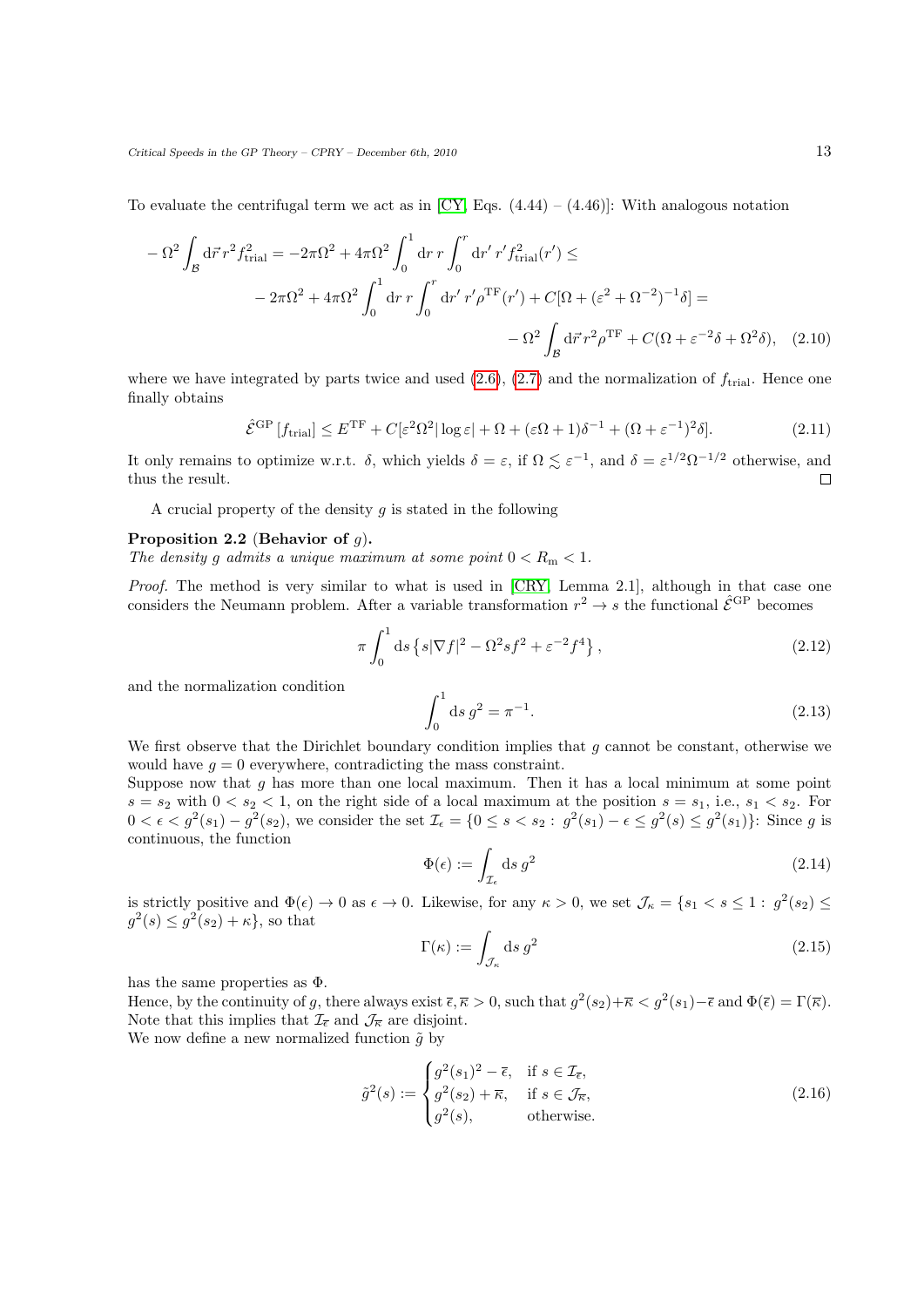The gradient of  $\tilde{g}$  vanishes in the intervals  $\mathcal{I}_{\bar{\epsilon}}$  and  $\mathcal{J}_{\bar{\kappa}}$  and equals the gradient of g everywhere else, so that the kinetic energy of  $\tilde{g}$  is smaller or equal to the one of g. The centrifugal term is lowered by  $\tilde{g}$ , because  $-s$  is strictly decreasing and the value of  $\tilde{g}^2$  on  $\mathcal{I}_{\bar{\epsilon}}$  is larger than on  $\mathcal{J}_{\bar{\kappa}}$ . Finally since mass is rearranged from  $\mathcal{I}_{\overline{\epsilon}}$  to  $\overline{J_{\overline{\kappa}}}$ , where the density is lower,  $\|\tilde{g}\|_{4}^{4} < \|g\|_{4}^{4}$ .

Therefore the functional evaluated on  $\tilde{q}$  is strictly smaller than  $\hat{E}^{\text{GP}}$ , which contradicts the assumption that  $g$  is a minimizer. Hence  $g$  has only one maximum.

The energy asymptotics [\(2.2\)](#page-10-3) implies that the density  $g^2$  is close to the TF minimizer  $\rho^{\text{TF}}$ :

<span id="page-13-6"></span>Proposition 2.3 (Preliminary estimates of  $g$ ). If  $\Omega \ll \varepsilon^{-3} |\log \varepsilon|^{-2}$  as  $\varepsilon \to 0$ ,

<span id="page-13-7"></span><span id="page-13-1"></span>
$$
||g^2 - \rho^{\text{TF}}||_{L^2(\mathcal{B})} \le \mathcal{O}(\varepsilon^{1/2} + \varepsilon^{5/4} \Omega^{3/4}),
$$
\n(2.17)

$$
g^{2}(R_{\rm m}) = ||g||_{L^{\infty}(\mathcal{B})}^{2} \le ||\rho^{\rm TF}||_{L^{\infty}(\mathcal{B})} \left(1 + \mathcal{O}(\sqrt{\varepsilon}) + \mathcal{O}(\varepsilon^{3/4} \Omega^{1/4})\right). \tag{2.18}
$$

<span id="page-13-2"></span>Proof. See, e.g., [\[CRY,](#page-39-8) Proposition 2.1]. Note that  $(2.17)$  implies the bound

$$
\left|\hat{\mu}^{\mathrm{GP}} - \mu^{\mathrm{TF}}\right| \le C \left(\varepsilon \Omega + 1\right)^{1/2} \left(\varepsilon^{-3/2} + \varepsilon^{-3/4} \Omega^{3/4}\right),\tag{2.19}
$$

which yields [\(2.18\)](#page-13-2).

Next proposition is going to be crucial in the proof of the main results since it allows to replace the density  $g^2$  with the TF density  $\rho^{\text{TF}}$ : On the one hand, using the fact that the latter is explicit, this result will be used to obtain a suitable lower bound on  $g^2$  in some region far from the boundary and, on the other hand, it implies that the boundary layer where  $q$  goes to 0 is very small.

<span id="page-13-8"></span>Proposition 2.4 (Pointwise estimate of q). **Froposition 2.4** (Followse estimately  $If \Omega \lesssim \bar{\Omega} \varepsilon^{-1}$  with  $\bar{\Omega} < 2/\sqrt{\pi}$  as  $\varepsilon \to 0$ ,

<span id="page-13-5"></span><span id="page-13-4"></span>
$$
\left|g^2(r) - \rho^{\rm TF}(r)\right| \le \mathcal{O}(\sqrt{\varepsilon}),\tag{2.20}
$$

for any  $0 \le r \le 1 - \mathcal{O}(\varepsilon |\log \varepsilon|).$ On the other hand<sup>[3](#page-13-3)</sup> if  $2(\sqrt{\pi}\varepsilon)^{-1} \leq \Omega \leq \varepsilon^{-2}$ ,

$$
\left|g^2(r) - \rho^{\mathrm{TF}}(r)\right| \le \mathcal{O}(\varepsilon^{7/4} \Omega^{5/4}),\tag{2.21}
$$

for any  $R_h + \mathcal{O}(\varepsilon^{-1} \Omega^{-1} |\log \varepsilon|^{-2}) \le r \le 1 - \mathcal{O}(\varepsilon^{1/2} \Omega^{-1/2} |\log \varepsilon|^{3/2}).$ 

Remark 2.2 (Position of the maximum of g) The pointwise estimates [\(2.20\)](#page-13-4) and [\(2.21\)](#page-13-5) give some information about the position of the maximum point of g. Assuming that  $\Omega \lesssim \varepsilon^{-1}$ , one has the lower bound

$$
g^{2}(R_{\mathrm{m}}) \geq \rho^{\mathrm{TF}}(1-\varepsilon|\log\varepsilon|) - C\sqrt{\varepsilon},
$$

since [\(2.20\)](#page-13-4) holds true up to a distance  $\varepsilon |\log \varepsilon|$  from the boundary. Hence one immediately obtains

<span id="page-13-0"></span>
$$
R_{\rm m} \ge 1 - \mathcal{O}(\varepsilon^{-3/2} \Omega^{-2}),\tag{2.22}
$$

which for  $\varepsilon^{-3/4} \ll \Omega \lesssim \varepsilon^{-1}$  implies that  $R_m = 1 - o(1)$ . For smaller angular velocities the above inequality becomes useless: Since  $\rho^{\text{TF}}$  is approximately constant in those regimes, i.e.,  $\rho^{\text{TF}}(r) = \pi^{-1} + \mathcal{O}(\varepsilon^2 \Omega^2)$ ,

<span id="page-13-3"></span><sup>&</sup>lt;sup>3</sup>This second estimate applies also if  $\Omega = 2(\sqrt{\pi}\varepsilon)^{-1}(1-o(1))$ , in which case  $R_h$  has to be set equal to 0.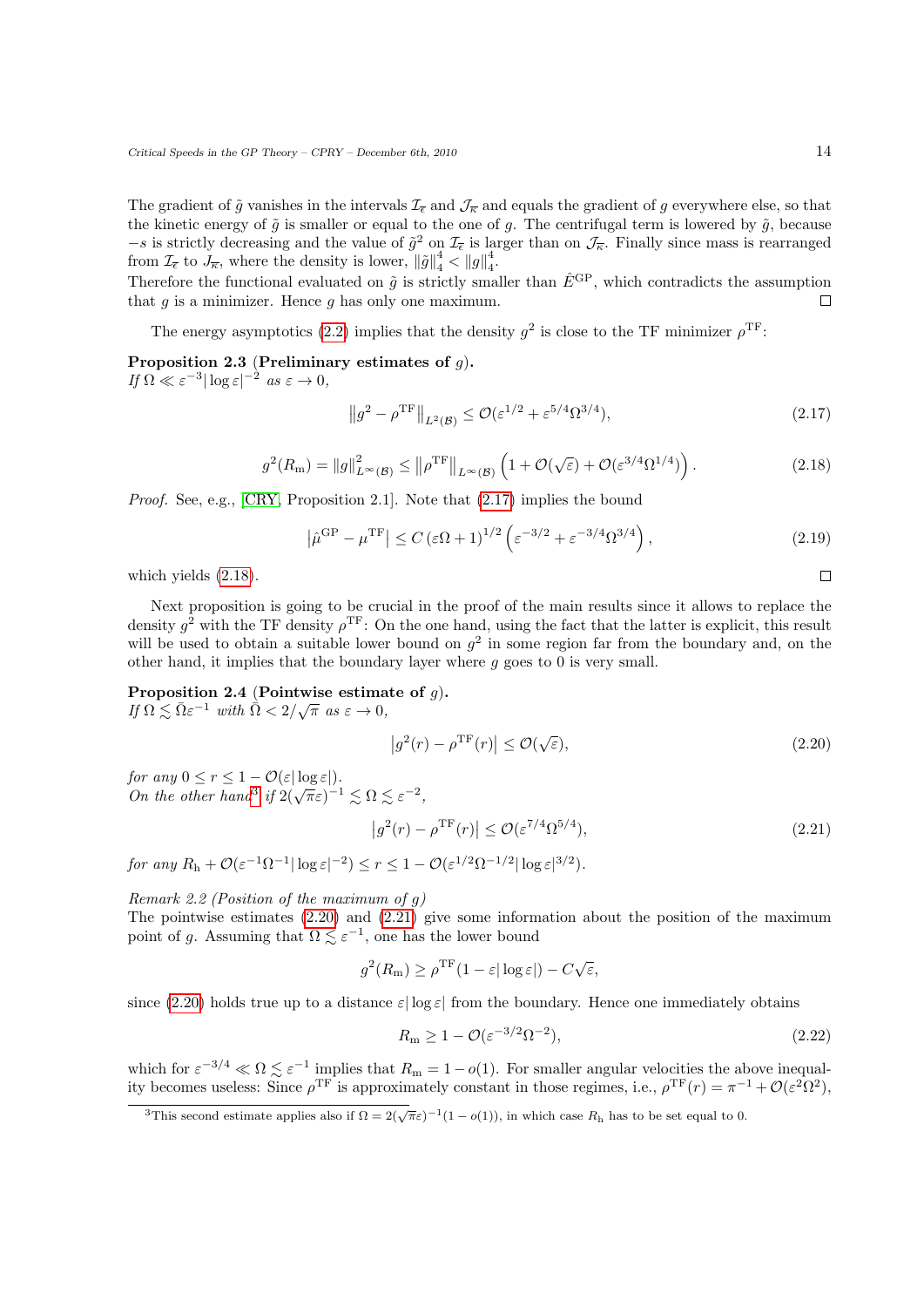the pointwise estimate  $(2.20)$  is too rough to extract information about the maximum of  $g$ .

On the opposite if  $2(\sqrt{\pi}\epsilon)^{-1} \leq \Omega \leq \epsilon^{-2}$ , we get from [\(2.21\)](#page-13-5) the following: Either  $R_{\rm m} \geq 1$  –  $\varepsilon^{1/2} \Omega^{-1/2} |\log \varepsilon|^{3/2}$  or the pointwise estimate [\(2.21\)](#page-13-5) applies at  $R_{\rm m}$  yielding  $g^2(R_{\rm m}) \le \rho^{\rm TF}(R_{\rm m}) +$  $C\varepsilon^{7/4}\Omega^{5/4}$  and

<span id="page-14-0"></span>
$$
g^2(R_{\rm m}) \ge \rho^{\rm TF} (1 - \varepsilon^{1/2} \Omega^{-1/2} |\log \varepsilon|^{3/2}) - C \varepsilon^{7/4} \Omega^{5/4},
$$

so that, in any case,

$$
R_{\rm m} \ge 1 - \mathcal{O}(\varepsilon^{-1/4} \Omega^{-3/4}),\tag{2.23}
$$

since  $\varepsilon^{1/2} \Omega^{-1/2} |\log \varepsilon|^{3/2} \ll \varepsilon^{-1/4} \Omega^{-3/4}.$ 

## Remark 2.3 (Improved pointwise estimates of g)

Thanks to the remark above, it is possible to refine the estimates  $(2.20)$  and  $(2.21)$  and extend them up to the maximum point of g. More precisely one has the following: If  $\Omega \leq \bar{\Omega} \varepsilon^{-1}$  with  $\bar{\Omega} < 2/\sqrt{\pi}$ ,

<span id="page-14-3"></span><span id="page-14-1"></span>
$$
|g(r) - \rho^{\mathrm{TF}}(r)| \le \mathcal{O}(\sqrt{\varepsilon}),\tag{2.24}
$$

for any  $0 \le r \le \max[R_m, 1-\varepsilon|\log \varepsilon|]$ . If  $2(\sqrt{\pi}\varepsilon)^{-1} \lesssim \Omega \lesssim \varepsilon^{-2}$ ,

$$
|g(r) - \rho^{\rm TF}(r)| \le \mathcal{O}(\varepsilon^{7/4} \Omega^{5/4}),\tag{2.25}
$$

for any  $R_h + \varepsilon^{-1} \Omega^{-1} |\log \varepsilon|^{-2} \le r \le \max[R_m, 1 - \varepsilon^{1/2} \Omega^{-1/2} |\log \varepsilon|^{3/2}]$ .

The extension can be easily done in the first case  $(\Omega \leq \overline{\Omega} \varepsilon^{-1})$  by noticing that one can suppose  $R_{\rm m} \geq$  $1-\varepsilon|\log\varepsilon|$  (otherwise the bound is given by the original result), so that [\(2.24\)](#page-14-1) follows from [\(2.18\)](#page-13-2) together with √

$$
\left\|\rho^{\rm TF}\right\|_{\infty} - \rho^{\rm TF}(1-\varepsilon|\log\varepsilon|) = \rho^{\rm TF}(1) - \rho^{\rm TF}(1-\varepsilon|\log\varepsilon|) \le C\varepsilon^3 \Omega^2|\log\varepsilon| \ll \mathcal{O}(\sqrt{\varepsilon}),
$$

and the fact that g is increasing in  $\mathcal{B}(R_{\rm m})$ .

In the other regime the key point is the estimate [\(2.23\)](#page-14-0), which implies

$$
\max_{1-\varepsilon^{-1/4}\Omega^{-3/4} \le r \le 1} \left| \rho^{\rm TF}(1) - \rho^{\rm TF}(r) \right| \le C \varepsilon^{7/4} \Omega^{5/4}.
$$

Proof of Proposition [2.3.](#page-13-6)

The proof is done exactly as in [\[CRY,](#page-39-8) Proposition 2.6], so we highlight only the main differences. The result is obtained by exhibiting suitable local sub- and super-solutions to the variational equation

$$
-\Delta g = 2\varepsilon^{-2} \left(\hat{\rho} - g^2\right) g,\tag{2.26}
$$

where the function  $\hat{\rho}$  is given by

<span id="page-14-2"></span>
$$
\hat{\rho}(r) := \frac{1}{2} \left( \varepsilon^2 \hat{\mu}^{\rm GP} + \varepsilon^2 \Omega^2 r^2 \right). \tag{2.27}
$$

By (2.19), if 
$$
\Omega \leq 2(\sqrt{\pi}\varepsilon)^{-1}
$$
,

$$
\left\|\hat{\rho} - \rho^{\mathrm{TF}}\right\|_{L^{\infty}(\mathcal{B})} \le C\sqrt{\varepsilon},\tag{2.28}
$$

whereas if  $\Omega > 2(\sqrt{\pi}\varepsilon)^{-1}$ ,

$$
\left|\hat{\rho}(r) - \rho^{\mathrm{TF}}(r)\right| \le C\varepsilon^{7/4} \Omega^{5/4},\tag{2.29}
$$

for any  $r \geq R_h$ .

In order to apply the maximum principle one needs a lower bound on the function  $\hat{\rho}$  in the domain under consideration and it is provided by the above estimates: In the fist case, i.e., if  $\Omega \leq \bar{\Omega} \varepsilon^{-1}$ ,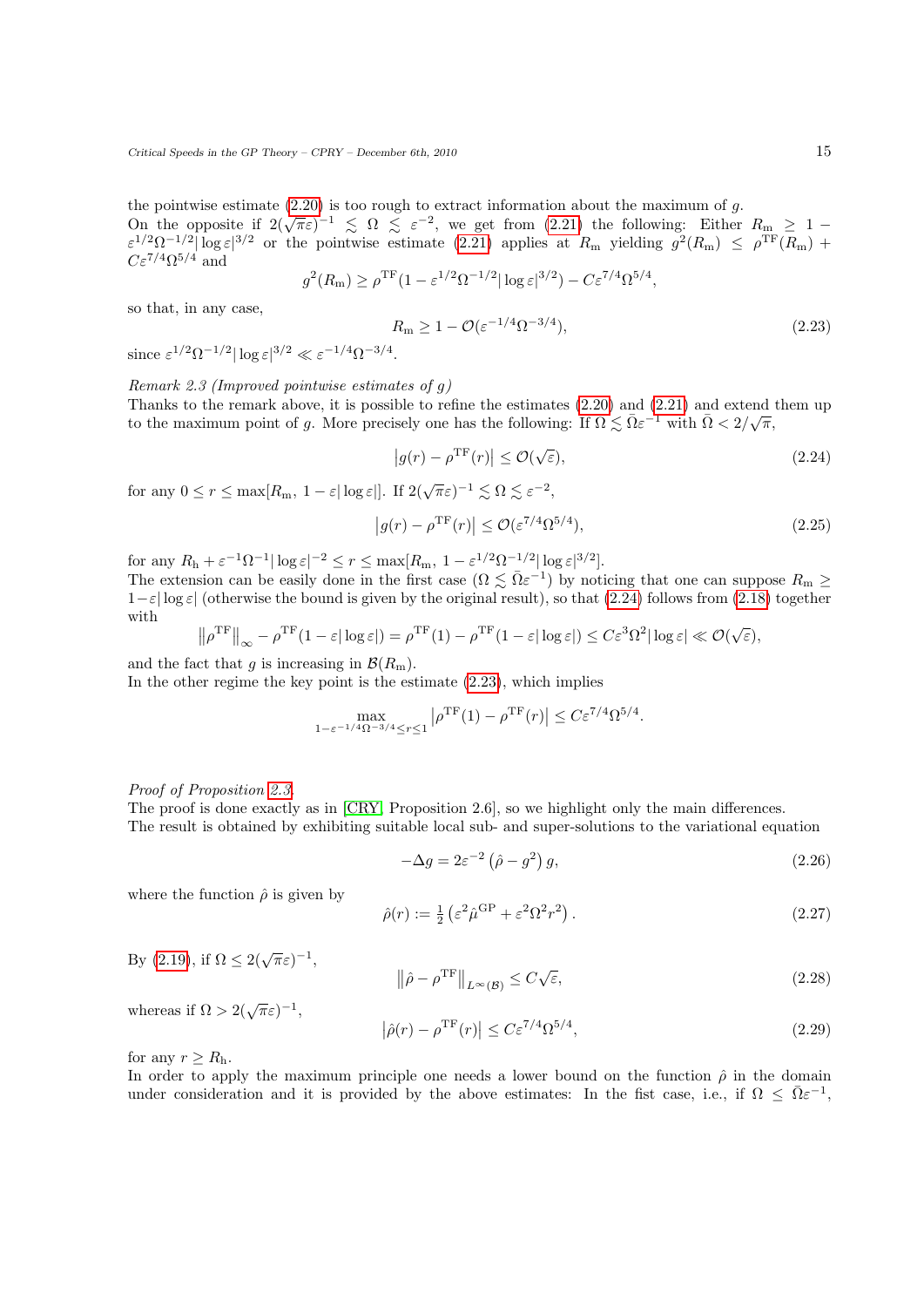$\rho^{\rm TF}(r) \ge C(\bar{\Omega}) > 0$  and the pointwise estimate [\(2.28\)](#page-14-2) guarantees the positivity of  $\hat{\rho}$  everywhere; otherwise,  $\int_{0}^{\infty}$   $\left(\sqrt{\pi \varepsilon}\right)^{-1} \lesssim \Omega \lesssim \varepsilon^{-2}$ , the condition  $r \ge R_h + \mathcal{O}(\varepsilon^{-1} \Omega^{-1} |\log \varepsilon|^{-2})$  yields

$$
\rho^{\rm TF}(r) \ge C \varepsilon \Omega |\log \varepsilon|^{-2} \gg \mathcal{O}(\varepsilon^{7/4} \Omega^{5/4}) \ge |\hat{\rho}(r) - \rho^{\rm TF}(r)|,
$$

so that  $\hat{\rho}(r) > C \varepsilon \Omega |\log \varepsilon|^{-2} > 0$  in the region considered.

The rest of the proof is done as in [\[CRY,](#page-39-8) Proposition 2.6] in a local annulus  $[r_0-\delta, r_0+\delta]$  with  $\delta = \varepsilon |\log \varepsilon|$ , if  $\Omega \lesssim \bar{\Omega} \varepsilon^{-1}$ , and  $\delta = \varepsilon^{1/2} \Omega^{-1/2} |\log \varepsilon|^{3/2}$  otherwise. Note that the lack of monotonicity of the density profile g prevents a straightforward extension of the estimate to the whole support of  $\rho^{\text{TF}}$ .  $\Box$ 

For angular velocities larger than the threshold  $2(\sqrt{\pi}\varepsilon)^{-1}$  the TF density develops a hole centered at the origin of radius  $R_h$  (see the Appendix) and in this case one can show that the density g is exponentially small there:

<span id="page-15-2"></span>Proposition 2.5 (Exponential smallness of  $q$  inside the hole). **F** roposition 2.5 (Expond<br>If  $\Omega \ge 2(\sqrt{\pi}\varepsilon)^{-1}$  as  $\varepsilon \to 0$ ,

$$
g^2(r) \le C\varepsilon\Omega \, \exp\left\{-\frac{1-r^2}{1-R_{\rm h}^2}\right\} \tag{2.30}
$$

for any  $\vec{r} \in \mathcal{B}$ . Moreover, if  $\Omega \geq 2(\sqrt{\pi}\varepsilon)^{-1} + \mathcal{O}(1)$ , there exist a strictly positive constant c such that for any  $\vec{r}$  such that  $r \leq R_h - \mathcal{O}(\varepsilon^{7/6}),$ 

<span id="page-15-1"></span>
$$
g^{2}(r) \leq C\varepsilon\Omega \, \exp\left\{-\frac{c}{\varepsilon^{1/6}}\right\}.
$$
\n(2.31)

*Proof.* See [\[CRY,](#page-39-8) Proposition 2.2]. Note that in the proof of the second estimate, the condition  $\Omega \geq$ *Troof.* See [CKT, Froposition 2.2]. Tote that in the proof of the set  $2(\sqrt{\pi}\varepsilon)^{-1} + \mathcal{O}(1)$  is needed in order to guarantee that  $R_h \gg \mathcal{O}(\varepsilon^{7/6})$ .  $\Box$ 

The pointwise estimates  $(2.24)$  and  $(2.25)$  and the exponential smallness stated in the proposition above have some important consequences as, e.g., an improved  $L^2$  estimate on the density g close to the boundary of the trap:

<span id="page-15-3"></span>Proposition 2.6 (Estimate of  $R_{\rm m}$  and  $L^2$  estimate of  $g$ ). If  $\varepsilon^{-1} \lesssim \Omega \ll \varepsilon^{-2}$ ,

<span id="page-15-0"></span>
$$
R_{\mathbf{m}} \ge 1 - \mathcal{O}(\varepsilon^{-5/8} \Omega^{-7/8}), \qquad \|\mathbf{g}\|_{L^2(\mathcal{B} \backslash \mathcal{B}(R_{\mathbf{m}}))}^2 \le \mathcal{O}(\varepsilon^{3/8} \Omega^{1/8}). \tag{2.32}
$$

*Proof.* Without loss of generality we can assume  $\Omega > 2(\sqrt{\pi}\varepsilon)^{-1}$ , since the proof in the other case, i.e., without the hole, is even simpler. Because of the normalization of both  $\rho^{\text{TF}}$  and g, we have

$$
\int_{\mathcal{B}\backslash\mathcal{B}(R_{\rm m})}\mathrm{d}\vec{r}\left(\rho^{\rm TF} - g^2\right) = \int_{\mathcal{B}(R_{\rm m})}\mathrm{d}\vec{r}\left(g^2 - \rho^{\rm TF}\right).
$$

The monotonicity of g in  $\mathcal{B}(R_{\rm m})$  and the bound [\(2.25\)](#page-14-3) yield  $g^2(R_{\rm h}) \leq g^2(R_{\rm h} + \varepsilon^{-1}\Omega^{-1}|\log \varepsilon|^{-1}) \leq$  $\varepsilon \Omega |\log \varepsilon|^{-1}$ , so that, setting for convenience  $R_0 := R_h + \varepsilon^{-1} \Omega^{-1} |\log \varepsilon|^{-1}$  and using the exponential smallness  $(2.31)$ , one obtains

$$
\int_{\mathcal{B}(R_0)} d\vec{r} \left| \rho^{\rm TF} - g^2 \right| \leq \int_{\mathcal{B}(R_{\rm h} - \varepsilon^{7/6})} d\vec{r} \, g^2 + C \varepsilon^{1/6} \Omega^{-1} |\log \varepsilon|^{-1} + \int_{\mathcal{B}(R_0) \backslash \mathcal{B}(R_{\rm h})} d\vec{r} \left| \rho^{\rm TF} - g^2 \right| \leq
$$
  

$$
C \left\| \rho^{\rm TF} - g^2 \right\|_{L^2(\mathcal{B})} \varepsilon^{-1/2} \Omega^{-1/2} |\log \varepsilon|^{-1/2} + C \varepsilon^{1/6} \Omega^{-1} |\log \varepsilon|^{-1} \leq C \varepsilon^{3/4} \Omega^{1/4} |\log \varepsilon|^{-1/2}.
$$

For  $r \geq R_0$  one can apply the pointwise estimate [\(2.25\)](#page-14-3), which yields

$$
\int_{\mathcal{B}(R_{\rm m})\backslash\mathcal{B}(R_{0})} d\vec{r} \, \left| \rho^{\rm TF} - g^2 \right| \leq C \varepsilon^{3/4} \Omega^{1/4}.
$$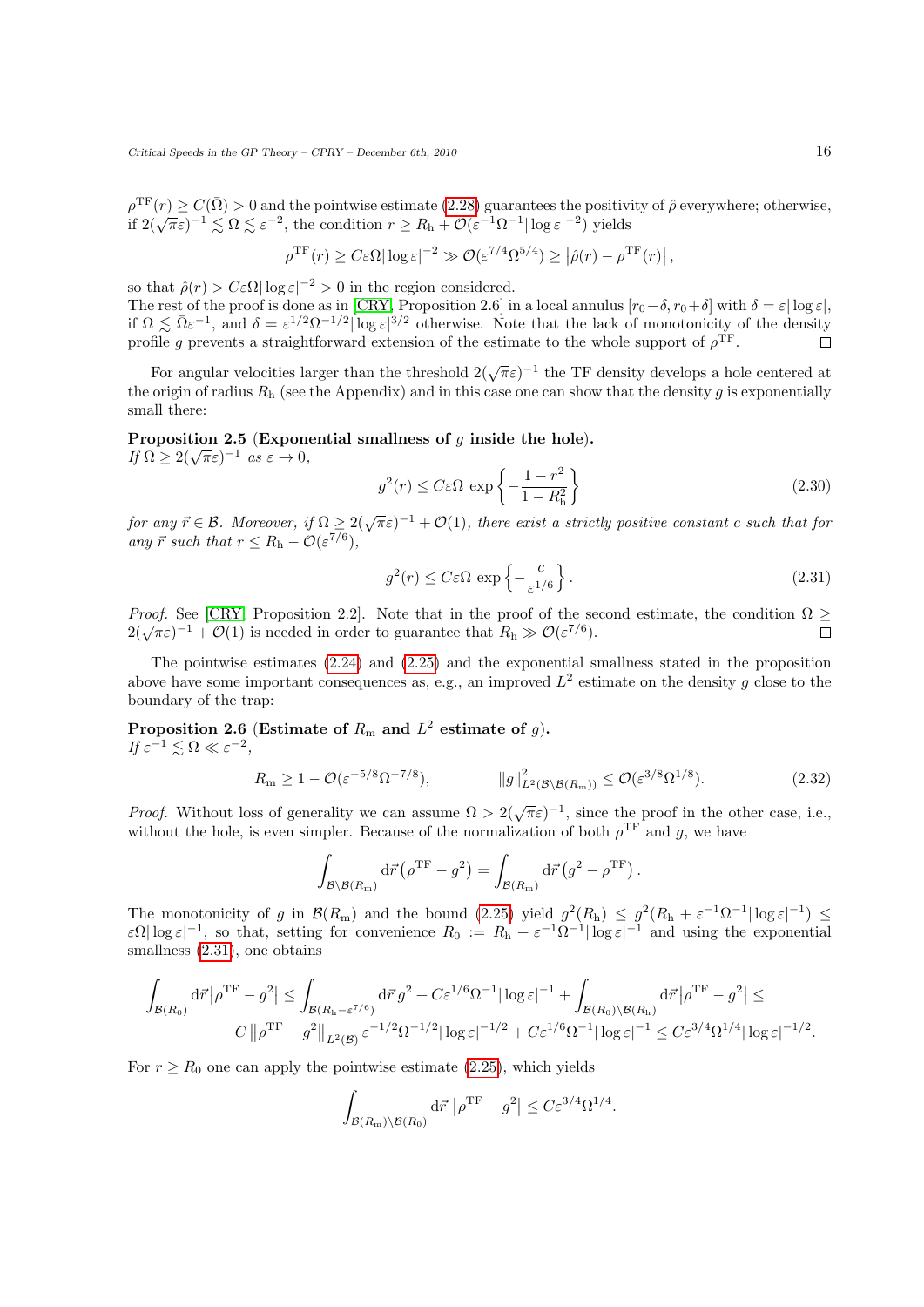Collecting the above estimates one therefore has

<span id="page-16-3"></span><span id="page-16-2"></span>
$$
\int_{\mathcal{B}\backslash\mathcal{B}(R_{\rm m})} d\vec{r} \left(\rho^{\rm TF} - g^2\right) \le C \varepsilon^{3/4} \Omega^{1/4}.
$$
\n(2.33)

On the other hand by [\(2.25\)](#page-14-3),  $g^2(R_m) \leq \rho^{TF}(R_m) + C\epsilon^{7/4}\Omega^{5/4}$ , so that

$$
\int_{\mathcal{B}\backslash\mathcal{B}(R_{\rm m})} d\vec{r} \left(\rho^{\rm TF} - g^2\right) \ge \frac{\varepsilon^2 \Omega^2}{2} \int_{\mathcal{B}\backslash\mathcal{B}(R_{\rm m})} d\vec{r} \left(r^2 - R_{\rm m}^2\right) - C \varepsilon^{7/4} \Omega^{5/4} (1 - R_{\rm m}^2) \ge
$$
  

$$
\frac{1}{4} \pi \varepsilon^2 \Omega^2 (1 - R_{\rm m}^2)^2 - C \varepsilon^{7/4} \Omega^{5/4} (1 - R_{\rm m}^2),
$$

which gives the estimate of  $R_{\rm m}$ .

Since the argument leading to [\(2.33\)](#page-16-2) is symmetric in  $g^2$  and  $\rho^{\text{TF}}$ , it is also true that

$$
\int_{\mathcal{B}\backslash\mathcal{B}(R_{\rm m})} d\vec{r} \, g^2 \le \int_{\mathcal{B}\backslash\mathcal{B}(R_{\rm m})} d\vec{r} \, \rho^{\rm TF} + C\varepsilon^{3/4} \Omega^{1/4} \le C\varepsilon^{3/8} \Omega^{1/8},\tag{2.34}
$$

due to the lower bound on  $R_{\rm m}$  [\(2.32\)](#page-15-0).

# <span id="page-16-0"></span>3 The Regime  $|\log\varepsilon|\ll\Omega\ll\varepsilon^{-2}|\log\varepsilon|^{-1}$

This section contains the proof of the main results stated in the Introduction for the regime  $|\log \epsilon| \ll$  $\Omega \ll \varepsilon^{-2} |\log \varepsilon|^{-1}$ . We also prove some additional estimates, which are basically corollaries of the main results and will be used also in the analysis of the giant vortex regime.

## <span id="page-16-1"></span>3.1 GP Energy Asymptotics

The most important result proven in this section is the GP ground state energy asymptotics:

Proof of Theorem [1.2.](#page-6-2)

The result is proven by exhibiting upper and lower bounds for the GP ground state energy.

Step 1. For the upper bound we evaluate the GP functional on the trial function

$$
\Psi_{\text{trial}}(\vec{r}) := c \, g(r) \xi(\vec{r}) \Phi(\vec{r}), \tag{3.1}
$$

where c is a normalization constant,  $\Phi(\vec{r})$  the phase factor introduced in [\[CY,](#page-39-7) Eq. (4.6)] and  $\xi$  a cut-off function: More precisely, using the complex notation  $\zeta = x + iy \in \mathbb{C}$  for points  $\vec{r} = (x, y) \in \mathbb{R}^2$ , we can express  $\Phi$  as

$$
\Phi(\vec{r}) := \prod_{\zeta_i \in \mathcal{L}} \frac{\zeta - \zeta_i}{|\zeta - \zeta_i|},\tag{3.2}
$$

where we denote by L a finite, regular lattice (triangular, rectangular or hexagonal) of points  $\vec{r_i} \in \mathcal{B}$  such that the corresponding cell  $\mathcal{Q}^i$  is contained in  $\mathcal{B}$ : Each lattice point  $\vec{r}_i$  lies at the center of a lattice cell  $\mathcal{Q}^i$  and the lattice constant  $\ell$  is chosen so that the area of the fundamental cell  $\mathcal Q$  is

$$
|\mathcal{Q}| = \pi \Omega^{-1}.\tag{3.3}
$$

Thus  $\ell = C\Omega^{-1/2}$  and the total number of lattice points in the unit disc is  $\Omega(1 - \mathcal{O}(\Omega^{-1/2}))$ . In order to get rid of the singularities of the phase factor  $\Phi$  at lattice points, we define the function

$$
\xi(\vec{r}) := \begin{cases} 1, & \text{if } |\zeta - \zeta_i| > t, \ \forall \zeta_i \in \mathcal{L}, \\ t^{-1}|\zeta - \zeta_i|, & \text{if } |\zeta - \zeta_i| \le t, \ \text{for some } \zeta_i \in \mathcal{L} \end{cases} \tag{3.4}
$$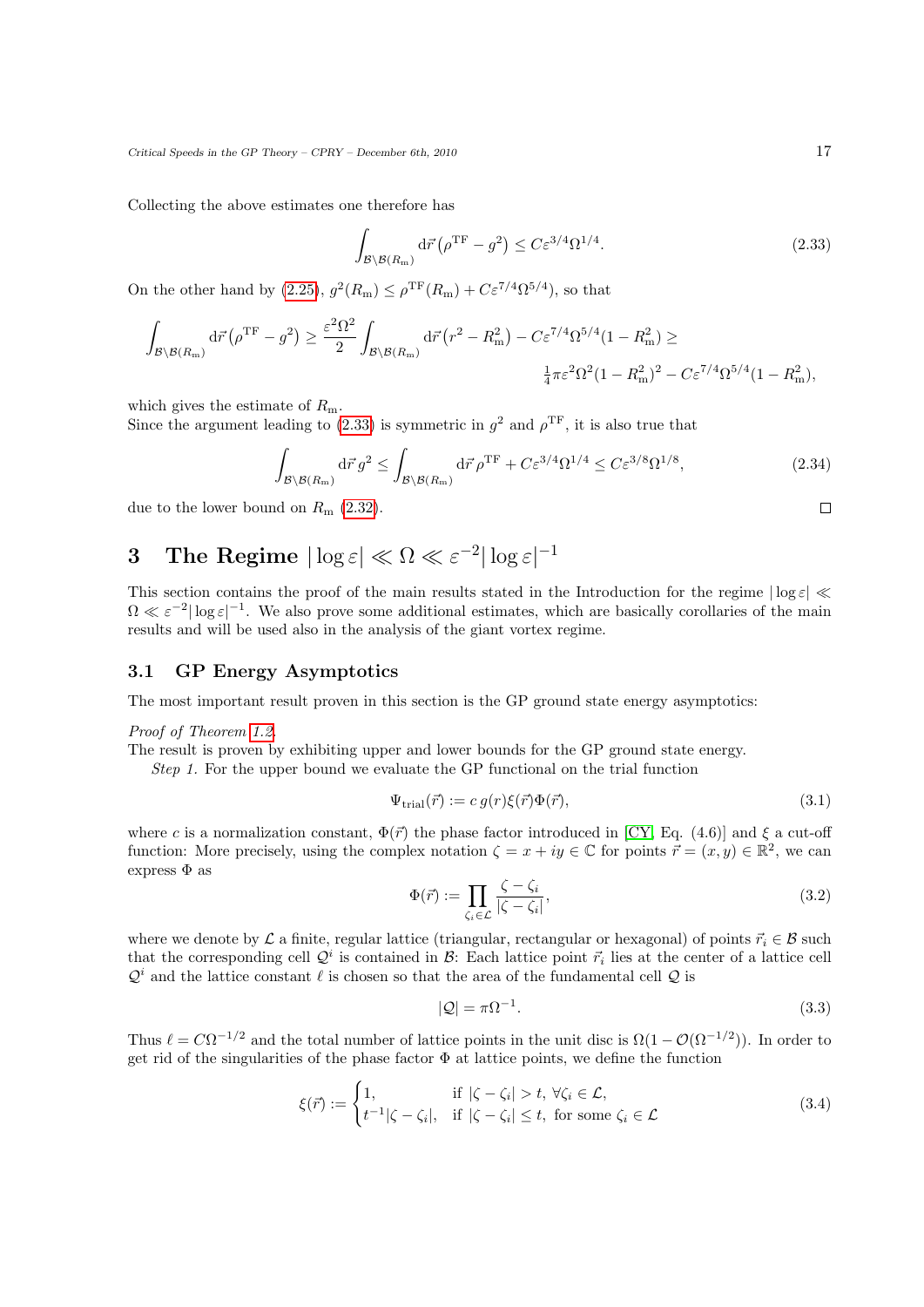where t is a variational parameter satisfying the conditions  $\min[\varepsilon, \varepsilon^{1/2} \Omega^{-1/2}] \le t \ll \Omega^{-1/2}$ . The normalization constant takes into account the effect of the cut-off function  $\xi$  and it is not difficult to see that  $1 \leq c^2 \leq 1 + C\Omega t^2$ .

We start by computing the kinetic energy of  $\Psi_{\text{trial}}$ :

<span id="page-17-0"></span>
$$
\int_{\mathcal{B}} d\vec{r} \left| \left( \nabla - i \vec{A} \right) \Psi_{\text{trial}} \right|^2 = c^2 \int_{\mathcal{B}} d\vec{r} \left| \nabla (g\xi) \right|^2 + c^2 \int_{\mathcal{B}} d\vec{r} \xi^2 g^2 \left| \nabla \Phi - \vec{A} \right|^2. \tag{3.5}
$$

The first term in the expression above can be estimated as follows:

$$
c^2 \int_{\mathcal{B}} d\vec{r} \left| \nabla (g\xi) \right|^2 - \int_{\mathcal{B}} d\vec{r} \left| \nabla g \right|^2 \le \frac{1}{2} c^2 \int_{\mathcal{B}} d\vec{r} \nabla g^2 \cdot \nabla \xi^2 + C \left( \Omega + \Omega \varepsilon^{-1} t^2 + \varepsilon^{1/2} \Omega^{5/2} t^2 \right) \le
$$
  

$$
\frac{1}{2} c^2 \sum_{\vec{r}_i \in \mathcal{L}} \int_{\partial \mathcal{B}(\vec{r}_i, t)} d\sigma g^2 \partial_n \xi^2 - \frac{1}{2} c^2 \int_{\mathcal{B}} d\vec{r} g^2 \Delta \xi^2 + C \left( \Omega + \Omega \varepsilon^{-1} t^2 + \varepsilon^{1/2} \Omega^{5/2} t^2 \right) \le
$$
  

$$
C \left( \Omega + \Omega \varepsilon^{-1} t^2 + \varepsilon^{1/2} \Omega^{5/2} t^2 \right) \tag{3.6}
$$

where we have used the bounds  $|\nabla \xi| \leq t^{-1}$ ,  $|\Delta \xi^2| \leq C t^{-2}$  and  $||\nabla g||_2^2 \leq C(\varepsilon^{-1} + \varepsilon^{1/2} \Omega^{3/2})$  (see [\(2.2\)](#page-10-3)). We have also used the fact that

<span id="page-17-1"></span>
$$
\sum_{\vec{r}_i \in \mathcal{L}} \sup_{\vec{r} \in \mathcal{B}(\vec{r}_i, t)} g^2(r) \le C\Omega,
$$

which can be seen as a consequence of the upper bound  $g^2 \leq C(\varepsilon \Omega + 1)$  in addition to the exponential smallness [\(2.31\)](#page-15-1), which allows to estimate the above quantity as the number of cells contained in supp  $(\rho^{\text{TF}})$  times  $\varepsilon\Omega + 1$ , i.e.,  $\mathcal{O}(\Omega)$ .

In order to estimate the last term in  $(3.5)$ , we act exactly as in [\[CY,](#page-39-7) Proposition 4.1]. The estimate  $(4.37)$ in [\[CY\]](#page-39-7), that is obtained by making use of an analogy with an electrostatic problem, reads in our case

$$
\int_{\mathcal{B}} d\vec{r} \,\xi^2 g^2 \left| \nabla \Phi - \vec{A} \right|^2 \le (1 + Ct\Omega^{1/2}) \sum_{\vec{r}_i \in \mathcal{L}} \sup_{\vec{r} \in \mathcal{Q}^i} g^2(r) \left( \pi |\log(t^2 \Omega)| + \mathcal{O}(1) \right). \tag{3.7}
$$

It remains then to use the Riemann sum approximation and the normalization of  $g^2$  to estimate the sum It remains then to use the Kiemain sum approximation and the normalization of y to estimate the sum<br>in the above expression: If  $\Omega \leq \bar{\Omega} \varepsilon^{-1}$  for some  $\bar{\Omega} < 2/\sqrt{\pi}$ , we can simply use [\(2.24\)](#page-14-1) to replace  $g^2$  with  $\rho^{\text{TF}}$  and proceed as in the proof of Proposition 4.1 in [\[CY\]](#page-39-7), obtaining

$$
\int_{\mathcal{B}} d\vec{r} \,\xi^2 g^2 \left| \nabla \Phi - \vec{A} \right|^2 \le \left[ 1 + \mathcal{O}(t\Omega^{1/2}) + \mathcal{O}(\sqrt{\varepsilon}) \right] |\mathcal{Q}|^{-1} \left( \pi |\log(t^2 \Omega)| + \mathcal{O}(1) \right). \tag{3.8}
$$

Note that inside each cell  $\sup \rho^{TF} - \inf \rho^{TF} \leq C \varepsilon^2 \Omega^{3/2} \ll \sqrt{\varepsilon}$ , so this error term can be absorbed in the  $\mathcal{O}(\sqrt{\varepsilon})$  in the equation above.

 $U(\sqrt{\epsilon})$  in the equation above.<br>In the opposite case, if  $\Omega \geq 2(\sqrt{\pi \epsilon})^{-1}$ , we set

<span id="page-17-2"></span>
$$
\mathcal{D} := \left\{ \vec{r} \in \mathcal{B} : r \ge \bar{R} \right\},\tag{3.9}
$$

with

$$
\bar{R} := R_{\rm h} + \varepsilon^{-1} \Omega^{-1} |\log(\varepsilon^2 \Omega| \log \varepsilon|)|^{-1},\tag{3.10}
$$

so that  $\bar{R} - R_{\rm h} \ll \varepsilon^{-1} \Omega^{-1}$  and

$$
\rho^{\mathrm{TF}}(r) \ge \frac{1}{2}\varepsilon\Omega |\log \varepsilon|^{-1} (1 - o(1)), \qquad \forall \vec{r} \in \mathcal{D}, \tag{3.11}
$$

since  $|\log(\varepsilon^2 \Omega| \log \varepsilon)| \leq |\log \varepsilon| (1 + o(1)).$ 

Now we can replace  $g^2$  with  $\rho^{\text{TF}}$  inside D by means of [\(2.25\)](#page-14-3). Moreover in the region  $r \leq \bar{R}$  we can use the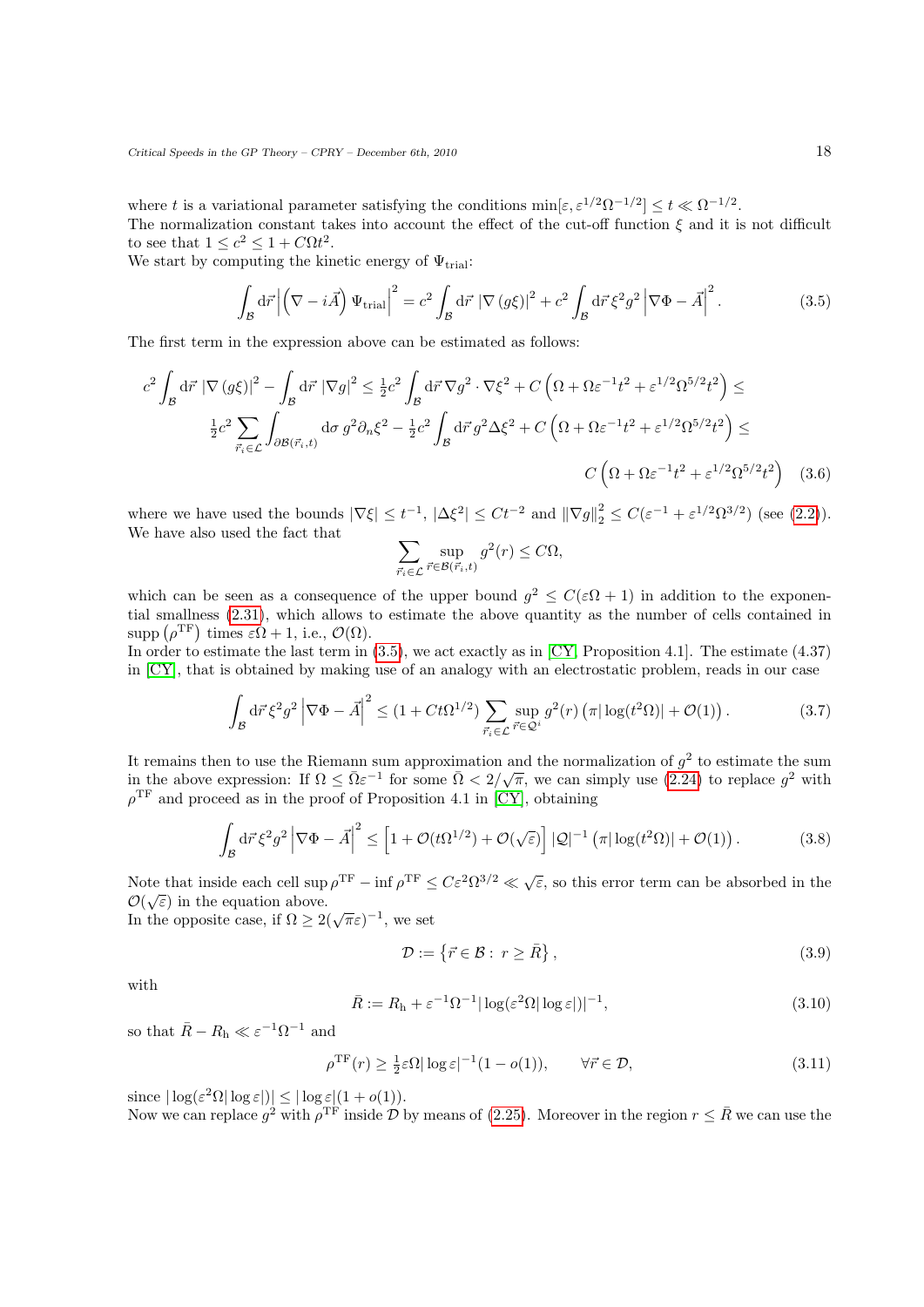exponential smallness [\(2.31\)](#page-15-1), if  $r \leq R_h - \varepsilon^{7/6}$ , and the pointwise bound  $g^2(r) \leq g^2(\bar{R}) \leq C \varepsilon \Omega |\log \varepsilon|^{-1}$ , if  $R_h - \varepsilon^{7/6} \le r \le \bar{R}$ , which follows from [\(2.25\)](#page-14-3) and the monotonicity of  $g^2(r)$  in  $\mathcal{B}(R_m)$ . The result is the upper estimate

$$
\int_{\mathcal{B}} d\vec{r} \xi^{2} g^{2} \left| \nabla \Phi - \vec{A} \right|^{2} \leq \left[ 1 + C(t \Omega^{1/2} + \varepsilon^{3/4} \Omega^{1/4} |\log \varepsilon|) \right] \sum_{\vec{r}_{i} \in \mathcal{L} \cap \mathcal{D}} \sup_{\vec{r} \in \mathcal{Q}^{i}} \rho^{\text{TF}}(r) \left( \pi |\log(t^{2} \Omega)| + \mathcal{O}(1) \right) +
$$
  
\n
$$
C \varepsilon \Omega |\log \varepsilon|^{-1} \left| \{ \vec{r} : R_{\text{h}} - \varepsilon^{7/6} \leq r \leq \bar{R} \} \right| |\mathcal{Q}|^{-1} |\log \varepsilon| + C \varepsilon \Omega |\log \varepsilon| \exp \left\{ -c \varepsilon^{-1/6} \right\} \leq
$$
  
\n
$$
\left[ 1 + C(t \Omega^{1/2} + \varepsilon^{3/4} \Omega^{1/4} |\log \varepsilon|) \right] \sum_{\vec{r}_{i} \in \mathcal{L}} \sup_{\vec{r} \in \mathcal{Q}^{i}} \rho^{\text{TF}}(r) \left( \pi |\log(t^{2} \Omega)| + \mathcal{O}(1) \right) + C \Omega |\log \varepsilon|^{-1} \leq
$$
  
\n
$$
\left[ 1 + C(t \Omega^{1/2} + \varepsilon^{3/4} \Omega^{1/4} |\log \varepsilon| + \varepsilon \Omega^{1/2}) \right] |\mathcal{Q}|^{-1} \left( \pi |\log(t^{2} \Omega)| + \mathcal{O}(1) \right) + C \Omega |\log \varepsilon|^{-1}, \quad (3.12)
$$

where we have used the estimate  $\sup \rho^{\text{TF}} - \inf \rho^{\text{TF}} \leq C \varepsilon^2 \Omega^{3/2}$  inside any cell  $\mathcal{Q}^i \subset \mathcal{D}$ . The estimate of  $\mathcal{E}^{\rm TF}[|\Psi_{\rm trial}|^2]$  can be obtained as in [\[CY,](#page-39-7) Eqs. (4.42) and (4.48)] (see also [\(2.10\)](#page-12-1)):

$$
\mathcal{E}^{\rm TF} \left[ \left| \Psi_{\rm trial} \right|^2 \right] \le (1 + C \Omega t^2) \varepsilon^{-2} \int_{\mathcal{B}} d\vec{r} \, g^4 - \Omega^2 \int_{\mathcal{B}} d\vec{r} \, r^2 g^2 + C \varepsilon^{-1} \Omega^2 t^2 \le
$$

$$
\mathcal{E}^{\rm TF} \left[ g^2 \right] + C \left[ \varepsilon^{-2} \Omega t^2 + \varepsilon^{-1} \Omega^2 t^2 \right]. \tag{3.13}
$$

To conclude the proof of the upper bound it only remains to choose the variational parameter  $t$ : In To conclude the proof of the upper bound it only remains to choose the variational parameter  $t$ . In the regime  $\Omega \leq \overline{\Omega} \varepsilon^{-1}$ ,  $\overline{\Omega} < 2/\sqrt{\pi}$ , we take  $t = \varepsilon$  so that the remainder occurring in the above estimat becomes  $\mathcal{O}(\Omega)$  as in [\(3.6\)](#page-17-1) and [\(3.8\)](#page-17-2), whereas, if  $\Omega \geq 2(\sqrt{\pi}\varepsilon)^{-1}$ , the remainder in [\(3.13\)](#page-18-0) leads to  $t^2 = \varepsilon \Omega^{-1}$ in order to recover the same error term  $\mathcal{O}(\Omega)$  as in [\(3.6\)](#page-17-1). In [\(3.8\)](#page-17-2) there is an additional remainder of order  $\mathcal{O}(\varepsilon \Omega^{3/2} |\log \varepsilon|)$  which might become larger than  $\Omega$  for very large angular velocities and is due to the Riemann sum approximation.

The final result is therefore

<span id="page-18-1"></span><span id="page-18-0"></span>
$$
\mathcal{E}^{\rm GP}\left[\Psi_{\rm trial}\right] \le \hat{E}^{\rm GP} + \Omega|\log(\varepsilon^2 \Omega)| + \mathcal{O}(\Omega),\tag{3.14}
$$

if  $1 \ll \Omega \lesssim \varepsilon^{-1}$ , and

<span id="page-18-2"></span>
$$
\mathcal{E}^{\rm GP}\left[\Psi_{\rm trial}\right] \le \hat{E}^{\rm GP} + \Omega|\log \varepsilon| + \mathcal{O}(\Omega) + \mathcal{O}(\varepsilon \Omega^{3/2}|\log \varepsilon|),\tag{3.15}
$$

if  $\Omega \ll \varepsilon^{-2}$ .

Step 2. The starting point of the lower bound proof is a decoupling of the energy which can be obtained by defining a function  $u(\vec{r})$  as

$$
u(\vec{r}) := g^{-1}(r)\Psi^{\text{GP}}(\vec{r}).\tag{3.16}
$$

Note that, thanks to the positivity of g, the function u is well defined in the open ball  $\{\vec{r} : r < 1\}$ . By means of this definition and the variational equation [\(2.3\)](#page-10-4), one can decouple the energy (see, e.g., [\[CRY,](#page-39-8) Proposition 3.1] or [\[Se,](#page-40-4) Lemma 2.2]) to obtain, using the  $L^2$  normalization of both  $\Psi$ <sup>GP</sup> and g,

$$
\mathcal{E}^{\rm GP}[\Psi^{\rm GP}] = \hat{E}^{\rm GP} + \int_{\mathcal{B}} d\vec{r} \, g^2 \left\{ \left| (\nabla - i\vec{A})u \right|^2 + \varepsilon^{-2} g^2 \left( 1 - |u|^2 \right)^2 \right\}.
$$

We deduce the lower bound

$$
E^{\rm GP} = \mathcal{E}^{\rm GP}[\Psi^{\rm GP}] \ge \hat{E}^{\rm GP} + \int_{\tilde{\mathcal{D}}} d\vec{r} \, g^2 \left\{ \left| (\nabla - i\vec{A})u \right|^2 + \varepsilon^{-2} g^2 \left( 1 - |u|^2 \right)^2 \right\} \tag{3.17}
$$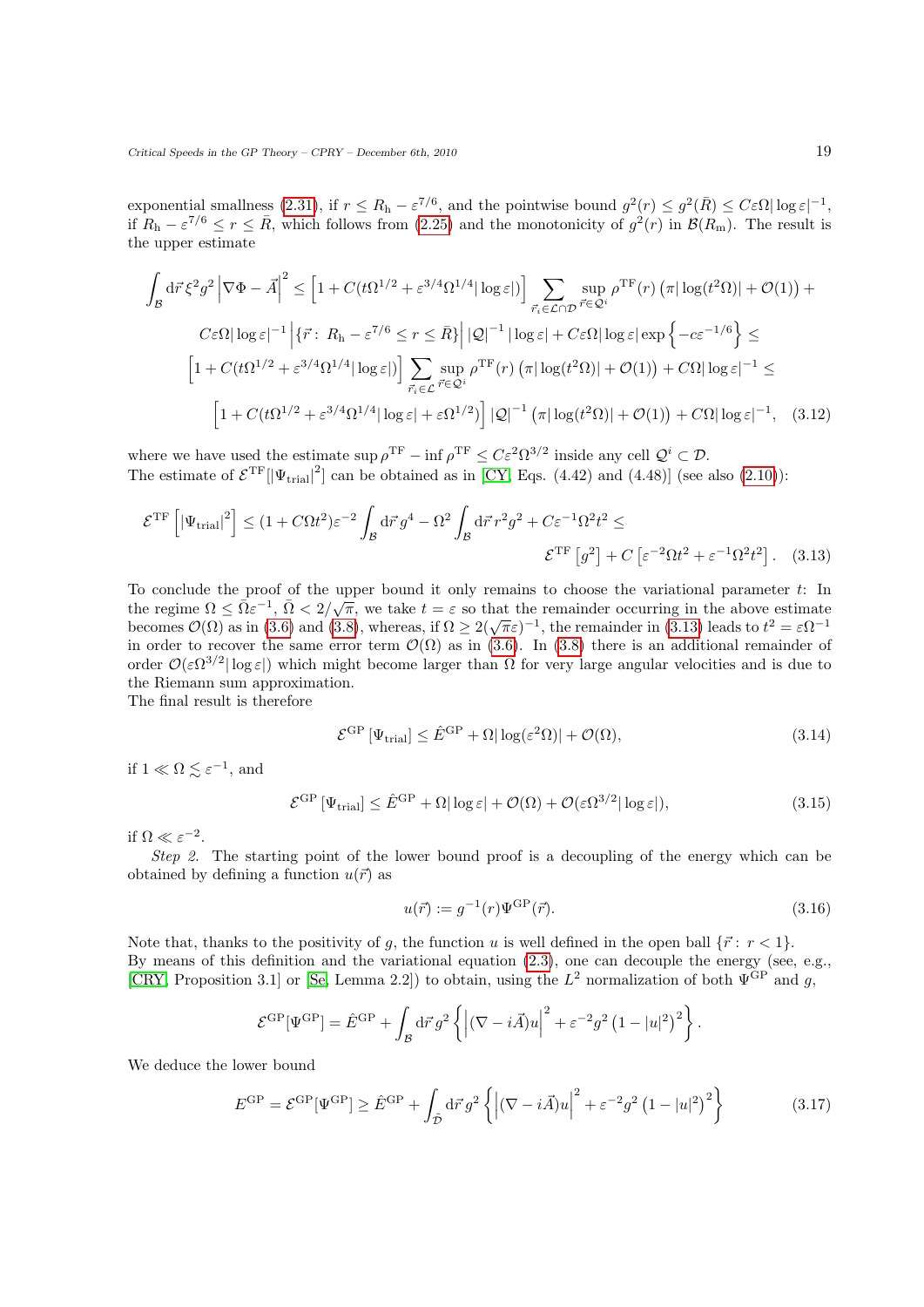by restricting the last integral to  $\tilde{\mathcal{D}}$ , with

$$
\tilde{\mathcal{D}} := \begin{cases}\n\{\vec{r} \in \mathcal{B} : r \le 1 - \varepsilon |\log \varepsilon|\}, & \text{if } \Omega \le \bar{\Omega} \varepsilon^{-1}, \text{ with } \bar{\Omega} < 2/\sqrt{\pi}, \\
\mathcal{B}(R_{\rm m}) \cap \mathcal{D} & \text{if } \Omega \gtrsim 2(\sqrt{\pi}\varepsilon)^{-1}.\n\end{cases} \tag{3.18}
$$

The pointwise estimates [\(2.24\)](#page-14-1) and [\(2.25\)](#page-14-3) allow the replacement of  $g^2$  with  $\rho^{\text{TF}}$ :

$$
E^{\rm GP} \ge \hat{E}^{\rm GP} + \left[1 - C\left(\sqrt{\varepsilon} + \varepsilon^{3/4} \Omega^{1/4}\right)\right] \int_{\tilde{\mathcal{D}}} d\vec{r} \,\rho^{\rm TF} \left\{ \left|(\nabla - i\vec{A})u\right|^2 + \varepsilon^{-2} \rho^{\rm TF} \left(1 - |u|^2\right)^2 \right\}.
$$
 (3.19)

Moreover as in [\[CY,](#page-39-7) Section 5] we define another regular (square) lattice

<span id="page-19-0"></span>
$$
\hat{\mathcal{L}} := \left\{ \vec{r}_i = (m\hat{\ell}, n\hat{\ell}), m, n \in \mathbb{Z} : \hat{\mathcal{Q}}^i \subset \tilde{\mathcal{D}} \right\},\tag{3.20}
$$

where  $\hat{Q}^i$  is the cell centered at  $\vec{r}_i$  and the lattice spacing satisfies the same conditions as in [\[CY,](#page-39-7) Eq. (5.16)], i.e.,

<span id="page-19-4"></span>
$$
|\log \varepsilon|^{1/2} \Omega^{-1/2} \ll \hat{\ell} \ll \min\left[1, (\varepsilon \Omega)^{-1} |\log(\varepsilon^2 \Omega| \log \varepsilon|)|^{-1}\right],\tag{3.21}
$$

so that

<span id="page-19-1"></span>
$$
\sup_{\vec{r}\in\mathcal{Q}^i} \left| \rho^{\rm TF}(r) - \rho^{\rm TF}(r_i) \right| \leq C \varepsilon \Omega \hat{\ell} |\log \varepsilon| \rho^{\rm TF}(r_i).
$$

Hence [\(3.19\)](#page-19-0) yields the lower bound

$$
E^{\rm GP} - \hat{E}^{\rm GP} \ge \left[1 - \mathcal{O}(\sqrt{\varepsilon}) - \mathcal{O}(\varepsilon^{3/4} \Omega^{1/4} |\log \varepsilon|) - \mathcal{O}(\varepsilon \Omega \hat{\ell} |\log \varepsilon|) \right] \sum_{\vec{r}_i \in \hat{\mathcal{L}}} \rho^{\rm TF}(r_i) \mathcal{E}^{(i)}[u] \ge
$$
  

$$
(1 - o(1)) \sum_{\vec{r}_i \in \hat{\mathcal{L}}} \rho^{\rm TF}(r_i) \mathcal{E}^{(i)}[u], \quad (3.22)
$$

where  $\mathcal{E}^{(i)}$  is defined as in [\[CY,](#page-39-7) Eq. (5.18)], i.e.,

$$
\mathcal{E}^{(i)}[u] := \int_{\hat{\mathcal{Q}}^i} d\vec{r} \left\{ \left| (\nabla - i\vec{A})u \right|^2 + \varepsilon^{-2} \rho^{\mathrm{TF}}(r_i) \left( 1 - |u|^2 \right)^2 \right\}.
$$
 (3.23)

After a suitable scaling the energy above can be seen as a Ginzburg-Landau energy with a fixed external field  $h_{\text{ex}}$  in the range  $|\log \epsilon| \ll h_{\text{ex}} \ll \epsilon^{-2}$  where  $\epsilon$  is a new small parameter. We can thus use the lower bound for the Ginzburg-Landau energy (see [\[SS1,](#page-40-1) [SS2\]](#page-40-0)) as in [\[CY,](#page-39-7) Proposition 5.1]. The result is

<span id="page-19-2"></span>
$$
\mathcal{E}^{(i)}[u] \ge \Omega \hat{\ell}^2 |\log(\min[\varepsilon, \varepsilon^2 \Omega])| (1 - o(1)),\tag{3.24}
$$

for any  $|\log \varepsilon| \ll \Omega \ll \varepsilon^{-2} |\log \varepsilon|^{-1}$ .

To complete the proof if suffices then to use, for any  $\Omega \ll \varepsilon^{-1}$ , the estimate  $\rho^{\text{TF}}(r) \geq \pi^{-1}(1 - o(1)),$ which yields

<span id="page-19-3"></span>
$$
\sum_{\vec{r}_i \in \hat{\mathcal{L}}} \rho^{\text{TF}}(r_i) \ge (1 - o(1))\pi^{-1} (1 - \mathcal{O}(\varepsilon |\log \varepsilon|)) |\mathcal{B}| |\hat{\mathcal{Q}}|^{-1} \ge (1 - o(1))\hat{\ell}^{-2},
$$
\n(3.25)

and thus the result. On the other hand, if  $\Omega \geq \varepsilon^{-1}$ , a simple computation (see, e.g., [\(2.34\)](#page-16-3)) using the estimates [\(2.22\)](#page-13-0) and [\(2.32\)](#page-15-0) gives  $T_{\rm F}$ 

$$
\left\|\rho^{\rm TF}\right\|_{L^1(\mathcal{B}\setminus\mathcal{B}(R_m))} \leq o(1),\tag{3.26}
$$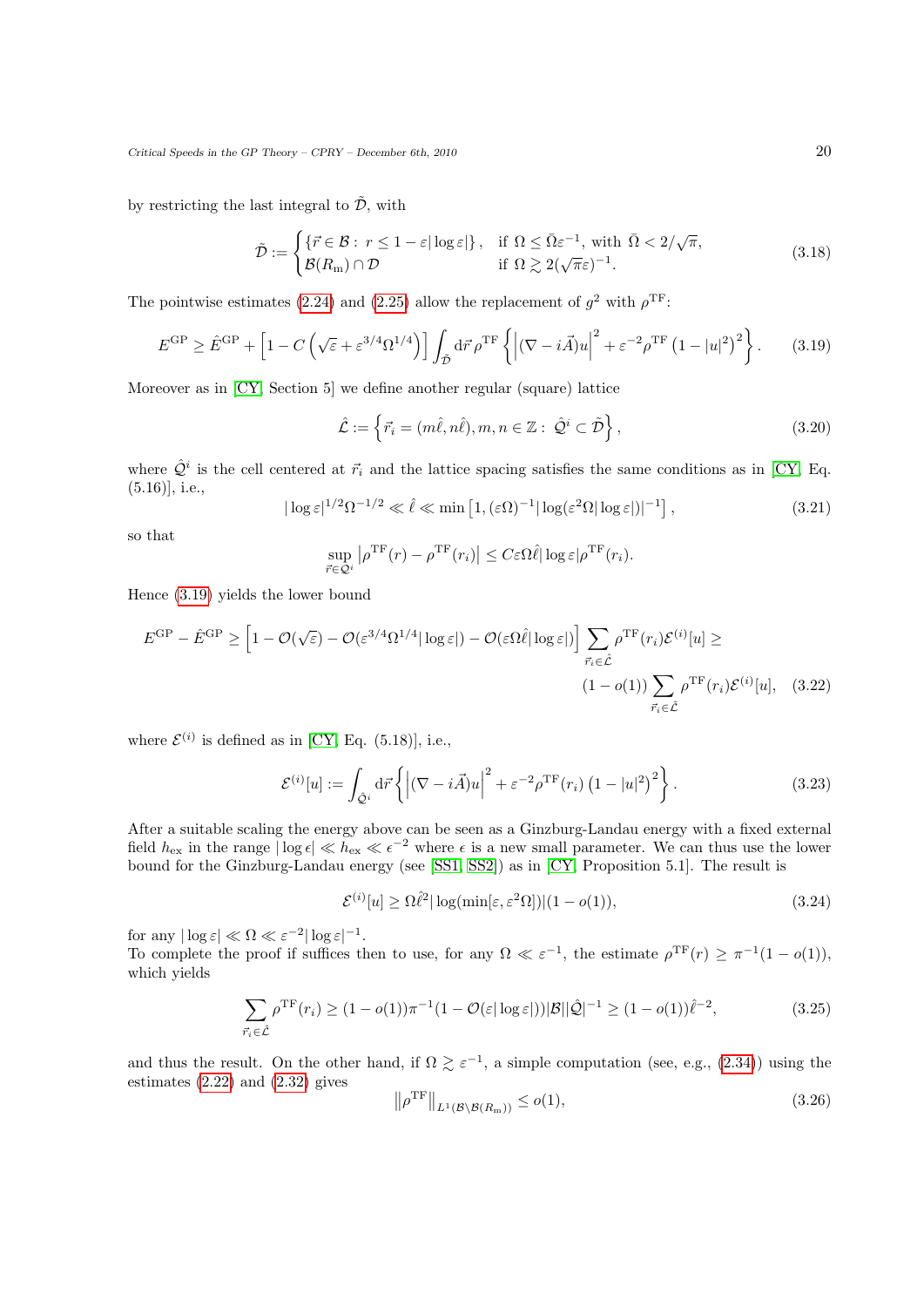which implies

<span id="page-20-3"></span>
$$
\sum_{\vec{r}_i \in \hat{\mathcal{L}}} \rho^{\mathrm{TF}}(r_i) \ge (1 - o(1))\hat{\ell}^{-2} \int_{\mathcal{B}(R_{\mathrm{m}}) \cap \mathcal{D}} d\vec{r} \, \rho^{\mathrm{TF}}(r) \ge (1 - o(1))\hat{\ell}^{-2},\tag{3.27}
$$

thanks to the normalization of  $\rho^{\text{TF}}$ .

By putting together [\(3.22\)](#page-19-1), [\(3.24\)](#page-19-2), [\(3.25\)](#page-19-3) and [\(3.27\)](#page-20-3), one obtains the lower bound matching [\(3.14\)](#page-18-1) and [\(3.15\)](#page-18-2).  $\Box$ 

## <span id="page-20-0"></span>3.2 Estimates for GP Minimizers

The GP energy asymptotics has many important consequences on the asymptotic behavior of GP minimizers: For instance the upper bounds  $(3.14)$  and  $(3.15)$  immediately imply the  $L^2$  convergence of any minimizing density  $|\Psi^{\text{GP}}|^{2}$  to the TF density  $\rho^{\text{TF}}$ :

<span id="page-20-1"></span>Proposition 3.1  $(L^2 \text{ converge} \text{enc} \text{ of } |\Psi^{\text{GP}}|^2).$  $As \varepsilon \to 0, \text{ if } |\log \varepsilon| \ll \Omega \lesssim \varepsilon^{-1},$ 

$$
\left\| |\Psi^{\rm GP}|^2 - \rho^{\rm TF} \right\|_{L^2(\mathcal{B})} \le \mathcal{O}(\varepsilon^{1/2}) + \mathcal{O}(\varepsilon \Omega^{1/2} |\log(\varepsilon^2 \Omega)|^{1/2}),\tag{3.28}
$$

whereas, if  $\varepsilon^{-1} \ll \Omega \ll \varepsilon^{-2}$ ,

$$
\left\| |\Psi^{\rm GP}|^2 - \rho^{\rm TF} \right\|_{L^2(\mathcal{B})} \le \mathcal{O}(\varepsilon \Omega^{1/2} |\log \varepsilon|^{1/2}) + \mathcal{O}(\varepsilon^{5/2} \Omega^{3/2}).\tag{3.29}
$$

Proof. See [\[CRY,](#page-39-8) Proposition 2.1].

Acting as in the derivation of [\[CRY,](#page-39-8) Eq.  $(2.8)$ ], one can show that the above  $L^2$  estimates imply a bound on the chemical potential  $\mu$ <sup>GP</sup> occurring in the variational equation [\(1.6\)](#page-3-0) solved by  $\Psi$ <sup>GP</sup>:

$$
\left|\mu^{\rm GP} - \mu^{\rm TF}\right| \le \mathcal{O}(\varepsilon^{-3/2}) + \mathcal{O}(\varepsilon^{-1/2} \Omega^{1/2} |\log(\varepsilon^2 \Omega)|^{1/2}),\tag{3.30}
$$

if  $|\log \varepsilon| \ll \Omega \lesssim \varepsilon^{-1}$ , while, for  $\varepsilon^{-1} \ll \Omega \ll \varepsilon^{-2}$ ,

$$
\left|\mu^{\rm GP} - \mu^{\rm TF}\right| \le \mathcal{O}(\varepsilon \Omega^2) + \mathcal{O}(\varepsilon^{-1/2} \Omega |\log \varepsilon|^{1/2}).\tag{3.31}
$$

Such estimates can in turn be used to prove a pointwise upper bound for  $|\Psi^{\mathrm{GP}}|^{2}$  (see [\[CRY,](#page-39-8) Proposition 2.1]), i.e.,

$$
\left\|\Psi^{\text{GP}}\right\|_{L^{\infty}(\mathcal{B})}^{2} \leq \rho^{\text{TF}}(1) \cdot \begin{cases}1+\mathcal{O}(\varepsilon^{1/2})+\mathcal{O}(\varepsilon^{3/2}\Omega^{1/2}|\log(\varepsilon^{2}\Omega)|^{1/2}), & \text{if } |\log \varepsilon| \ll \Omega \lesssim \varepsilon^{-1},\\1+\mathcal{O}(\varepsilon^{2}\Omega)+\mathcal{O}(\varepsilon^{1/2}|\log \varepsilon|^{1/2}), & \text{if } \varepsilon^{-1} \ll \Omega \ll \varepsilon^{-2}.\end{cases} (3.32)
$$

We finally state another very useful pointwise estimate of  $\Psi^{\text{GP}}$  analogous to [\[CRY,](#page-39-8) Proposition 2.2] and Proposition [2.5.](#page-15-2) As is the case for the density profile  $g$ , if the angular velocity is above the threshold and Froposition 2.5. As is the case for the density prome g, if the angular  $2(\sqrt{\pi}\varepsilon)^{-1}$ , any GP minimizer is exponentially small inside the hole  $\mathcal{B}(R_h)$ .

# <span id="page-20-2"></span>Proposition 3.2 (Exponential smallness of  $\Psi$ <sup>GP</sup> inside the hole).

**F** Γυροπτίοπ 5.2 (Exponential smallness of  $\Psi$  inside the note).<br>If  $\Omega \geq (2/\sqrt{\pi})\varepsilon^{-1} + \mathcal{O}(1)$ , as  $\varepsilon \to 0$ , there exists a strictly positive constant c such that for any π such that  $r \leq R_{\rm h} - \mathcal{O}(\varepsilon^{7/6}),$ 

<span id="page-20-4"></span>
$$
\left|\Psi^{\text{GP}}(\vec{r})\right|^2 \le C\varepsilon\Omega \, \exp\left\{-\frac{c}{\varepsilon^{1/6}}\right\}.\tag{3.33}
$$

Proof. See [\[CRY,](#page-39-8) Proposition 2.2].

 $\Box$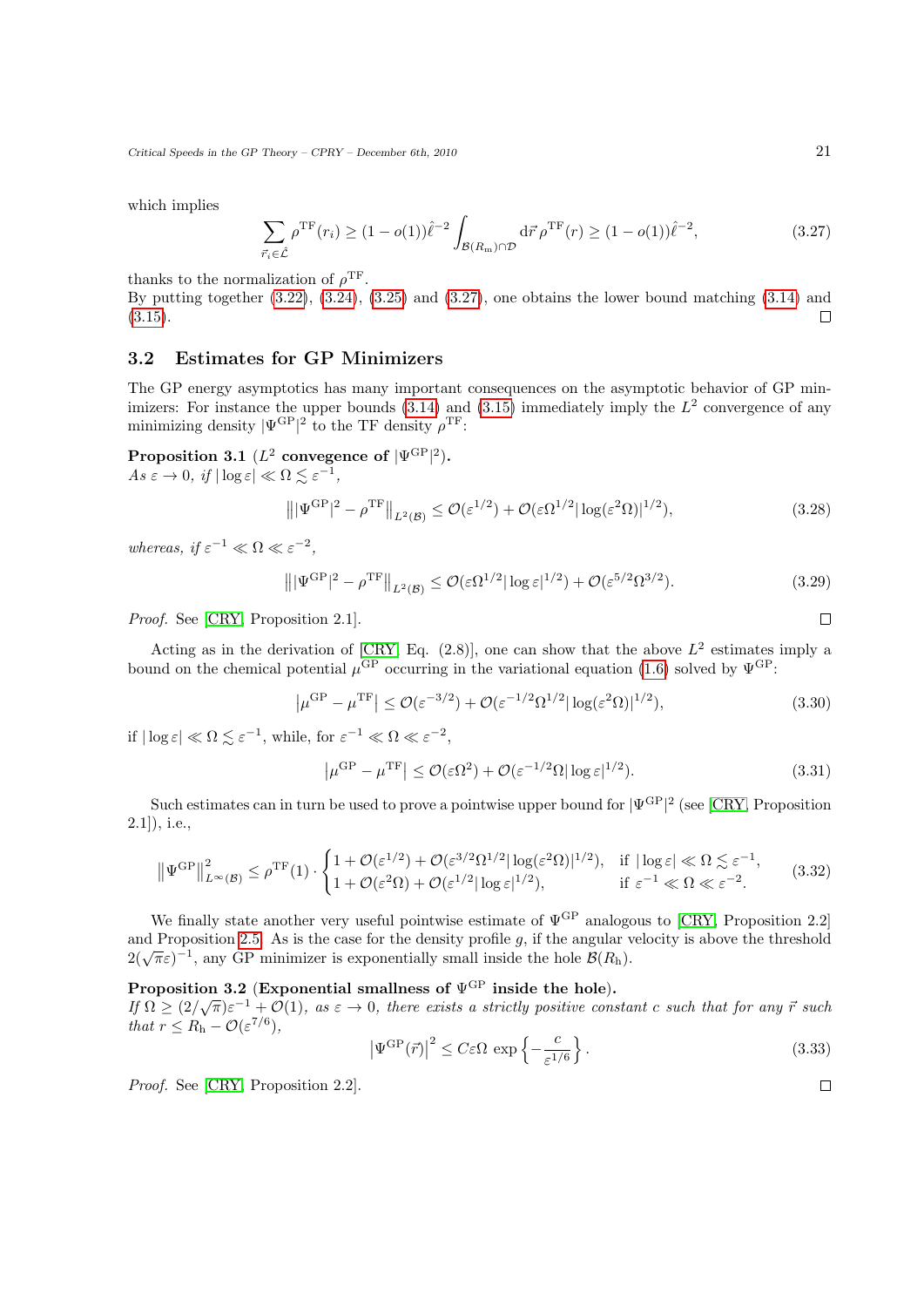## <span id="page-21-0"></span>3.3 Distribution of Vorticity

We are now able to prove the uniform distribution of vorticity:

### Proof of Theorem [1.1.](#page-5-0)

The proof follows very closely the proof of [\[CY,](#page-39-7) Theorem 3.3] and relies essentially on [\[SS1,](#page-40-1) Proposition 5.1].

The argument has to be slightly adapted depending on the value of the angular velocity: For any  $\sqrt{6}$  =  $\sqrt{6}$  +  $\sqrt{6}$  +  $\sqrt{6}$  +  $\sqrt{6}$  +  $\sqrt{6}$  +  $\sqrt{6}$  +  $\sqrt{6}$  +  $\sqrt{6}$  +  $\sqrt{6}$  +  $\sqrt{6}$  +  $\sqrt{6}$  +  $\sqrt{6$  $\Omega \leq \bar{\Omega} \varepsilon^{-1}$ , with  $\bar{\Omega} < 2/\sqrt{\pi}$ , the proof of [\[CY,](#page-39-7) Theorem 3.3] applies with only one minor modification, since the cells in the lattice  $\hat{\mathcal{L}}$  occurring in the lower bound proof do not cover the whole of  $\beta$ . However, since the region covered by cells tends to  $A^{TF}$  as  $\varepsilon \to 0$  and the area of the excluded set close to the boundary is of order  $\mathcal{O}(\varepsilon|\log \varepsilon|)$ , i.e., much smaller than the cell area, such a difference in the lattice choice has no consequences for the final result.

We now discuss the modifications in the regime  $\varepsilon^{-1} \ll \Omega \ll \varepsilon^{-2} |\log \varepsilon|^{-1}$  which was not taken into account in [\[CY,](#page-39-7) Theorem 3.3]. The starting point is the localization of the energy bounds [\(3.15\)](#page-18-2), [\(3.22\)](#page-19-1) and [\(3.24\)](#page-19-2), which can be rewritten as

$$
\sum_{\vec{r}_i \in \hat{\mathcal{L}}} \rho^{\mathrm{TF}}(r_i) \left| \mathcal{E}^{(i)}[u] - \Omega \hat{\ell}^2 |\log \varepsilon| \right| \le \eta \Omega \hat{\ell}^2 |\log \varepsilon| \sum_{\vec{r}_i \in \hat{\mathcal{L}}} \rho^{\mathrm{TF}}(r_i), \tag{3.34}
$$

for some

<span id="page-21-2"></span>
$$
\eta = \eta(\varepsilon, \Omega) \ll 1 \text{ as } \varepsilon \to 0.
$$

In order to obtain a similar estimate inside one lattice cell, one first needs a suitable lower bound on the density  $\rho^{\rm TF}$  and this can be obtained by restricting the analysis to the bulk of the condensate, i.e.,

<span id="page-21-1"></span>
$$
\mathcal{A}_{\text{bulk}} := \left\{ \vec{r} \in \mathcal{B} : \ \tilde{R} \le r \le R_{\text{m}} \right\}
$$

where, if  $\Omega \gg \varepsilon^{-1}$ ,  $\tilde{R}$  is given by

<span id="page-21-4"></span>
$$
\tilde{R} := R_{\rm h} + \gamma \varepsilon^{-1} \Omega^{-1}, \qquad \gamma := |\log \eta|^{-1}.
$$
\n(3.35)

We then have, for some  $C > 0$ ,

$$
\rho^{\rm TF}(r) \ge C \varepsilon \Omega |\log \eta|^{-1} \text{ on } \mathcal{A}_{\text{bulk}}.\tag{3.36}
$$

Moreover, the localization of the energy estimate requires that a certain number of bad cells be rejected: As in [\[CY,](#page-39-7) Theorem 3.3] we first introduce a new small parameter

<span id="page-21-3"></span>
$$
\epsilon := \sqrt{\frac{2\varepsilon |\log \varepsilon|}{\Omega}} \ll 1,\tag{3.37}
$$

so that  $|\log(\epsilon^2 \Omega)| = |\log \epsilon|(1 + o(1))$  and [\(3.34\)](#page-21-2) yields

$$
\sum_{\vec{r}_i \in \hat{\mathcal{L}}} \rho^{\mathrm{TF}}(r_i) \mathcal{E}_{\epsilon}^{(i)}[u] \le (1+\eta) \sum_{\vec{r}_i \in \hat{\mathcal{L}}} \rho^{\mathrm{TF}}(r_i) \Omega \hat{\ell}^2 |\log(\epsilon^2 \Omega)|,
$$
\n(3.38)

where

$$
\mathcal{E}_{\epsilon}^{(i)}[u] := \int_{\hat{\mathcal{Q}}^i} d\vec{r} \left\{ \left| (\nabla - i\vec{A})u \right|^2 + \epsilon^{-2} \left( 1 - |u|^2 \right)^2 \right\},\tag{3.39}
$$

with  $\eta(\epsilon, \Omega) \to 0$  as  $\epsilon \to 0$ .

We then say that a cell  $\hat{Q}^i \subset A_{\text{bulk}}$  is a good cell if

<span id="page-21-5"></span>
$$
\mathcal{E}_{\epsilon}^{(i)}[u] \le (1 + \sqrt{\eta})\Omega \hat{\ell}^2 |\log(\epsilon^2 \Omega)|,\tag{3.40}
$$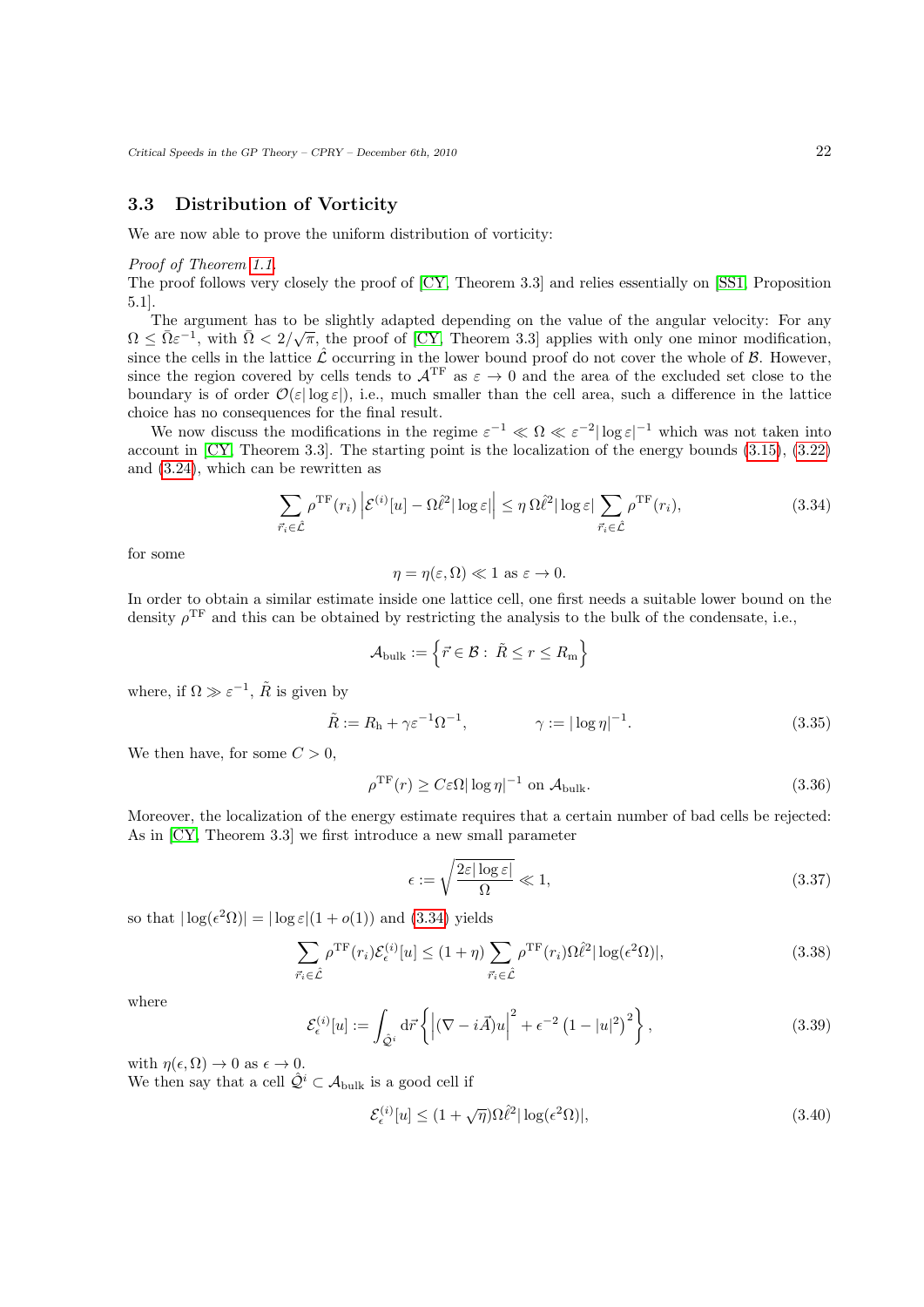whereas the cell is bad if the inequality is reversed.

Now given any set  $S \subset A_{\text{bulk}}$  such that  $|S| \gg |\hat{Q}|$ , the upper bound [\(3.38\)](#page-21-3), the definition of bad cells, [\(3.36\)](#page-21-4) and the upper bound  $\rho^{\text{TF}} \leq \mathcal{O}(\varepsilon \Omega)$  imply that

$$
N_B \le \sqrt{\eta} \,\gamma^{-1} N = \sqrt{\eta} |\log \eta| N \ll N,\tag{3.41}
$$

where  $N_B$  and N stand for the number of bad cells and the total number of cells contained inside S respectively.

On the other hand by the definition [\(3.40\)](#page-21-5) good cells satisfy the assumptions of [\[SS1,](#page-40-1) Proposition 5.1] and therefore one can construct a finite collection of disjoint balls  $\{\mathcal{B}_i\} := \{\mathcal{B}(\vec{r}_i, \varrho_i)\}\$  such that  $|u| > 1/2$ on the boundary of each ball and  $\varrho_i \leq \mathcal{O}(\Omega^{-1/2})$ . Hence one can define the winding number  $d_{i,\varepsilon}$  of u on  $\partial \mathcal{B}_i$ , which coincides with the winding number of  $\Psi^{\mathrm{GP}}$  and, using [\[SS1,](#page-40-1) Proposition 5.1]

$$
2\pi \sum d_{i,\varepsilon} = \Omega \hat{\ell}^2 (1 + o(1)), \qquad 2\pi \sum |d_{i,\varepsilon}| = \Omega \hat{\ell}^2 (1 + o(1)). \qquad (3.42)
$$

The rest of the statement of Theorem [1.1](#page-5-0) easily follows by noticing that one can always take  $\hat{\ell} =$  $\Omega^{-1/2} |\log(\varepsilon^2 \Omega| \log \varepsilon)|$ , which satisfies [\(3.21\)](#page-19-4), obtaining the lower condition on the area of the set S.

# <span id="page-22-0"></span>4 The Giant Vortex Regime  $\Omega \sim \varepsilon^{-2} |\log \varepsilon|^{-1}$

As a preparation for the proof of the main results contained in Theorems [1.3](#page-7-4) and [1.4](#page-8-0) we formulate and prove in Section [4.1](#page-22-1) some important propositions about the properties of the giant vortex density profiles. The proof of the absence of vortices in the bulk will follow the analysis of the ground state energy asymptotics, which is achieved in several steps. The main ingredients are the energy decoupling (Section [4.2\)](#page-24-0), the vortex ball construction and the jacobian estimate (Section [4.4\)](#page-29-0). Each individual step is analogous to the corresponding one contained in [\[CRY\]](#page-39-8) and we will often omit some details, only stressing the major differences with the analysis of [\[CRY\]](#page-39-8) and referring to that paper for further details.

## <span id="page-22-1"></span>4.1 Giant Vortex Density Profiles

In this section we investigate the properties of the giant vortex profiles and the associated energy functional defined in [\(1.35\)](#page-8-2). Actually for technical reasons which will be clearer later we consider a functional identical to [\(1.35\)](#page-8-2) but on a different integration domain, i.e.,

<span id="page-22-3"></span>
$$
\mathcal{A} := \{ \vec{r} \in \mathcal{B} : r \ge R_{\lt} \},\tag{4.1}
$$

where  $R_{\leq} < R_{\rm h}$  is suitably chosen in order to apply some estimates: All the conditions on  $R_{\leq}$  occurring in the subsequent proofs are satisfied if we take

<span id="page-22-4"></span><span id="page-22-2"></span>
$$
R_{<} := R_{\rm h} - \varepsilon^{8/7}.\tag{4.2}
$$

More precisely we define

$$
\tilde{\mathcal{D}}^{GP} := \left\{ f \in H^1(\mathcal{A}) : f = f^*, \|f\|_{L^2(\mathcal{A})} = 1, f = 0 \text{ on } \partial \mathcal{B} \right\}
$$
(4.3)

and set, for any  $f \in \tilde{\mathscr{D}}^{\text{GP}}$ .

$$
\tilde{\mathcal{E}}_{\omega}^{\text{gv}}[f] := \int_{\mathcal{A}} d\vec{r} \left\{ \left| \nabla f \right|^{2} + \left( [\Omega] - \omega \right)^{2} r^{-2} f^{2} - 2([\Omega] - \omega) \Omega f^{2} + \varepsilon^{-2} f^{4} \right\} =
$$
\n
$$
\int_{\mathcal{A}} d\vec{r} \left\{ \left| \nabla f \right|^{2} + B_{\omega}^{2} f^{2} - \Omega^{2} r^{2} f^{2} + \varepsilon^{-2} f^{4} \right\}. \tag{4.4}
$$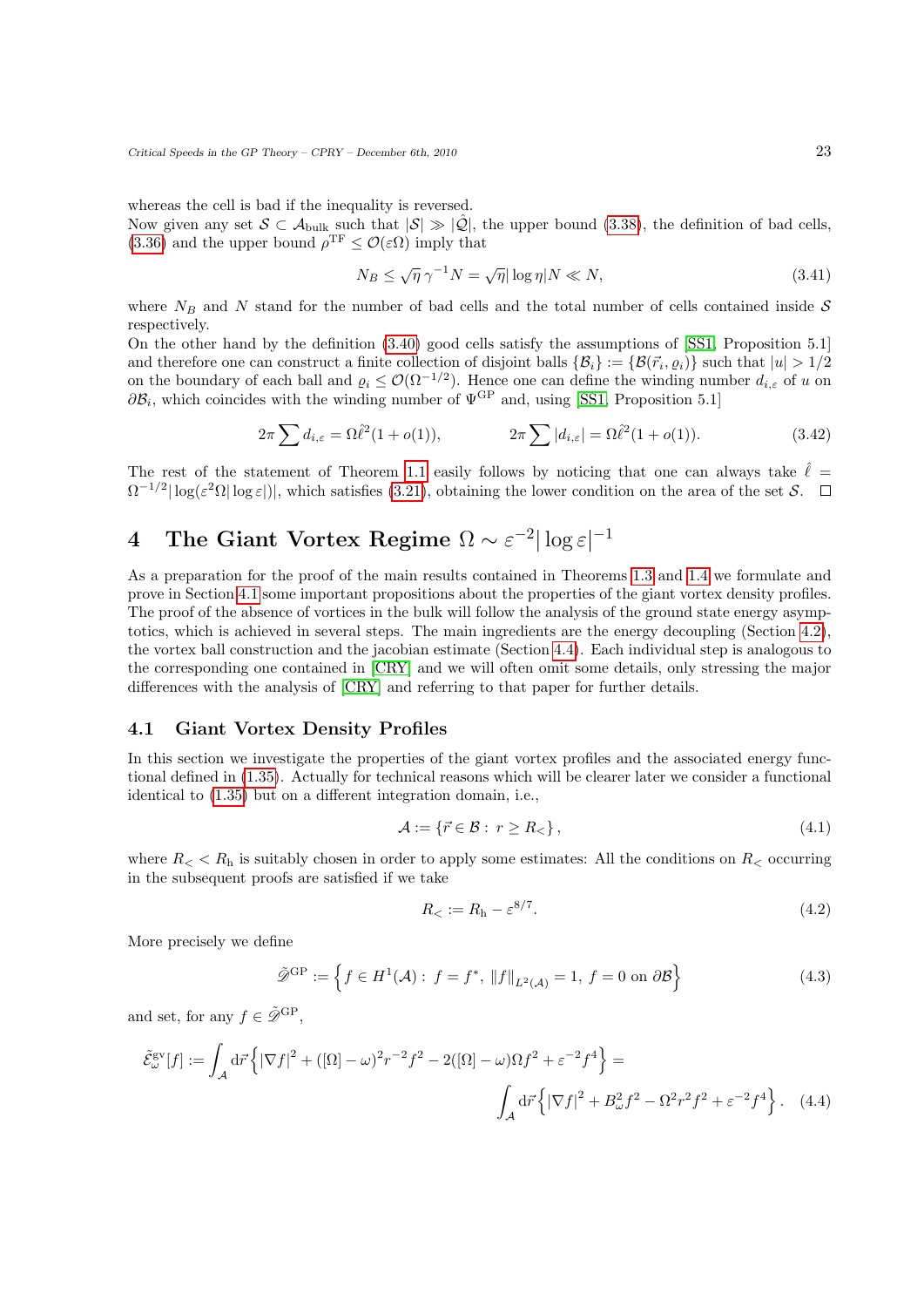We recall that

$$
B_{\omega} = \Omega r - ([\Omega] - \omega) r^{-1}.
$$

The associated ground state energy is

<span id="page-23-0"></span>
$$
\tilde{E}_{\omega}^{\text{gv}} := \inf_{f \in \tilde{\mathcal{D}}^{\text{GP}}} \tilde{\mathcal{E}}_{\omega}^{\text{gv}}[f] \tag{4.5}
$$

and we denote  $g_{\omega}$  any associated minimizer.

The TF-like functional obtained from [\(4.4\)](#page-22-2) by dropping the kinetic term is denoted by  $\tilde{\mathcal{E}}_{\omega}^{\text{TF}}$  (see [\(A.4\)](#page-35-3)) and its minimization discussed in the Appendix.

<span id="page-23-1"></span>Proposition 4.1 (Minimization of 
$$
\tilde{\mathcal{E}}_{\omega}^{\text{gv}}
$$
).  
\nIf  $\Omega \propto \varepsilon^{-2} |\log \varepsilon|^{-1}$  and  $|\omega| \le \mathcal{O}(\varepsilon^{-5/4} |\log \varepsilon|^{-3/4})$  as  $\varepsilon \to 0$ , then  
\n
$$
E^{\text{TF}} \le \tilde{E}_{\omega}^{\text{TF}} \le \tilde{E}_{\omega}^{\text{SV}} \le \tilde{E}_{\omega}^{\text{TF}} + \mathcal{O}(\varepsilon^{-5/2} |\log \varepsilon|^{-3/2}) \le E^{\text{TF}} + \mathcal{O}(\varepsilon^{-5/2} |\log \varepsilon|^{-3/2}). \tag{4.6}
$$

There exists a minimizer  $g_{\omega}$  that is unique up to a sign, radial and can be chosen to be positive away from the boundary  $\partial \mathcal{B}$ . It solves inside A the variational equation

$$
-\Delta g_{\omega} + B_{\omega}^2 g_{\omega} - \Omega^2 r^2 g_{\omega} + 2\varepsilon^{-2} g_{\omega}^3 = \tilde{\mu}_{\omega}^{\text{gv}} g_{\omega},\tag{4.7}
$$

with boundary conditions  $g_{\omega}(1) = 0$  and  $g'_{\omega}(R_{<}) = 0$  and  $\tilde{\mu}^{\text{gv}}_{\omega} = \tilde{E}^{\text{gv}}_{\omega} + \varepsilon^{-2} ||g_{\omega}||_4^4$ . Moreover  $g_{\omega}$  has a unique global maximum at  $\tilde{R}_{\rm m}$  with  $R_{\rm <} < \tilde{R}_{\rm m} < 1$ .

### Remark 4.1 (Composition of the energy)

Unlike the flat Neumann case, the remainder in the r.h.s. of [\(4.6\)](#page-23-0) is of the same order even if the refined TF energy  $\tilde{E}_{\omega}^{\text{TF}}$  is extracted. The reason is that such a remainder is actually due to the radial kinetic energy of the giant vortex density profile and in particular to Dirichlet boundary conditions.

In order to give some heuristics to explain such a difference with the flat Neumann case, it is indeed sufficient to note that, by the pointwise estimate [\(2.21\)](#page-13-5), the density  $g_{\omega}$  goes from its maximum value  $\sim \varepsilon^{1/2} \Omega^{1/2} \sim \varepsilon^{-1/2} |\log \varepsilon|^{-1/2}$  to 0 in a region of width at most  $\mathcal{O}(\varepsilon^{1/2} \Omega^{-1/2} |\log \varepsilon|^{3/2}) = \mathcal{O}(\varepsilon^{3/2} |\log \varepsilon|^2)$ . This yields an estimate for the kinetic energy of  $g_\omega$  in that region as  $\mathcal{O}(\varepsilon^{-5/2}|\log \varepsilon|^{-3})$ , i.e., approximately the same remainder as in [\(4.6\)](#page-23-0), which is in any case much larger than the difference between the TF energies  $\tilde{E}_{\omega}^{\text{TF}} - E^{\text{TF}}$  (see  $(A.5)$ ).

Proof of Proposition [4.1.](#page-23-1)

The proof of Proposition [2.1](#page-10-2) applies to the functional  $\tilde{\mathcal{E}}_{\omega}^{\text{gv}}$  as well by noticing that

$$
|B_{\omega}(r)| \leq \Omega \sup_{\vec{r} \in \mathcal{A}} (r^{-1} - r) + C |\omega| \leq C \left( \varepsilon^{-1} + |\omega| \right), \tag{4.8}
$$

which implies that the  $B_{\omega}^2$  term in the functional (see the second expression in [\(4.4\)](#page-22-2)) is always smaller than the remainder in [\(2.2\)](#page-10-3), provided  $|\omega| \leq \mathcal{O}(\varepsilon^{-5/4} |\log \varepsilon|^{-3/4})$ . The Neumann condition at the inner boundary of A is a direct consequence of the assumption  $f \in H^1(\mathcal{A})$ .  $\Box$ 

Since the asymptotic behavior of the energy  $\tilde{E}^{\text{gv}}_{\omega}$  is the same as that of  $\hat{E}^{\text{GP}}$  (see [\(2.2\)](#page-10-3)) for any  $|\omega| \leq \mathcal{O}(\varepsilon^{-5/4} |\log \varepsilon|^{-3/4})$ , most of the estimates proven for the density profile g hold true for  $g_{\omega}$  as well, provided the phase  $\omega$  satisfies the estimate required in Proposition [4.1.](#page-23-1) We sum up such estimates in the following

<span id="page-23-2"></span>**Proposition 4.2** (Estimates for 
$$
g_{\omega}
$$
).  
\n
$$
If \Omega \sim \varepsilon^{-2} |\log \varepsilon|^{-1} and |\omega| \leq \mathcal{O}(\varepsilon^{-5/4} |\log \varepsilon|^{-3/4}) \text{ as } \varepsilon \to 0,
$$
\n
$$
||g_{\omega}^2 - \rho^{\text{TF}}||_{L^2(\mathcal{A})} \leq \mathcal{O}(\varepsilon^{-1/4} |\log \varepsilon|^{-3/4}),
$$
\n(4.9)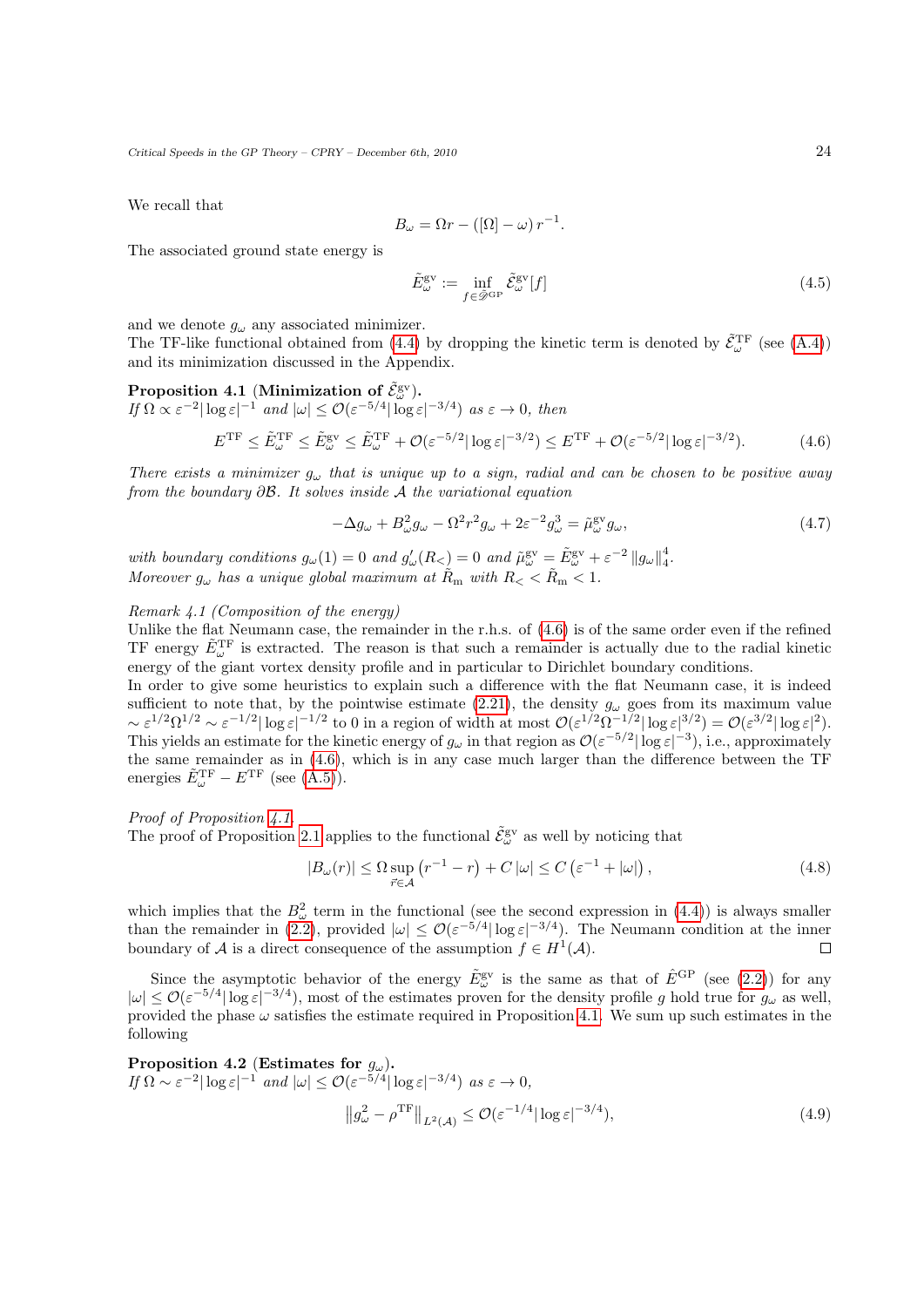$$
g_{\omega}^{2}(\tilde{R}_{\mathrm{m}}) = \|g_{\omega}\|_{L^{\infty}(\mathcal{A})}^{2} \leq \left\|\rho^{\mathrm{TF}}\right\|_{L^{\infty}(\mathcal{B})} \left(1 + \mathcal{O}(\varepsilon^{1/4}|\log\varepsilon|^{-1/4})\right). \tag{4.10}
$$

<span id="page-24-3"></span>Moreover for any  $\vec{r} \in A$  such that  $R_h + \mathcal{O}(\varepsilon |\log \varepsilon|^{-1}) \le r \le \max[\tilde{R}_m, 1 - \varepsilon^{3/2} |\log \varepsilon|^2]$ 

$$
\left|g_{\omega}^2(r) - \rho^{\mathrm{TF}}(r)\right| \le \mathcal{O}(\varepsilon^{-3/4} |\log \varepsilon|^{-5/4}) \le \mathcal{O}(\varepsilon^{1/4} |\log \varepsilon|^{7/4}) \rho^{\mathrm{TF}}(r) \ll \rho^{\mathrm{TF}}(r),\tag{4.11}
$$

and the maximum position  $\tilde{R}_{m}(\omega)$  of  $g_{\omega}$  satisfies the bounds

$$
\tilde{R}_{\mathbf{m}}(\omega) \ge 1 - \mathcal{O}(\varepsilon^{9/8} |\log \varepsilon|^{7/8}), \qquad \qquad \|g_{\omega}\|_{L^2(\mathcal{B} \setminus \mathcal{B}(\tilde{R}_{\mathbf{m}}))}^2 \le \mathcal{O}(\varepsilon^{1/8} |\log \varepsilon|^{1/8}). \tag{4.12}
$$

Finally for any  $\vec{r}$  such that  $r \leq R_h - \mathcal{O}(\varepsilon^{7/6}),$ 

<span id="page-24-4"></span><span id="page-24-1"></span>
$$
g_{\omega}^{2}(r) \leq C \varepsilon^{-1} |\log \varepsilon|^{-1} \, \exp\left\{-\frac{c}{\varepsilon^{1/6}}\right\}.
$$
 (4.13)

Proof. The results are proven exactly as the analogous statements contained in Propositions [2.3,](#page-13-6) [2.4,](#page-13-8) [2.5](#page-15-2) and [2.6.](#page-15-3)  $\Box$ 

## <span id="page-24-0"></span>4.2 Energy Decoupling and Optimal Phases

The first step in the proof of the absence of vortices is a restriction of the GP energy to a subdomain of B and its splitting in a suitable energy functional plus the giant vortex profile energy. More precisely we consider the annulus A defined in [\(4.1\)](#page-22-3) with an inner radius  $R_{\leq} = R_{h} - \varepsilon^{8/7}$  suitably chosen in such a way that outside A the estimates [\(3.33\)](#page-20-4) and [\(4.13\)](#page-24-1) yield the exponential smallness in  $\varepsilon$  of both  $\Psi^{\text{GP}}$  and the density profile  $g_{\omega}$ .

We also recall the functional  $\tilde{\mathcal{E}}_{\omega}^{\text{gv}}$  introduced in [\(4.4\)](#page-22-2), which is going to give the energy of the giant vortex profile, and the reduced energy

$$
\mathcal{E}_{\omega}[v] := \int_{\mathcal{A}} d\vec{r} \, g_{\omega}^2 \left\{ |\nabla v|^2 - 2\vec{B}_{\omega} \cdot (iv, \nabla v) + \varepsilon^{-2} g_{\omega}^2 (1 - |v|^2)^2 \right\},\tag{4.14}
$$

where

<span id="page-24-7"></span><span id="page-24-6"></span><span id="page-24-2"></span>
$$
(iv, \nabla v) := \frac{1}{2}i(v\nabla v^* - v^*\nabla v).
$$
\n
$$
(4.15)
$$

## Proposition 4.3 (Reduction to an annulus).

For any  $\omega \in \mathbb{Z}$  such that  $|\omega| \leq \mathcal{O}(\varepsilon^{-5/4} |\log \varepsilon|^{-3/4})$  and for  $\varepsilon$  sufficiently small

$$
\tilde{E}_{\omega}^{\text{gv}} + \mathcal{E}_{\omega}[u_{\omega}] - \mathcal{O}(\varepsilon^{\infty}) \le E^{\text{GP}} \le \tilde{E}_{\omega}^{\text{gv}} + \mathcal{O}(\varepsilon^{\infty}),\tag{4.16}
$$

where the function  $u_{\omega}$  is defined in A by the decomposition

$$
\Psi^{\rm GP}(\vec{r}) =: g_{\omega}(r)u_{\omega}(\vec{r}) \exp\left\{i([\Omega] - \omega)\vartheta\right\}.
$$
\n(4.17)

Proof. As in [\[CRY,](#page-39-8) Proposition 5.4] the only ingredients for the proof of the above result are the ex-ponential smallness [\(3.33\)](#page-20-4) of  $\Psi^{\text{GP}}$  outside A and the variational equation solved by  $g_{\omega}$ . Note that the function  $u_{\omega}$  is well defined away from the boundary  $\partial \mathcal{B}$  where both  $\Psi$ <sup>GP</sup> and  $g_{\omega}$  vanish.  $\Box$ 

<span id="page-24-5"></span>The idea behind the decomposition [\(4.17\)](#page-24-2) is that, if the phase factor  $\omega$  is chosen in a suitable way, the function  $u_{\omega}$  obtained by the extraction from  $\Psi^{\text{GP}}$  of a density g and the giant vortex phase, i.e., the phase factor  $\exp{ii(\Omega - \omega)\vartheta}$ , contains basically no more vorticity and  $|u_{\omega}| \sim 1$  in some region close to the boundary of the trap. The optimal giant vortex phase is determined by inspecting the dependence on  $\omega$  of the energy  $\tilde{E}_{\omega}^{\text{gv}},$  i.e., one needs to identify the  $\omega_0$  minimizing  $\tilde{E}_{\omega}^{\text{gv}}$ .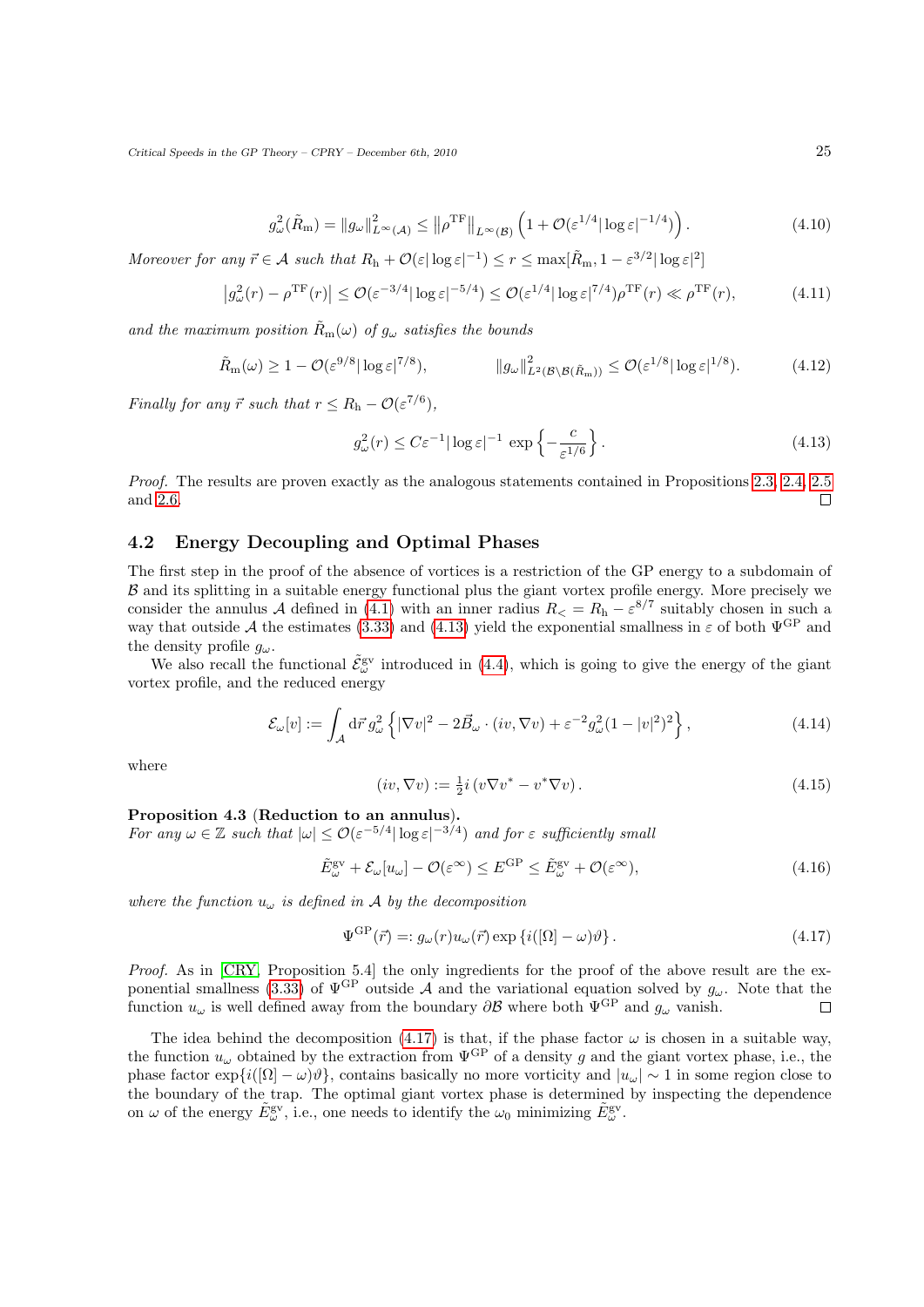Proposition 4.4 (Properties of the optimal phase  $\omega_0$  and density  $g_{\omega_0}$ ).

For every  $\varepsilon > 0$  there exists an  $\omega_0 \in \mathbb{Z}$  minimizing  $\tilde{E}_{\omega}^{\text{gv}}$ . Moreover one has

<span id="page-25-0"></span>
$$
\omega_0 = \frac{2}{3\sqrt{\pi\varepsilon}} (1 + \mathcal{O}(|\log \varepsilon|^{-4}), \qquad \qquad \int_{\mathcal{A}} d\vec{r} \, g_{\omega_0}^2 \left(\Omega - \frac{[\Omega] - \omega_0}{r^2}\right) = \mathcal{O}(1). \tag{4.18}
$$

*Proof.* The existence of a minimizing  $\omega_0 \in \mathbb{Z}$  can be deduced as in [\[CRY,](#page-39-8) Proposition 3.2] as well as the second estimate in [\(4.18\)](#page-25-0).

The estimate of  $\omega_0$  is a straightforward consequence of the estimates<sup>[4](#page-25-1)</sup> on  $g_{\omega_0}$  contained in Proposition [4.2,](#page-23-2) since one has (recall the definition of the annulus  $\mathcal{A}_{\text{bulk}}$  in [\(1.30\)](#page-7-5))

$$
\Omega \int_{\mathcal{A}} d\vec{r} (r^{-2} - 1) g_{\omega_0}^2 \le \Omega \left( 1 + \mathcal{O}(\varepsilon^{1/4} |\log \varepsilon|^{7/4}) \right) \int_{\mathcal{A}_{\text{bulk}}} d\vec{r} (r^{-2} - 1) \rho^{\text{TF}} + \mathcal{O}(\varepsilon^{-1}) \int_{\mathcal{A} \setminus \mathcal{A}_{\text{bulk}}} d\vec{r} g_{\omega_0}^2 \le
$$

$$
\Omega \left( 1 + \mathcal{O}(\varepsilon^{1/4} |\log \varepsilon|^{7/4}) \right) \int_{\mathcal{A}^{\text{TF}}} d\vec{r} (r^{-2} - 1) \rho^{\text{TF}} + \mathcal{O}(\varepsilon^{-1} |\log \varepsilon|^{-4}), \quad (4.19)
$$

where we have used the fact that  $|\mathcal{A} \setminus \mathcal{A}_{\text{bulk}}| \leq \mathcal{O}(\varepsilon |\log \varepsilon|^{-1})$  and the estimates [\(4.10\)](#page-24-3) and [\(4.11\)](#page-24-4), which also imply that

$$
\sup_{\vec{r}\in\mathcal{A}\setminus\mathcal{A}_{\text{bulk}}}g_{\omega_0}^2(r)\leq\mathcal{O}(\varepsilon^{-1}|\log\varepsilon|^{-3}).
$$

On the other hand since

$$
\Omega \int_{\mathcal{A}^{\rm TF}} d\vec{r} \left( r^{-2} - 1 \right) \rho^{\rm TF} = \frac{\pi \varepsilon^2 \Omega^3}{4} \left[ 1 - R_{\rm h}^4 + 2R_{\rm h}^2 \log R_{\rm h}^{-2} \right] = \frac{2}{3\sqrt{\pi}\varepsilon} (1 + \mathcal{O}(\varepsilon |\log \varepsilon|)),\tag{4.20}
$$

and

$$
\int_{\mathcal{A}} d\vec{r} \, r^{-2} g_{\omega_0}^2 \geq R_h^{-2} (1 - \mathcal{O}(\varepsilon^{8/7})) \geq 1 - \mathcal{O}(\varepsilon |\log \varepsilon|),
$$

the result easily follows.

The analogue in the whole ball  $\beta$  is discussed in the following

<span id="page-25-3"></span>Proposition 4.5 (Optimal phase  $\omega_{\text{opt}}$ ).

For every  $\varepsilon > 0$  there exists an  $\omega_{\text{opt}} \in \mathbb{N}$  fulfilling

$$
\omega_{\rm opt} = \frac{2}{3\sqrt{\pi}\varepsilon} (1 + \mathcal{O}(|\log \varepsilon|^{-4}) \tag{4.21}
$$

which minimizes  $E^{\text{gv}}_{\omega}$ , i.e.,

<span id="page-25-2"></span>
$$
E^{\rm gv} = E^{\rm gv}_{\omega_{\rm opt}}.\tag{4.22}
$$

*Proof.* The existence of  $\omega_{\text{opt}}$  can be proven as in Proposition [4.4](#page-24-5) above. Moreover, as in [\[CRY,](#page-39-8) Proposition 3.2], it is not difficult to show that the following estimate

$$
\int_{\mathcal{B}} d\vec{r} \, g_{\rm opt}^2 \left( \Omega - \frac{\left[ \Omega \right] - \omega_0}{r^2} \right) = \mathcal{O}(1),\tag{4.23}
$$

holds true, where  $g_{\text{opt}}$  is the minimizing density associated with  $\omega_{\text{opt}}$ . In order to extract the same information as in the proof of Proposition [4.4](#page-24-5) one needs however to restrict the above integration to a domain comparable to  $A$  and this requires some further analysis of the properties

<span id="page-25-1"></span><sup>&</sup>lt;sup>4</sup>Note that the second estimate in [\(4.18\)](#page-25-0) allows to extract the simple bound  $|\omega_0| \leq \mathcal{O}(\varepsilon^{-1})$  which guarantees that all the estimates proven in Section [4.1](#page-22-1) apply to  $g_{\omega_0}$ .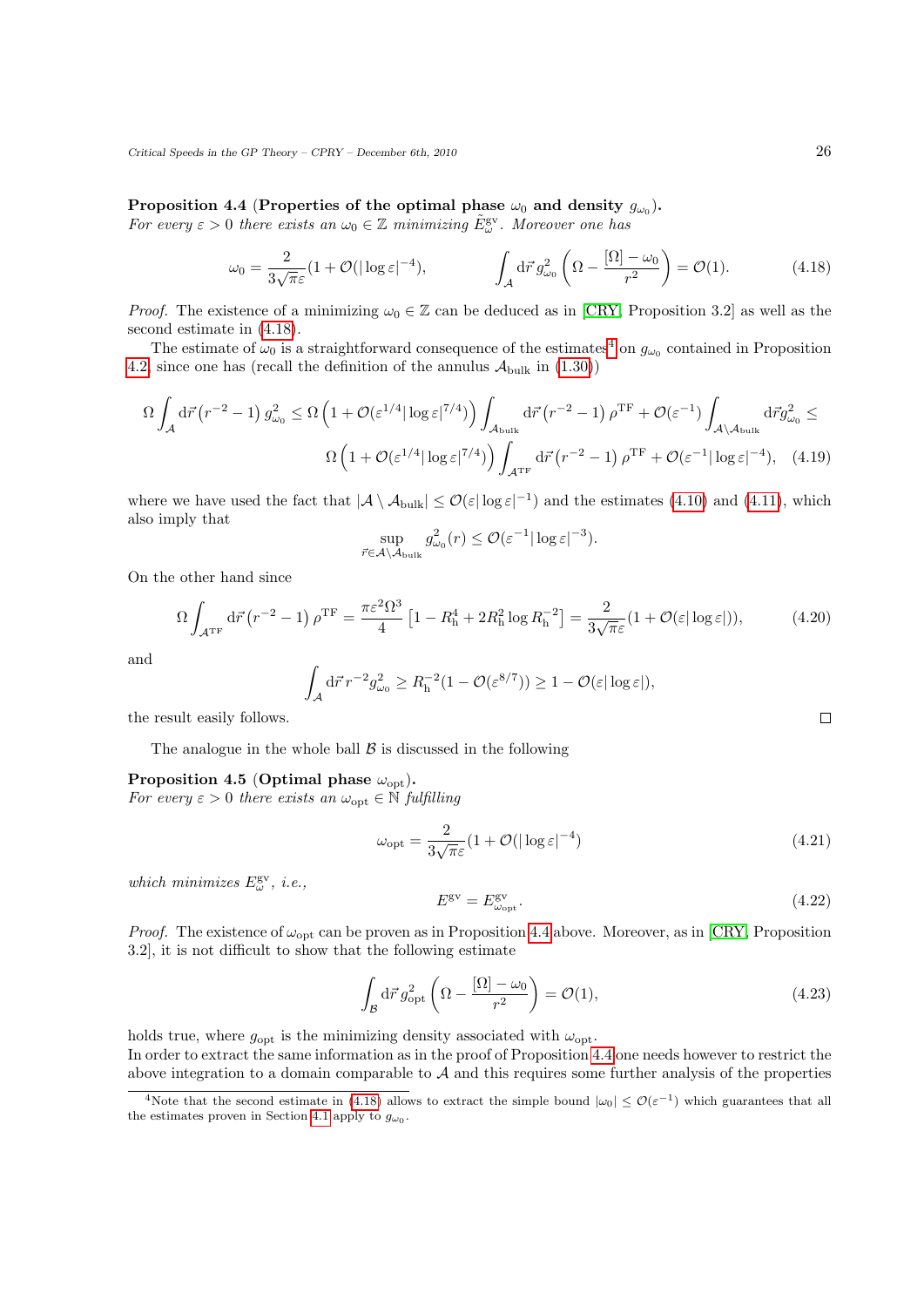of  $g_{\text{opt}}$ .

Using a regularization of  $g_{\omega_0}$  as a trial function for  $\mathcal{E}_{\omega_{\text{opt}}}^{\text{gv}}$  and exploiting the exponential smallness [\(4.13\)](#page-24-1) one can easily show that

<span id="page-26-4"></span>
$$
E^{\rm gv} = E^{\rm gv}_{\omega_{\rm opt}} \le \tilde{E}^{\rm gv}_{\omega_0} + \mathcal{O}(\varepsilon^{\infty}),\tag{4.24}
$$

which guarantees that all the estimates proven in Proposition [4.2](#page-23-2) apply also to  $g_{\text{opt}}$ . Hence one can use the exponential smallness of  $g_{\text{opt}}$  (see [\(4.13\)](#page-24-1)) to estimate the integral inside  $\mathcal{B} \setminus \mathcal{A}$ , but this is not completely sufficient because the potential  $\vec{B}_{\omega_{\text{opt}}}$  contains a singular term at the origin  $\sim r^{-2}$  and one needs an additional estimate showing that  $g_{\text{opt}}$  vanishes as  $r \to 0$ . This is proven in Lemma [4.1](#page-26-1) below. By using  $(4.26)$  and the analogue of  $(4.13)$ , one thus obtains from  $(4.23)$ 

$$
\int_{\mathcal{A}} d\vec{r} \, g_{\rm opt}^2 \left( \Omega - \frac{[\Omega] - \omega_0}{r^2} \right) = \mathcal{O}(1),\tag{4.25}
$$

which implies the result exactly as<sup>[5](#page-26-3)</sup> in the proof of Proposition [4.4.](#page-24-5)

## <span id="page-26-1"></span>Lemma 4.1 (Pointwise estimate of  $g_{\text{opt}}$  close to the origin).

The density  $g_{\text{opt}}$  minimizing the functional  $\mathcal{E}_{\omega_{\text{opt}}}^{\text{gv}}$  defined in [\(1.35\)](#page-8-2) satisfies the pointwise estimate

$$
g_{\text{opt}}(r) \le ||g_{\text{opt}}||_{L^{\infty}(\mathcal{B})} (2r)^{[\Omega/2]}.
$$
\n(4.26)

for any  $0 \le r \le 1/2$ .

*Proof.* The function  $W(r) := ||g_{\text{opt}}||_{\infty} (2r)^{[\Omega/2]}$  is a supersolution in [0, 1/2] for the variational equation solved by  $g_{\text{opt}}$ , i.e.,

$$
-\Delta g_{\rm opt} + ([\Omega] - \omega_{\rm opt})^2 r^{-2} g_{\rm opt} - 2\Omega([\Omega] - \omega_{\rm opt}) g_{\rm opt} + 2\varepsilon^{-2} g_{\rm opt}^3 = \mu_{\rm opt} g_{\rm opt},
$$

since

$$
-\Delta W + ([\Omega] - \omega_{\rm opt})^2 r^{-2} W - 2\Omega([\Omega] - \omega_{\rm opt})W + 2\varepsilon^{-2}W^3 - \mu_{\rm opt}W \ge
$$
  

$$
\left\{ \left[ ([\Omega] - \omega_{\rm opt})^2 - [\Omega/2]^2 - C\Omega \right] r^{-2} - 2\Omega([\Omega] - \omega_{\rm opt}) - \mu_{\rm opt} \right\} W(r) \ge C\Omega W(r) \ge 0,
$$

where we have used the estimate  $\mu_{opt} = -\Omega^2(1 - o(1))$  and the fact that we are in the interval  $r \in [0, 1/2]$ . Since at the boundary  $\partial \mathcal{B}_{1/2}$  one has  $g_{\text{opt}}(1/2) \le ||g_{\text{opt}}||_{\infty} = W(1/2)$ , the maximum principle (see, e.g., [E]) guarantees that  $g_{\text{opt}}(r) \leq W(r)$  and therefore the result. [\[E\]](#page-39-17)) guarantees that  $g_{opt}(r) \leq W(r)$  and therefore the result.

## <span id="page-26-0"></span>4.3 Estimates of the Reduced Energies

The next crucial step in the proof of the absence of vortices is the lower bound for the reduced energy functional  $\mathcal{E}_{\omega_0}$  and in the rest of this section we will focus on such a problem. Since the optimal phase  $\omega_0$  as well as the associated density  $g_{\omega_0}$  can be fixed throughout the rest of the proof, we simplify the notation for the sake of clarity and set

$$
\mathcal{E}_{\omega_0}[v] = \mathcal{E}[v], \qquad g_{\omega_0} = g, \qquad \tilde{R}_{\text{m}}(\omega_0) = \mathcal{E}_{\text{m}}, \qquad \vec{B}_{\omega_0}(r) = \mathcal{E}(r) = \left[\Omega r - \left(\left[\Omega\right] - \omega_0\right)r^{-1}\right] \vec{e}_{\vartheta}, \tag{4.27}
$$

and

$$
\mathcal{F}[v] := \int_{\mathcal{A}} d\vec{r} \, g^2 \left\{ \left| \nabla v \right|^2 + \varepsilon^{-2} g^2 \left( 1 - |v|^2 \right)^2 \right\},\tag{4.28}
$$

<span id="page-26-2"></span>

<span id="page-26-3"></span> $5$ Note that the other estimates of  $g_{\text{opt}}$  (analogous to those stated in Proposition [4.2\)](#page-23-2) which are needed to complete the proof can be derived from the energy bound [\(4.24\)](#page-26-4).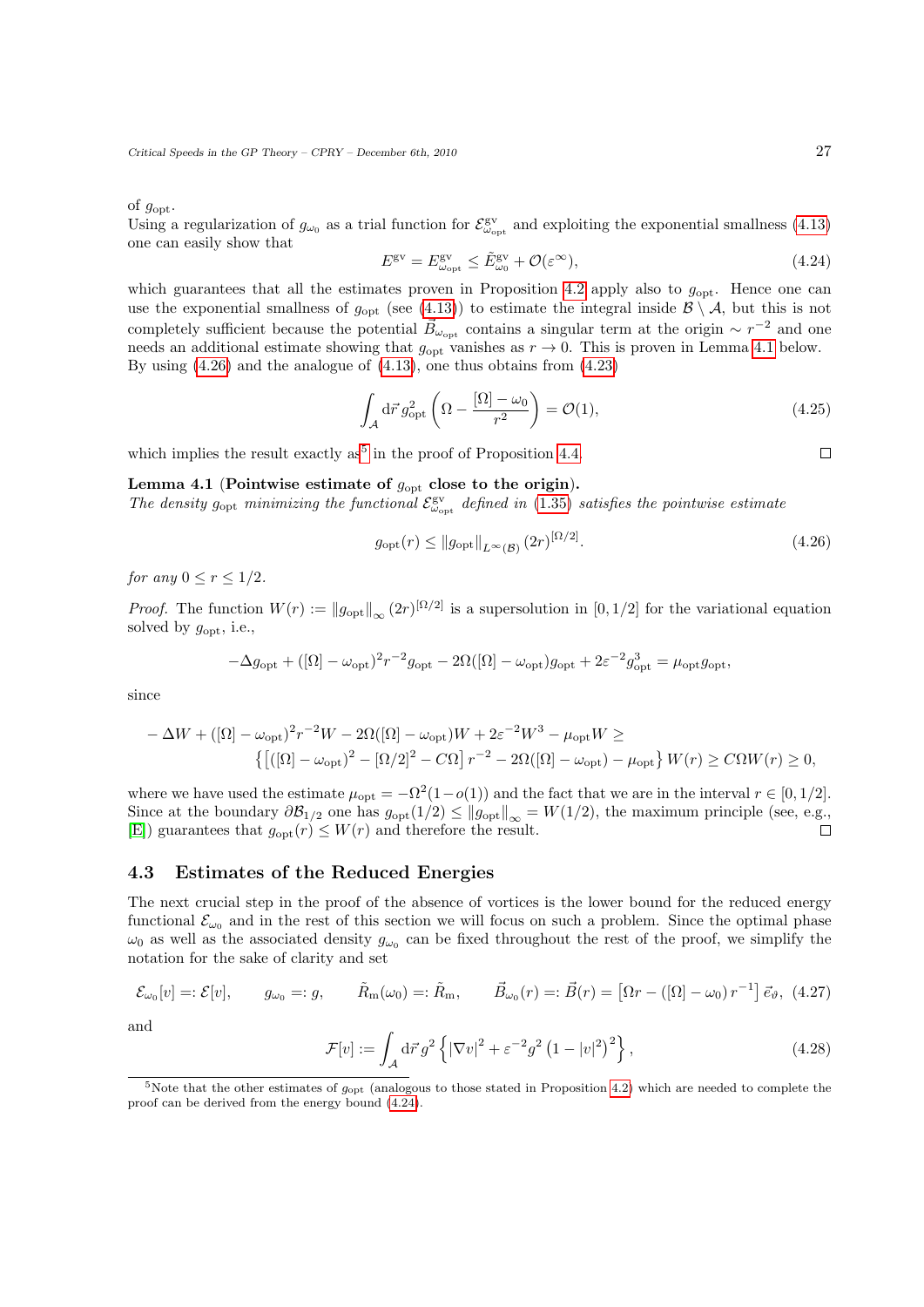where  $R_{\leq} := R_{\rm h} - \varepsilon^{8/7}$  and (see [\(4.1\)](#page-22-3))

$$
\mathcal{A} := \{ \vec{r} \in \mathcal{B} : r \ge R_< \}.
$$

We also recall that  $u := u_{\omega_0}$  is defined inside A by

$$
\Psi^{\text{GP}}(\vec{r}) =: g(r)u(\vec{r}) \exp \{i([\Omega] - \omega_0)\vartheta\},\,
$$

and the annulus  $\mathcal{A}_{\text{bulk}}$  is (see [\(1.30\)](#page-7-5))

$$
\mathcal{A}_{\text{bulk}} := \left\{ \vec{r} \in \mathcal{B} : R_{>}\leq r \leq 1 - \varepsilon^{3/2} |\log \varepsilon|^2 \right\}
$$

<span id="page-27-4"></span>with  $R_>=R_{\rm h}+\varepsilon|\log\varepsilon|^{-1}$  (see [\(1.31\)](#page-7-6)). Note that thanks to the pointwise estimate [\(4.11\)](#page-24-4), we have the lower bound

<span id="page-27-2"></span>
$$
g^2(r) \ge \frac{C}{\varepsilon |\log \varepsilon|^3} \text{ on } \mathcal{A}_{\text{bulk}}.\tag{4.29}
$$

We can now state the main result in this section, which is going to be the crucial ingredient in the proof of the absence of vortices:

## <span id="page-27-3"></span>Proposition 4.6 (Bounds on the reduced energies).

If  $\Omega = \Omega_0 \varepsilon^{-2} |\log \varepsilon|^{-1}$  with  $\Omega_0 > 2(3\pi)^{-1}$ , then for  $\varepsilon$  small enough

$$
\mathcal{F}[u] \le \mathcal{O}\left(\frac{|\log \varepsilon|^2}{\log |\log \varepsilon|^2}\right), \qquad \mathcal{E}[u] \ge -\mathcal{O}\left(\frac{|\log \varepsilon|^2}{\log |\log \varepsilon|^2}\right). \tag{4.30}
$$

The proof of the above results is quite involved and before the discussion of its details, which is postponed to Section [4.5,](#page-30-0) we are going to give a quick sketch of it together with the statement of several preliminary results.

The main trick in the estimate of the reduced energy is an integration by parts of the second term in [\(4.14\)](#page-24-6), which is made possible by the introduction of a potential function  $F(r)$  already considered in [\[CRY\]](#page-39-8). Such a function satisfies the key properties

<span id="page-27-0"></span>
$$
\nabla^{\perp} F = 2g^2 \vec{B}, \qquad F(R_<) = 0, \tag{4.31}
$$

and it is explicitly given by

$$
F(r) := 2 \int_{R_{<}}^{r} ds \, g^2(s) \left( \Omega s - \left( [\Omega] - \omega_0 \right) \frac{1}{s} \right) = 2 \int_{R_{<}}^{r} ds \, g^2(s) \vec{B}(s) \cdot \vec{e}_{\vartheta}.
$$
 (4.32)

Other important properties of F are formulated in the next lemma and are basically straightforward consequences of [\(4.18\)](#page-25-0) and the bound

<span id="page-27-1"></span>
$$
|B(r)| \le \mathcal{O}(\varepsilon^{-1}) \text{ on } \mathcal{A},\tag{4.33}
$$

which follows from the definition of A.

### Lemma 4.2 (Useful properties of  $F$ ).

Let  $F$  be defined in  $(4.32)$ . The following bounds hold true:

$$
||F||_{L^{\infty}(\mathcal{A})} \leq \mathcal{O}(\varepsilon^{-1}), \qquad ||\nabla F||_{L^{\infty}(\mathcal{A})} \leq \mathcal{O}(\varepsilon^{-2}|\log \varepsilon|^{-1}). \tag{4.34}
$$

Moreover one has the pointwise estimates

$$
|F(1)| \leq \mathcal{O}(1), \qquad |F(r)| \leq C \begin{cases} \varepsilon^{-1}|r - R_{<}|g^{2}(r), & \text{if } r \in [R_{<}, \tilde{R}_{\rm m}],\\ 1 + \varepsilon^{-1}|1 - r|g^{2}(r), & \text{if } r \in [\tilde{R}_{\rm m}, 1]. \end{cases} \tag{4.35}
$$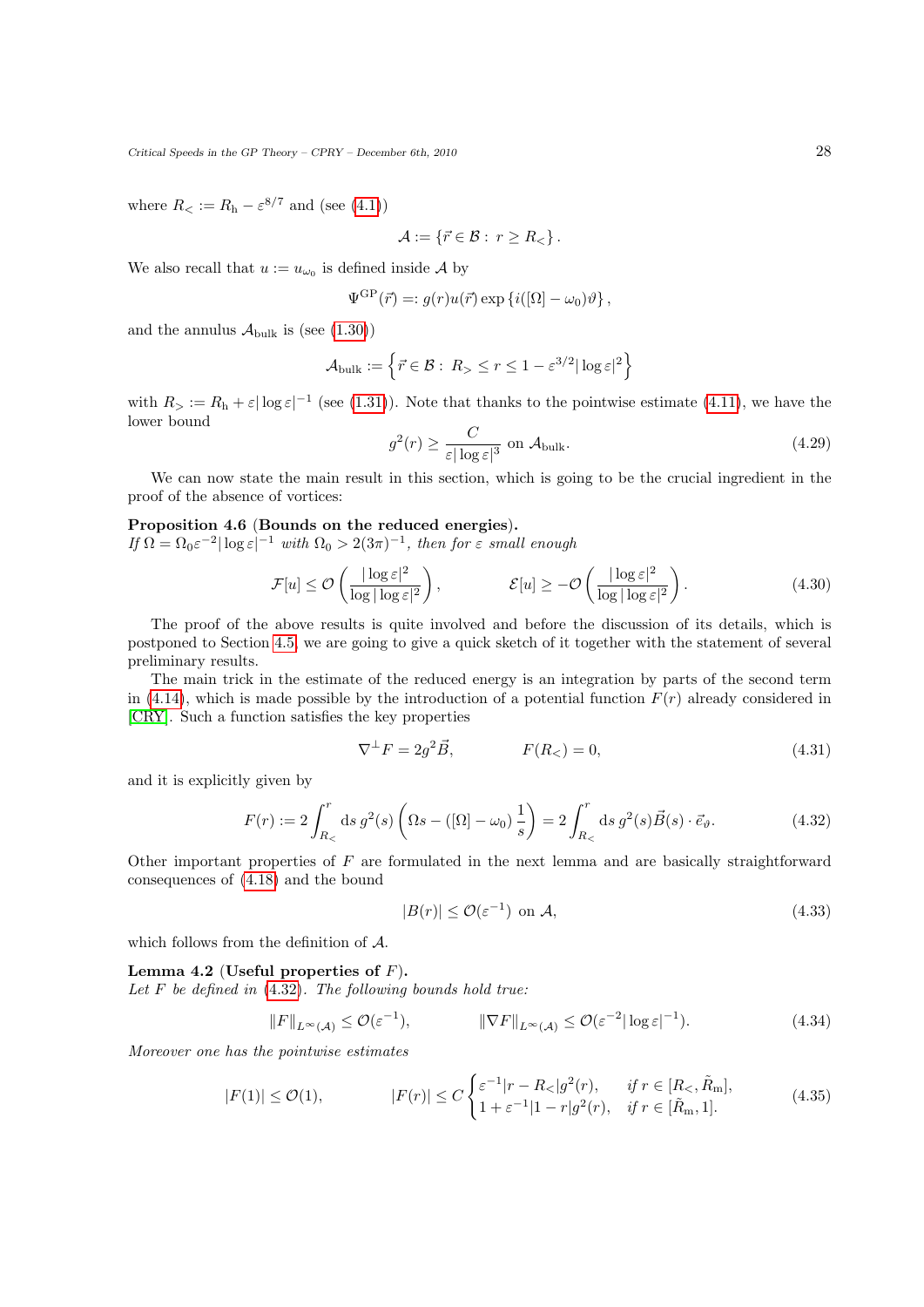*Proof.* Most of the proof follows from [\[CRY,](#page-39-8) Lemma 4.1]. The estimate [\(4.18\)](#page-25-0) yields  $|F(1)| \leq \mathcal{O}(1)$ . The last inequality in [\(4.35\)](#page-27-1) for  $r \in [\tilde{R}_{m}, 1]$  is a consequence of this bound together with the identity

$$
F(r) = F(1) - 2 \int_r^1 ds \, g^2(s) \vec{B}(s) \cdot \vec{e}_{\vartheta},
$$

and the fact that  $g(r)$  is decreasing for  $r \in [R_{m}, 1]$ .

Due to the lack of control of the behavior of the function u at the boundary  $\partial \mathcal{B}$ , we need to use a suitable decomposition of  $F$ : An integration by parts (Stokes theorem) of the second term in [\(4.14\)](#page-24-6) would indeed give

<span id="page-28-0"></span>
$$
-2\int_{\mathcal{A}} d\vec{r} \, g^2 \vec{B} \cdot (iu, \nabla u) = \int_{\mathcal{A}} d\vec{r} \, F(r) \operatorname{curl}(iu, \nabla u) - \int_{\partial \mathcal{B}} d\sigma \, F(1)(iu, \partial_{\tau} u), \tag{4.36}
$$

and the last term in the expression above clearly depends on  $u$  at the boundary. While Neumann boundary conditions allow to extract some information about u on  $\partial \mathcal{B}$  and in particular an upper estimate for that term, on the opposite, if Dirichlet conditions are imposed, u is not even well posed on  $\partial \mathcal{B}$ , since both  $\Psi^{\text{GP}}$  and g vanish there. A way out to avoid such a problem is the decomposition of F into a function vanishing on ∂B and another one whose gradient can be explicitly controlled: More precisely we set

$$
F_{\text{out}}(r) := F(1) \left[ \int_{R_{<}}^{1} \text{d}s \, s^{-1} g^{2}(s) \right]^{-1} \int_{R_{<}}^{r} \text{d}s \, s^{-1} g^{2}(s), \tag{4.37}
$$

so that

$$
(g^{-2}\nabla F_{\text{out}}) = 0, \qquad F_{\text{out}}(1) = F(1). \tag{4.38}
$$

If we now define

<span id="page-28-3"></span>
$$
F_{\rm in}(r) := F(r) - F_{\rm out}(r),\tag{4.39}
$$

one can easily verify that

<span id="page-28-1"></span>
$$
\nabla \left( g^{-2} \nabla F_{\text{in}} \right) = 2 \nabla \cdot B(r) \vec{e}_r, \qquad F_{\text{in}}(1) = 0, \qquad (4.40)
$$

and, integrating by parts only the term involving  $F_{\text{in}}$  in [\(4.36\)](#page-28-0) we obtain

<span id="page-28-2"></span> $\nabla$ 

$$
-2\int_{\mathcal{A}} d\vec{r} \, g^2 \vec{B} \cdot (iu, \nabla u) = -\int_{\mathcal{A}} d\vec{r} \, \nabla^{\perp} F_{\text{out}} \cdot (iu, \nabla u) + \int_{\mathcal{A}} d\vec{r} \, F_{\text{in}}(r) \text{curl}(iu, \nabla u). \tag{4.41}
$$

The energy  $\mathcal{E}[u]$  can thus be rewritten as

$$
\mathcal{E}[u] = \int_{\mathcal{A}} d\vec{r} \left\{ g^2 \left| \nabla u \right|^2 + F_{\text{in}}(r) \text{curl}(iu, \nabla u) + \varepsilon^{-2} g^4 \left( 1 - |u|^2 \right)^2 \right\} - \int_{\mathcal{A}} d\vec{r} \nabla^{\perp} F_{\text{out}} \cdot (iu, \nabla u). \tag{4.42}
$$

The first three terms above are the most important ones and their estimate is the key result in the proof of the absence of vortices. The last term on the other hand can be estimate separately and one can show that it yields only a smaller order correction.

More precisely the first two terms can be estimated in terms of the vorticity of u: As in [\[CRY\]](#page-39-8), if we suppose that  $|u| \sim 1$  except in some balls  $\{\mathcal{B}(\vec{a}_j, t)\}_{j \in J}$ ,  $J \subset \mathbb{N}$ , whose radius t is much smaller than the width of  $A_{\text{bulk}}$ , and we denote by  $d_i$  the degree of u around  $\vec{a}_i$ ,

$$
\int_{\mathcal{A}} d\vec{r} F_{\text{in}}(r) \text{curl}(iu, \nabla u) \simeq \sum_{j \in J} 2\pi F_{\text{in}}(a_j) d_j.
$$
\n(4.43)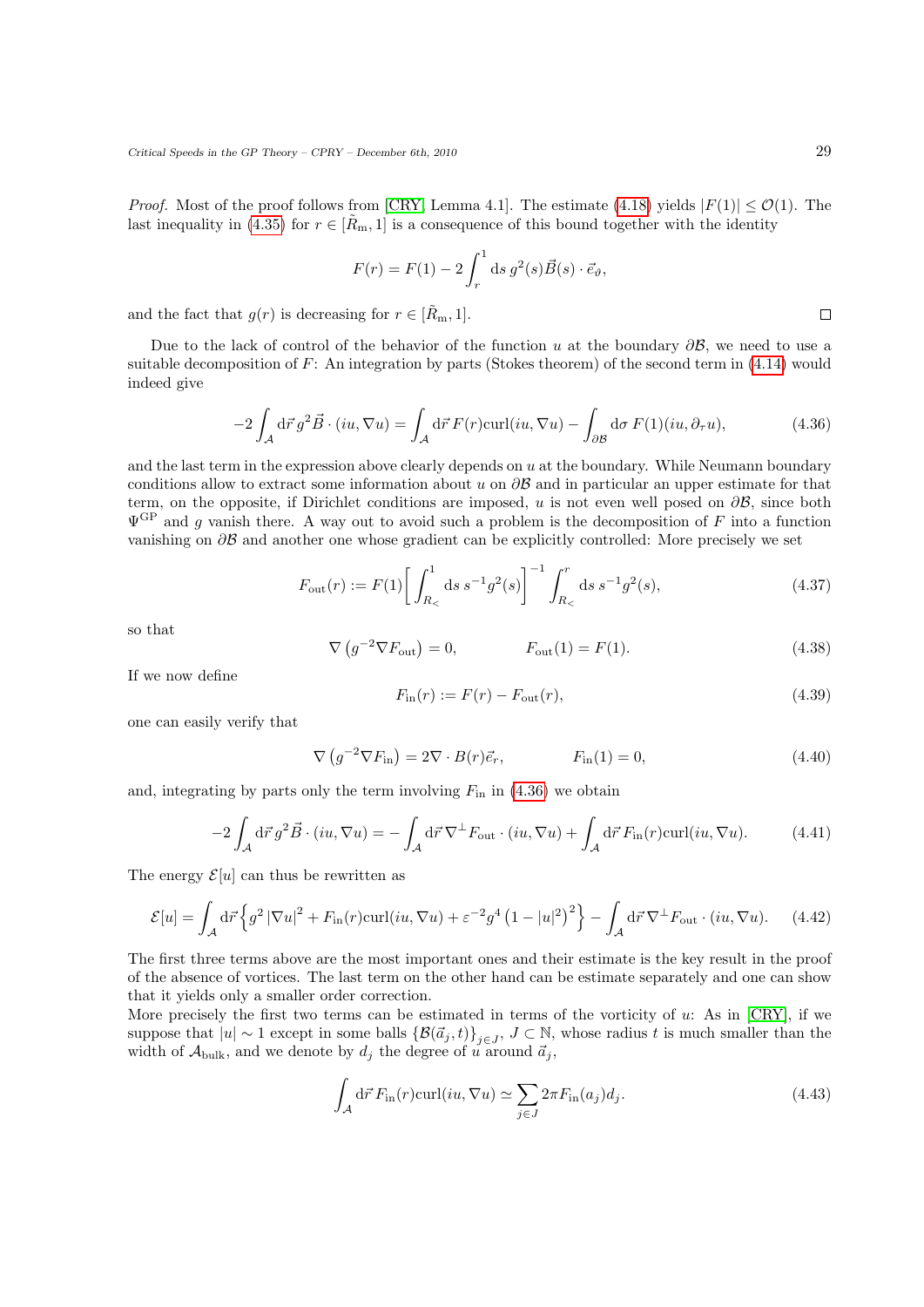and, optimizing w.r.t. the radius  $t$ ,

$$
\int_{\mathcal{A}} d\vec{r} \, g^2 \left| \nabla u \right|^2 \gtrapprox \sum_{j \in J} 2\pi g^2(a_j) |d_j| \log \left( \frac{\varepsilon |\log \varepsilon|}{t} \right) \gtrapprox \sum_{j \in J} \pi g^2(a_j) |d_j| |\log \varepsilon|. \tag{4.44}
$$

Hence

$$
\mathcal{E}[u] \gtrapprox \sum_{j \in J} 2\pi |d_j| \left(\frac{1}{2}g^2(a_j)|\log \varepsilon| + F_{\text{in}}(a_j)\right),\tag{4.45}
$$

and, if  $\Omega_0 > 2(3\pi)^{-1}$ , the sum between parenthesis is positive for any  $\vec{a}_j$  in the bulk (see Section [A.2\)](#page-38-0), which means that vortices become energetically unfavorable. Note that there is an important difference with the analysis contained in  $\left|\text{CRY}\right|$  since F is replaced in the expression above by  $F_{\text{in}}$ . This is basically the main effect of Dirichlet boundary conditions.

The starting point of the reduced energy estimate is given by the following preliminary upper bounds:

Lemma 4.3 (Preliminary energy bounds).

If  $\Omega \sim \varepsilon^{-2} |\log \varepsilon|^{-1}$  as  $\varepsilon \to 0$ ,

<span id="page-29-1"></span>
$$
\mathcal{F}[u] \le \mathcal{O}(\varepsilon^{-2}), \qquad \qquad \mathcal{E}[u] \ge -\mathcal{O}(\varepsilon^{-2}). \tag{4.46}
$$

Proof. See [\[CRY,](#page-39-8) Lemma 4.2].

## <span id="page-29-0"></span>4.4 Vortex Ball Construction and Jacobian Estimate

In order to construct families of balls containing all the vortices of  $u$ , we need to exploit some local energy bound on  $\mathcal{F}[u]$ . However the bounds [\(4.46\)](#page-29-1) are not sufficient for our purposes, since they imply that the area of the set where u can possibly vanish is of order  $\varepsilon^2 |\log \varepsilon|^2$ , whereas the vortex balls method requires to cover it by balls whose radii are much smaller than the width of A, which is  $\mathcal{O}(\varepsilon|\log \varepsilon|)$ .

As in [\[CRY\]](#page-39-8) there is a way out to this obstruction in the localization of the energy bound [\(4.46\)](#page-29-1), given by the decomposition of the domain into suitable good and bad cells:

### Definition 4.1 (Good and bad cells).

We decompose A into almost rectangular cells  $A_n$ ,  $n \in \mathbb{N}$ , of side length  $\mathcal{O}(\varepsilon |\log \varepsilon|)$ , given by

$$
\mathcal{A}_n := \{ \vec{r} \in \mathcal{A} : \ \vartheta \in [n\theta, (n+1)\theta] \},\tag{4.47}
$$

where  $\theta := 2\pi/N$  and  $N \sim \varepsilon^{-1} |\log \varepsilon|^{-1}$  is the total number of cells. Let  $0 \le \alpha < \frac{1}{2}$  be a parameter to be fixed later on.

We say that  $A_n$  is an  $\alpha$ -good cell if

$$
\int_{\mathcal{A}_n} d\vec{r} \, g^2 \left\{ |\nabla u|^2 + \varepsilon^{-2} g^2 \left( 1 - |u|^2 \right)^2 \right\} \le \varepsilon^{-1-\alpha} |\log \varepsilon|, \tag{4.48}
$$

whereas inside  $\alpha$ -bad cells the (strict) inequality is reversed. We denote by  $N_{\alpha}^{\rm G}$  and  $N_{\alpha}^{\rm B}$  the numbers of  $\alpha$ -good and bad cells and by  $GS_{\alpha}$  and  $BS_{\alpha}$  the sets covered by good and bad cells respectively.

By definition of bad cells, one has that [\(4.46\)](#page-29-1) immediately implies

<span id="page-29-3"></span>
$$
N_{\alpha}^{\mathcal{B}} < \varepsilon^{1+\alpha} |\log \varepsilon|^{-1} \mathcal{F}[u] \le C \varepsilon^{-1+\alpha} |\log \varepsilon|^{-1} \ll N,\tag{4.49}
$$

i.e., there are very few  $\alpha$ -bad cells. Note also that the final estimate [\(4.30\)](#page-27-2) implies that there are actually no bad cells at all.

<span id="page-29-2"></span>We can now construct the vortex balls inside good cells but, since the density has to be large enough, we need to restrict the analysis to the subdomain  $\mathcal{A}_{\text{bulk}} \subset \mathcal{A}$  (see [\(1.30\)](#page-7-5) for its definition):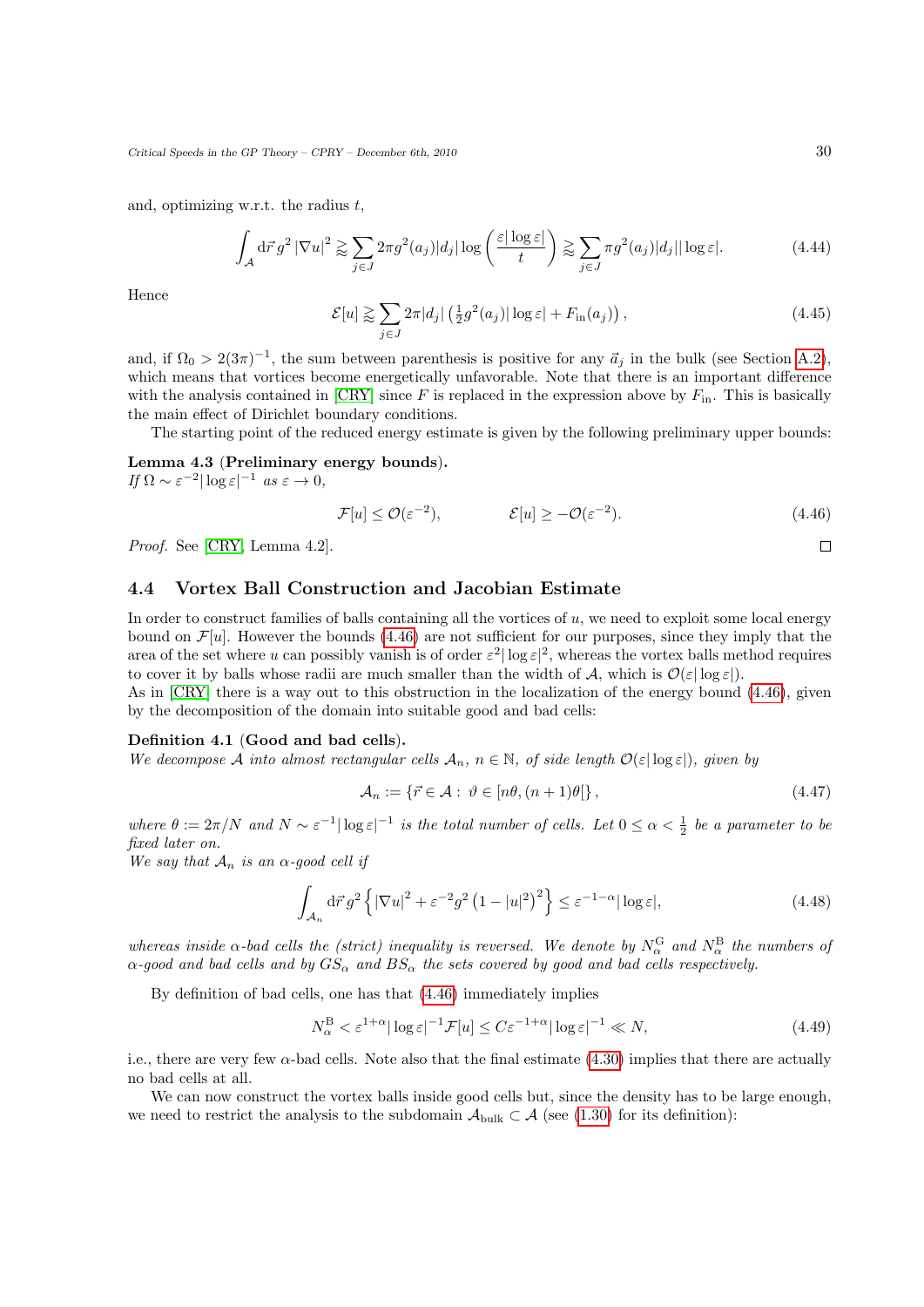### Proposition 4.7 (Vortex ball construction inside good cells).

For any  $0 \le \alpha < \frac{1}{2}$  and  $\varepsilon$  small enough, there exists a finite collection  $\{\mathcal{B}_i\}_{i\in I} := \{\mathcal{B}(\vec{a}_i, \varrho_i)\}_{i\in I}$  of disjoint balls with centers  $\vec{a}_i$  and radii  $\varrho_i$  such that

- 1.  $\{\vec{r} \in GS_{\alpha} \cap \mathcal{A}_{\text{bulk}} : ||u| 1| > |\log \varepsilon|^{-1}\} \subset \bigcup_{i \in I} \mathcal{B}_{i},$
- 2. for any  $\alpha$ -good cell  $\mathcal{A}_n$ ,  $\sum_{i, \mathcal{B}_i \cap \mathcal{A}_n \neq \varnothing} \varrho_i = \varepsilon |\log \varepsilon|^{-5}$ .

Setting  $d_i := \deg\{u, \partial B_i\}, \text{ if } B_i \subset A_{\text{bulk}} \cap GS_{\alpha}, \text{ and } d_i = 0 \text{ otherwise, we have the lower bounds}$ 

$$
\int_{\mathcal{B}_i} d\vec{r} \, g^2 \left| \nabla u \right|^2 \ge 2\pi \left( \frac{1}{2} - \alpha \right) |d_i| g^2(a_i) \left| \log \varepsilon \right| \left( 1 - C \frac{\log |\log \varepsilon|}{|\log \varepsilon|} \right). \tag{4.50}
$$

Proof. See [\[CRY,](#page-39-8) Proposition 4.2].

Given a suitable family of disjoint balls as in the above proposition, one can prove that in the  $\alpha$ -good set the vorticity measure of  $u$  will be close to a sum of Dirac masses, i.e.,

$$
\operatorname{curl}(iu, \nabla u) \simeq \sum_{i \in I} 2\pi d_i \delta(\vec{r} - \vec{a}_i),
$$

where  $\delta(\vec{r} - \vec{a}_i)$  stands for the Dirac delta centered at  $\vec{a}_i$ .

### <span id="page-30-1"></span>Proposition 4.8 (Jacobian estimate).

Let  $0 \leq \alpha < \frac{1}{2}$  and  $\phi$  be any piecewise-C<sup>1</sup> test function with compact support supp $(\phi) \subset A_{\text{bulk}} \cap GS_{\alpha}$ . Let  $0 \leq \alpha \leq \frac{1}{2}$  and  $\varphi$  be any piecewise  $C$  less function with compute support supply <br>Let also  $\{B_i\}_{i\in I} := \{B(\vec{a}_i, \varrho_i)\}_{i\in I}$  be a disjoint collection of balls as in Proposition [4.7.](#page-29-2) Then setting  $d_i := \deg\{u, \partial \mathcal{B}_i\}, \text{ if } \mathcal{B}_i \subset \mathcal{A}_{\text{bulk}} \cap GS_\alpha, \text{ and } d_i = 0 \text{ otherwise, one has }$ 

$$
\left| \sum_{i \in I} 2\pi d_i \phi(\vec{a}_i) - \int_{GS_{\alpha} \cap A_{\text{bulk}}} d\vec{r} \phi \operatorname{curl}(iu, \nabla u) \right| \le C \left\| \nabla \phi \right\|_{L^{\infty}(GS_{\alpha})} \varepsilon^2 |\log \varepsilon|^{-2} \mathcal{F}[u]. \tag{4.51}
$$

Proof. See [\[CRY,](#page-39-8) Proposition 4.3].

## <span id="page-30-0"></span>4.5 Completion of the Proofs

The main goal in this section is the proof of Proposition [4.6,](#page-27-3) which will lead to the proof of Theorem [1.4.](#page-8-0) As anticipated before, the first important step is an integration by parts of the second term in [\(4.14\)](#page-24-6), but, since it has to be performed cell by cell, it generates boundary terms living on the frontiers between good and bad cells. Such terms are artificial, since the cell decomposition has no physical meaning, and we want to avoid having to estimate them.

As in [\[CRY\]](#page-39-8) we introduce an azimuthal partition of unity to get rid of these terms (see also [\[CRY,](#page-39-8) Definition 4.2 and Eq. (4.69)]): We define a pleasant set  $PS_{\alpha}$  as the set generated by good cells such that their neighbor cells are both good (pleasant cells), whereas the average set  $AS_{\alpha}$  is made of good cells with exactly one good cell as neighbor (average cells). Finally the unpleasant set  $UPS_\alpha$  contains all the remaining good and bad cells (unpleasant cells). Denoting by  $N_{\alpha}^{\text{P}}$ ,  $N_{\alpha}^{\text{AS}}$ ,  $N_{\alpha}^{\text{UP}}$  the number of pleasant, average and unpleasant cells respectively, it is not difficult to see that

<span id="page-30-2"></span>
$$
N_{\alpha}^{\text{UP}} \le \frac{3}{2} N_{\alpha}^{\text{B}} \ll N, \qquad N_{\alpha}^{\text{A}} \le 2N_{\alpha}^{\text{B}} \ll N. \tag{4.52}
$$

The partition of unity is given by two functions  $\chi_{\text{in}}(\vartheta)$  and  $\chi_{\text{out}}(\vartheta)$  such that  $\chi_{\text{in}}(\vartheta) + \chi_{\text{out}}(\vartheta) = 1$  for any  $\vartheta \in [0, 2\pi]$  and

$$
\chi_{\text{out}}(\vartheta) := \begin{cases} 1, & \text{if } \vartheta \in UPS_{\alpha}, \\ 0, & \text{if } \vartheta \in PS_{\alpha}, \end{cases} \qquad \chi_{\text{in}}(\vartheta) := \begin{cases} 1, & \text{if } \vartheta \in PS_{\alpha}, \\ 0, & \text{if } \vartheta \in UPS_{\alpha}, \end{cases} \tag{4.53}
$$

 $\Box$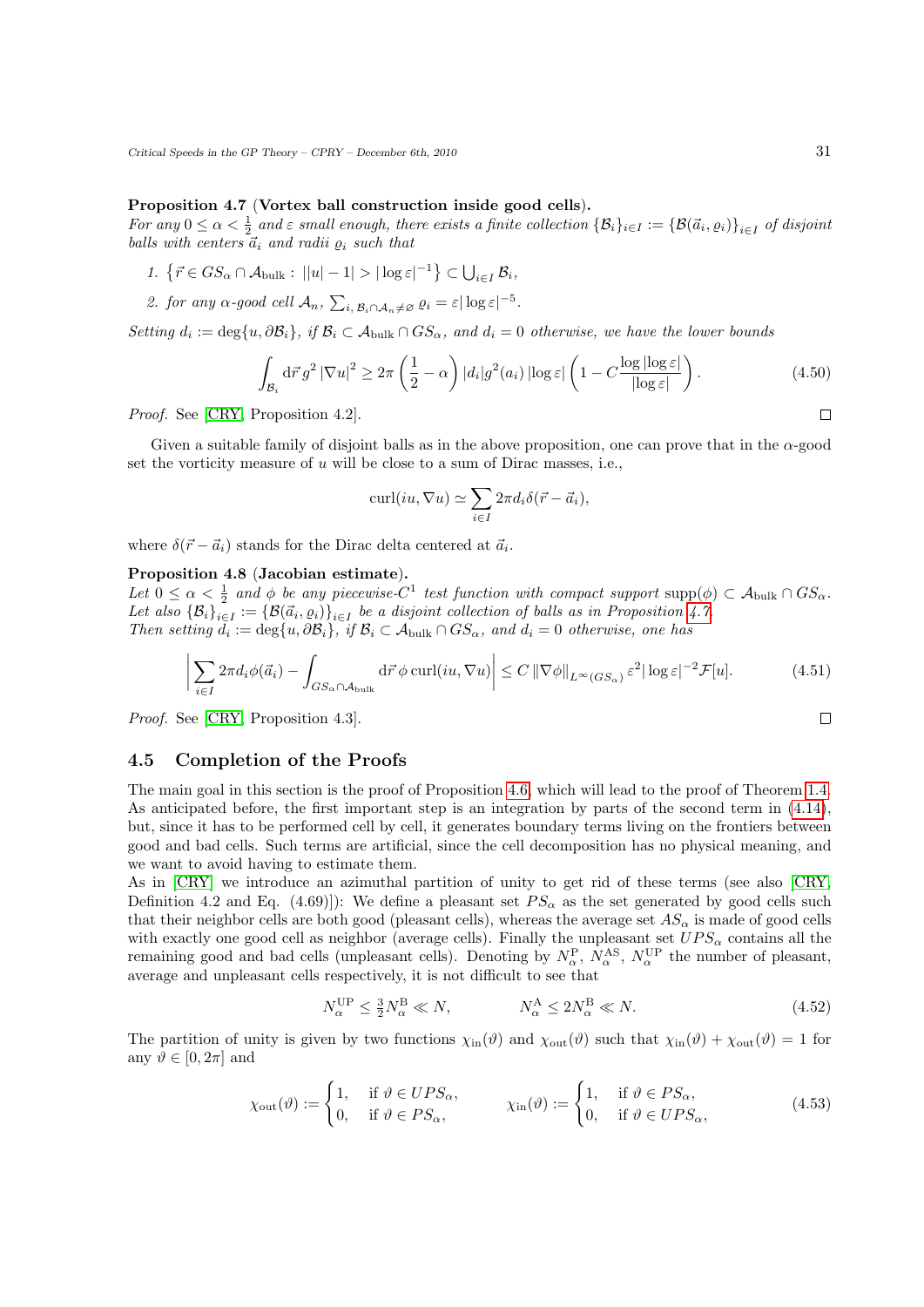Since both functions vary from 1 to 0 inside an average cell, one can always impose the bounds

$$
|\nabla \chi_{\text{out}}| \le \mathcal{O}(\varepsilon^{-1} |\log \varepsilon|^{-1}), \qquad |\nabla \chi_{\text{in}}| \le \mathcal{O}(\varepsilon^{-1} |\log \varepsilon|^{-1}), \tag{4.54}
$$

because the side length of a cell is  $\propto \varepsilon |\log \varepsilon|$ .

In order to apply the jacobian estimate proven in Proposition [4.8](#page-30-1) to the function  $\phi = \chi_{\text{in}} F_{\text{in}}$ , whose support is not contained in  $A_{\text{bulk}}$  but only in A, we also need a radial partition of unity: We define two radii as (recall that  $R_>=R_{\rm h}+\varepsilon|\log\varepsilon|^{-1}$  as in [\(1.31\)](#page-7-6))

<span id="page-31-0"></span>
$$
R_{\text{cut}}^+ := 1 - \varepsilon |\log \varepsilon|^{-1}, \qquad R_{\text{cut}}^- := R_> + \varepsilon |\log \varepsilon|^{-1}, \tag{4.55}
$$

and two positive functions  $\xi_{\rm in}(r)$  and  $\xi_{\rm out}(r)$  satisfying  $\xi_{\rm in}(r) + \xi_{\rm out}(r) = 1$  for any  $\vec{r} \in A$  and (recall  $(4.2)$ , i.e.,  $R_{\leq} = R_{\rm h} - \varepsilon^{7/6}$ 

$$
\xi_{\text{out}}(r) := \begin{cases} 1, & \text{if } r \in [R_{<, R_{>}], \text{ or } [1 - \varepsilon^{3/2} | \log \varepsilon |^2, 1] \\ 0, & \text{if } r \in [R_{\text{cut}}^{-}, R_{\text{cut}}^{+}], \end{cases} \tag{4.56}
$$

$$
\xi_{\rm in}(r) := \begin{cases} 1, & \text{if } r \in [R_{\rm cut}^-, R_{\rm cut}^+], \\ 0, & \text{if } r \in [R_<, R_>], \text{ or } [1 - \varepsilon^{3/2} | \log \varepsilon |^2, 1]. \end{cases} \tag{4.57}
$$

Thanks to [\(4.55\)](#page-31-0) we can also assume

<span id="page-31-3"></span><span id="page-31-1"></span>
$$
|\nabla \xi_{\text{out}}| \le \mathcal{O}(\varepsilon^{-1} |\log \varepsilon|), \qquad |\nabla \xi_{\text{in}}| \le \mathcal{O}(\varepsilon^{-1} |\log \varepsilon|). \tag{4.58}
$$

We are now ready to prove the bound on the reduced energies:

### Proof of Proposition [4.6.](#page-27-3)

For the sake of simplicity we denote by  $\{\mathcal{B}_i\}_{i\in I} := \{\mathcal{B}(\vec{a}_i, \varrho_i)\}_{i\in I}$  a collection of disjoint balls as in Proposition [4.7,](#page-29-2) whereas the subset  $J \subset I$  identifies balls such that  $d_i \neq 0$ .

The starting point is an integration by parts as in [\(4.42\)](#page-28-1), i.e.,

$$
\mathcal{E}[u] = \int_{\mathcal{A}} d\vec{r} \left\{ g^2 \left| \nabla u \right|^2 + F_{\text{in}}(r) \text{curl}(iu, \nabla u) + \varepsilon^{-2} g^4 \left( 1 - |u|^2 \right)^2 \right\} - \int_{\mathcal{A}} d\vec{r} \, \nabla^\perp F_{\text{out}} \cdot (iu, \nabla u). \tag{4.59}
$$

The last term in the expression above is the easiest to bound: By using the explicit expression of  $F_{\text{out}}$ , one obtains

$$
\left| \int_{\mathcal{A}} d\vec{r} \, \nabla^{\perp} F_{\text{out}} \cdot (iu, \nabla u) \right| \le C \int_{\mathcal{A}} d\vec{r} \, g^2(r)|u| \, |\nabla u| \le C \left( \delta \int_{\mathcal{A}} d\vec{r} g^2 |u|^2 + \delta^{-1} \int_{\mathcal{A}} d\vec{r} g^2 \, |\nabla u|^2 \right) \le
$$
  

$$
C \left( \delta + \delta^{-1} \mathcal{F}[u] \right) \le C \mathcal{F}[u]^{1/2}, \quad (4.60)
$$

where we have introduced a parameter  $\delta$  and chosen  $\delta = \mathcal{F}[u]^{1/2}$  (recall that  $\mathcal{F}[u] \geq 0$ ).

The remaining term in [\(4.59\)](#page-31-1) can be estimated exactly as in [\[CRY,](#page-39-8) Proof of Proposition 4.1], with only one difference due to the presence of  $F_{\text{in}}$  instead of  $F$ : Since by definition the former vanishes on  $\partial \mathcal{B}$ , we can get rid of all the boundary terms (see, e.g., [\[CRY,](#page-39-8) Eq. (4.86)]) and the final result is, for some parameters  $\gamma$ ,  $\delta$  that we fix below,

<span id="page-31-2"></span>
$$
\int_{\mathcal{A}} d\vec{r} \left\{ g^{2} \left| \nabla u \right|^{2} + F_{\text{in}} \operatorname{curl}(iu, \nabla u) \right\} \ge
$$
\n
$$
\sum_{j \in J} \xi_{\text{in}}(a_{j}) |d_{j}| \left[ (1 - \gamma) \left( \frac{1}{2} - \alpha \right) g^{2}(a_{j}) \left| \log \varepsilon \right| \left( 1 - C \frac{\log |\log \varepsilon|}{|\log \varepsilon|} \right) - |F_{\text{in}}(a_{j})| \right] +
$$
\n
$$
(1 - \gamma) \int_{\mathcal{A}} d\vec{r} \, \xi_{\text{out}} g^{2} |\nabla u|^{2} - \int_{\mathcal{A}} d\vec{r} \, \xi_{\text{out}} |F_{\text{in}}(r)| |\nabla u|^{2} + (\gamma - \delta) \int_{\mathcal{A}} d\vec{r} \, g^{2} |\nabla u|^{2} - \frac{C}{\delta \varepsilon^{2}} \int_{UPS_{\alpha} \cup AS_{\alpha}} d\vec{r} \, g^{2} |u|^{2} - C |\log \varepsilon|^{-1} \mathcal{F}[u]. \tag{4.61}
$$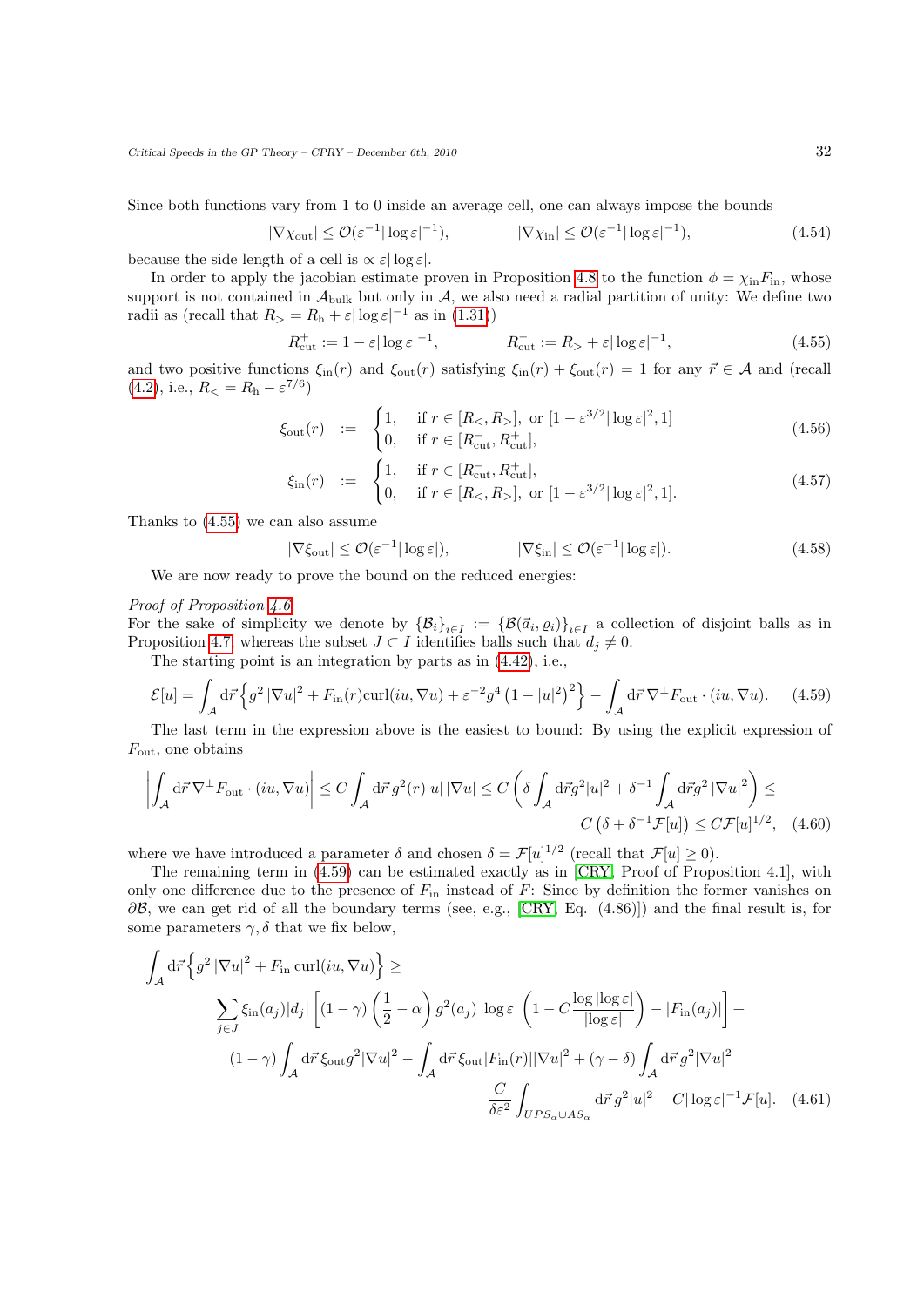We can now choose the parameters  $\alpha$ ,  $\delta$  and  $\gamma$  as follows:

<span id="page-32-3"></span>
$$
\gamma = 2\delta = \frac{\log|\log \varepsilon|}{|\log \varepsilon|}, \qquad \alpha = \tilde{\alpha} \frac{\log|\log \varepsilon|}{|\log \varepsilon|}, \tag{4.62}
$$

where  $\tilde{\alpha}$  is a large enough constant (see below).

Using the properties of the function  $H(r) := \frac{1}{2}g^2 |\log \varepsilon| - |F_{\text{in}}|$  proven in Proposition [A.1,](#page-38-1) we have for  $\Omega_0 > (3\pi)^{-1}$ 

<span id="page-32-0"></span>
$$
\frac{1}{2}g^2(a_j) |\log \varepsilon| - |F_{\text{in}}(a_j)| \ge C\varepsilon^{-1} |\log \varepsilon|^{-2}
$$

for any  $\vec{a}_j \in \mathcal{A}_{\text{bulk}}$ , so that

$$
(1 - \gamma) \left(\frac{1}{2} - \alpha\right) g^2(a_j) \left|\log \varepsilon\right| \left(1 - C \frac{\log|\log \varepsilon|}{|\log \varepsilon|}\right) - |F_{\text{in}}(a_j)| \ge
$$
  

$$
\frac{1}{2} g^2(a_j) \left|\log \varepsilon\right| - |F_{\text{in}}(a_j)| - C g^2(a_j) \log|\log \varepsilon| \ge C\varepsilon^{-1} |\log \varepsilon|^{-2} \left(1 - \frac{C \log|\log \varepsilon|}{|\log \varepsilon|}\right) > 0, \quad (4.63)
$$

where we have used [\(4.29\)](#page-27-4).

On the other hand for any  $\vec{r} \in \text{supp}(\xi_{\text{out}})$  either  $|r - R_{\leq}| \leq C \varepsilon |\log \varepsilon|^{-1}$  or  $|r - 1| \leq C \varepsilon |\log \varepsilon|^{-1}$ , which by the bounds [\(4.35\)](#page-27-1) imply that in the first case

$$
|F_{\rm in}(r)| \le C \left( |\log \varepsilon|^{-1} g^2(r) + |F_{\rm out}(r)| \right) \le C \left( |\log \varepsilon|^{-1} g^2(r) + 1 \right) \le C |\log \varepsilon|^{-1} g^2(r),\tag{4.64}
$$

thanks to [\(4.29\)](#page-27-4), whereas in the second case

$$
|F_{\rm in}(r)| \le |F(1) - F_{\rm out}(r)| + 2 \int_r^1 ds \, |B(s)| g^2(s) \le |F(1)| \left(\int_{R_<}^1 ds \, s^{-1} g^2(s)\right)^{-1} \int_r^1 ds \, s^{-1} g^2(s) + C |\log \varepsilon|^{-1} g^2(r) \le C |\log \varepsilon|^{-1} g^2(r). \tag{4.65}
$$

Note that in this second case there is no need to assume that  $r \ge R_{\rm m}$  in order to use that g is decreasing in [r, 1]: By the bounds [\(4.10\)](#page-24-3) and [\(4.11\)](#page-24-4), for any  $1 - \varepsilon |\log \varepsilon|^{-1} \le r \le 1$ ,

$$
g^{2}(r) \ge (1 - o(1))\rho^{\mathrm{TF}}(1 - \varepsilon |\log \varepsilon|^{-1}) \ge (1 - o(1))g^{2}(\tilde{R}_{\mathrm{m}}),
$$

so that we can always bound in the integrals  $g^2(s)$  by  $(1+o(1))g^2(r)$ . In conclusion

<span id="page-32-2"></span>
$$
|F_{\rm in}(r)| \ll g^2(r),\tag{4.66}
$$

for any  $\vec{r} \in \text{supp}(\xi_{\text{out}})$  and thus

<span id="page-32-1"></span>
$$
\int_{\mathcal{A}} d\vec{r} \, \xi_{\text{out}} \left[ (1 - \gamma) \, g^2(r) - |F_{\text{in}}(r)| \right] |\nabla u|^2 \ge 0. \tag{4.67}
$$

Finally we have from  $(4.61)$ ,  $(4.63)$  and  $(4.67)$ 

$$
\int_{\mathcal{A}} d\vec{r} \left\{ g^2 \left| \nabla u \right|^2 + F_{\text{in}}(r) \operatorname{curl}(iu, \nabla u) \right\} \ge
$$
\n
$$
C \frac{\log |\log \varepsilon|}{|\log \varepsilon|} \int_{\mathcal{A}} d\vec{r} \, g^2 |\nabla u|^2 - C \frac{|\log \varepsilon|}{\varepsilon^2 \log |\log \varepsilon|} \int_{UPS_{\alpha} \cup AS_{\alpha}} d\vec{r} \, g^2 |u|^2 - C |\log \varepsilon|^{-1} \mathcal{F}[u], \quad (4.68)
$$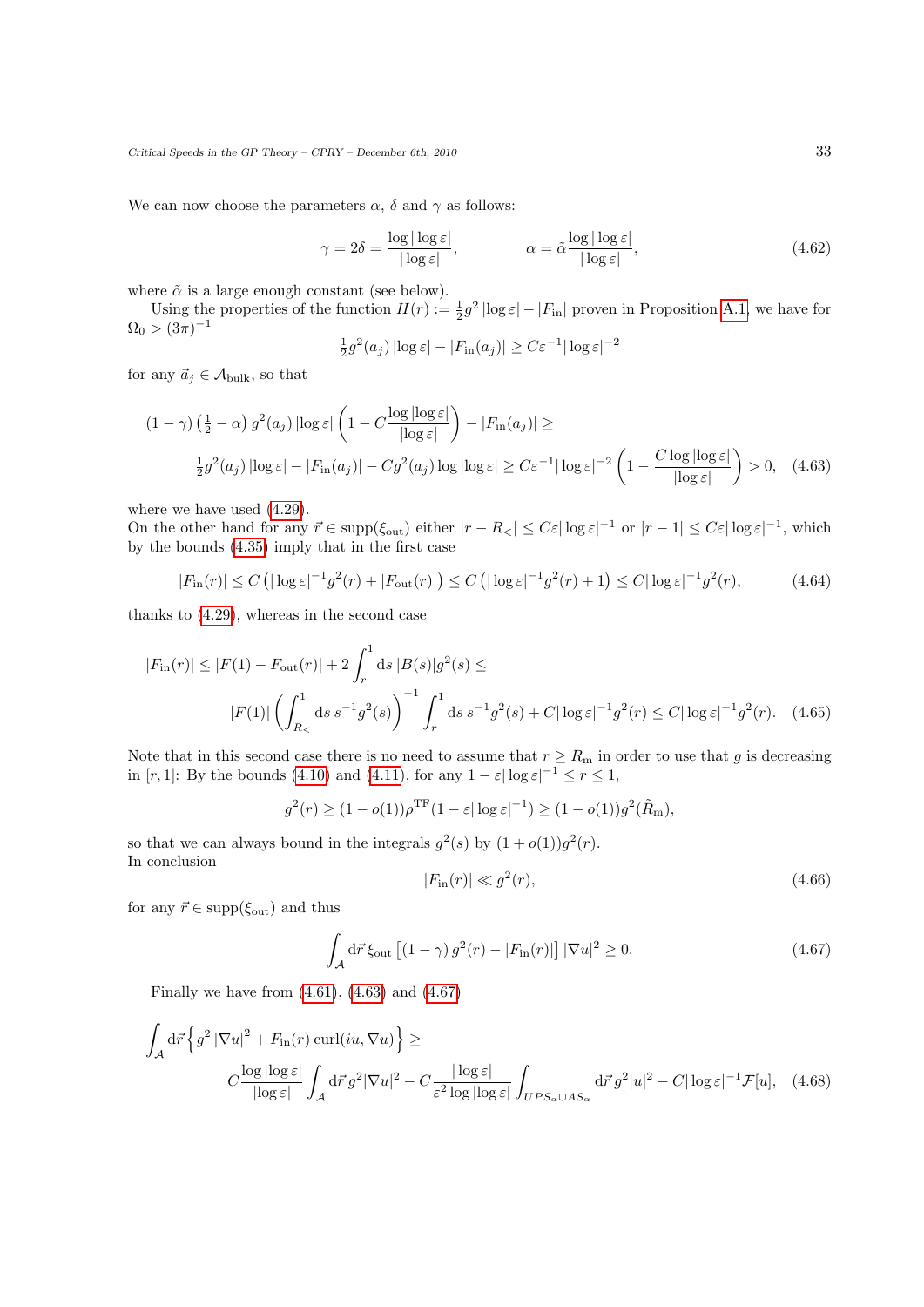and adding

<span id="page-33-0"></span>
$$
\int_{\mathcal{A}}\mathrm{d}\vec{r}\,\frac{g^4}{\varepsilon^2}\left(1-|u|^2\right)^2
$$

to both sides of  $(4.68)$  and using  $(4.59)$  and  $(4.60)$ , we get the lower bound

$$
\mathcal{E}[u] \ge C \left\{ \frac{\log |\log \varepsilon|}{|\log \varepsilon|} \mathcal{F}[u] - \mathcal{F}[u]^{1/2} - \frac{|\log \varepsilon|}{\varepsilon^2 \log |\log \varepsilon|} \int_{UPS_{\alpha} \cup AS_{\alpha}} d\vec{r} \, g^2 |u|^2 \right\},\tag{4.69}
$$

valid for  $\varepsilon$  small enough and  $\Omega_0 > (3\pi)^{-1}$ . But  $g^2|u|^2 = |\Psi^{\text{GP}}|^2 \leq C\varepsilon^{-1}|\log \varepsilon|^{-1}$ , whereas the side length of a cell is  $\mathcal{O}(\varepsilon|\log \varepsilon|)$ , thus

$$
\int_{UPS_{\alpha}\cup AS_{\alpha}} d\vec{r} \, g^2 |u|^2 \le \frac{C |UPS_{\alpha} \cup AS_{\alpha}|}{\varepsilon |\log \varepsilon|} \le C\varepsilon |\log \varepsilon| \left(N_{\alpha}^{\text{UP}} + N_{\alpha}^{\text{A}}\right) \le C\varepsilon^{2+\alpha} \mathcal{F}[u],\tag{4.70}
$$

by  $(4.49)$  and  $(4.52)$ . Therefore  $(4.69)$  becomes

$$
\mathcal{E}[u] \ge C \left\{ \frac{\log |\log \varepsilon|}{|\log \varepsilon|} \mathcal{F}[u] - \frac{|\log \varepsilon|}{\log |\log \varepsilon|} \varepsilon^{\alpha} \mathcal{F}[u] - \mathcal{F}[u]^{1/2} \right\}.
$$
 (4.71)

Recalling the choice of  $\alpha$  in [\(4.62\)](#page-32-3), we now take a constant  $\tilde{\alpha} > 2$ , so that

$$
\frac{|\log \varepsilon|}{\log |\log \varepsilon|} \varepsilon^{\alpha} = \frac{|\log \varepsilon|^{1-\tilde{\alpha}}}{\log |\log \varepsilon|} \ll \frac{\log |\log \varepsilon|}{|\log \varepsilon|}
$$
  

$$
\mathcal{O}(\varepsilon^{\infty}) \ge \mathcal{E}[u] \ge \left(\frac{\log |\log \varepsilon|}{|\log \varepsilon|} \mathcal{F}[u] - \mathcal{F}[u]^{1/2}\right) \tag{4.72}
$$

which yields both results.

and

The proof of the energy asymptotics is essentially a corollary of the reduced energy estimates together with the discussion contained in Section [4.1:](#page-22-1)

Proof of Theorem [1.4.](#page-8-0) By [\(4.16\)](#page-24-7) and [\(4.30\)](#page-27-2)

$$
E^{\rm GP} \ge \tilde{E}_{\omega_0}^{\rm gv} + \mathcal{E}[u] - \mathcal{O}(\varepsilon^\infty) \ge \tilde{E}_{\omega_0}^{\rm gv} - C(\log|\log\varepsilon|)^{-2}|\log\varepsilon|^2,
$$

but one can easily show that  $\tilde{E}_{\omega_0}^{\text{gv}} \geq E_{\omega_0}^{\text{gv}} - \mathcal{O}(\varepsilon^{\infty})$  by simply testing the functional  $\mathcal{E}_{\omega_0}^{\text{gv}}$  on a suitable regularization of  $g_{\omega_0}$  and thus

$$
E^{\rm GP} \ge E_{\omega_0}^{\rm gv} - C(\log|\log \varepsilon|)^{-2} |\log \varepsilon|^2 \ge E^{\rm gv} - C(\log|\log \varepsilon|)^{-2} |\log \varepsilon|^2,
$$

which concludes the lower bound proof.

The upper bound [\(1.38\)](#page-8-3) is trivially obtained by testing the GP functional on a giant vortex function with phase  $[\Omega] - \omega_{\text{opt}}$  (see Proposition [4.5\)](#page-25-3).  $\Box$ 

Using the equations satisfied by  $\Psi^{\text{GP}}$  and g, one can derive an equation satisfied by u:

$$
-\nabla(g^2 \nabla u) - 2ig^2 \vec{B} \cdot \nabla u + 2\frac{g^4}{\varepsilon^2} (|u|^2 - 1) u = \lambda g^2 u
$$

where  $\lambda = \mu^{\rm GP} - \tilde{\mu}_{\omega_0}^{\rm gv}$ . A useful estimate on the gradient of u follows from this equation and allows to conclude the proof of Theorem [1.3.](#page-7-4) We state the estimate for convenience and refer to [\[CRY,](#page-39-8) Lemma 5.1] for its proof.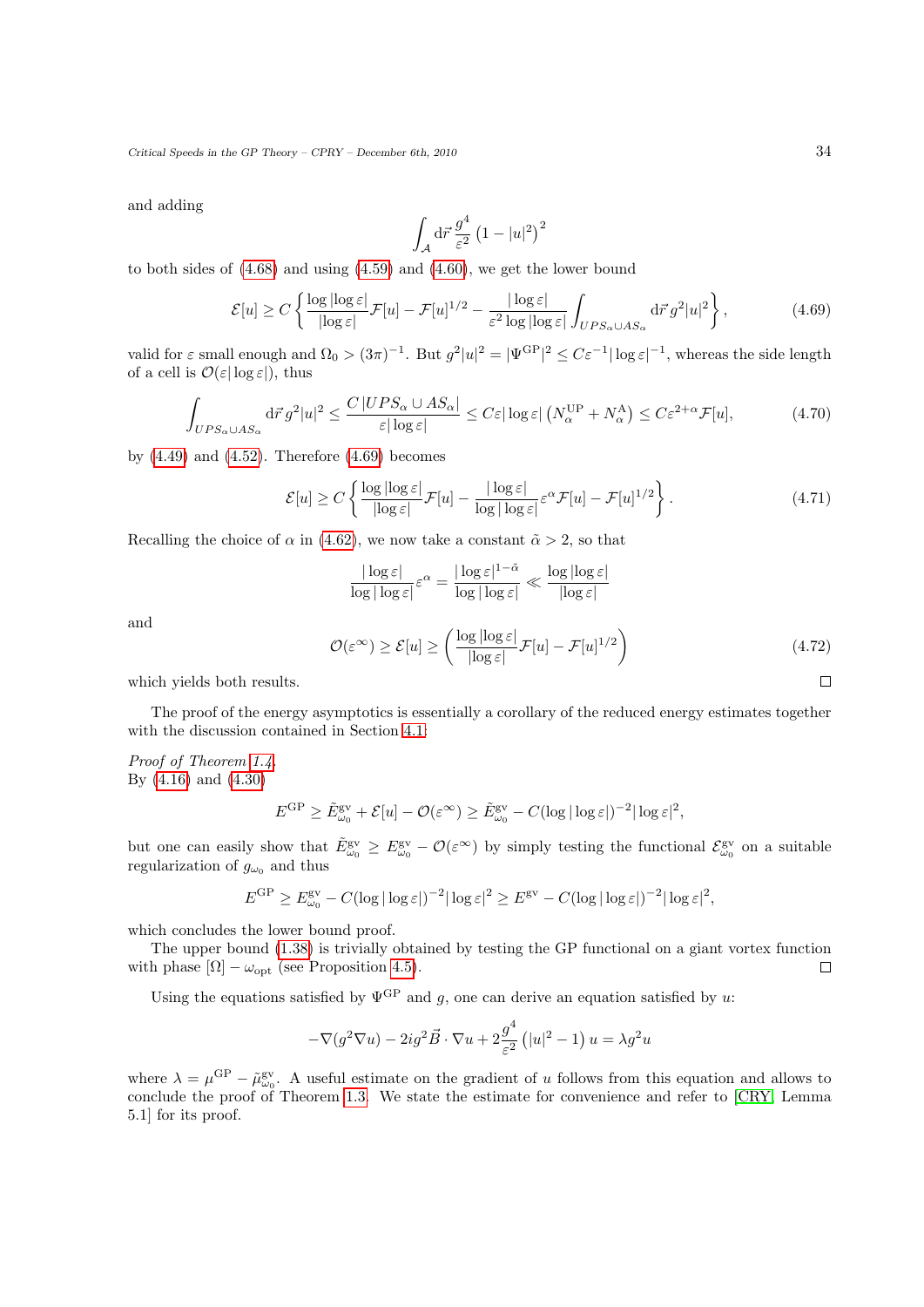### Lemma 4.4 (Estimate for the gradient of  $u$ ).

Recall the definition of  $u$  in [\(4.17\)](#page-24-2). There is a finite constant  $C$  such that

$$
\|\nabla u\|_{L^{\infty}(\mathcal{A}_{\text{bulk}})} \le C \frac{|\log \varepsilon|^{3/2}}{\varepsilon^{3/2}}.
$$
\n(4.73)

We now complete the

*Proof of Theorem [1.3.](#page-7-4)* Suppose that at some point  $\vec{r}_0 \in A_{\text{bulk}}$  we have

$$
||u(\vec{r}_0)| - 1| \ge \varepsilon^{1/4} |\log \varepsilon|^3.
$$

Then, using [\(4.73\)](#page-34-0), there is a constant C such that, for any  $\vec{r} \in \mathcal{B}(\vec{r}_0, C\varepsilon^{7/4} |\log \varepsilon|^{3/2})$ , we have

$$
||u(\vec{r})| - 1| \ge \frac{1}{2} \varepsilon^{1/4} |\log \varepsilon|^3.
$$

This implies (recall [\(4.29\)](#page-27-4))

$$
\int_{\mathcal{B}(\vec{r}_0, C\varepsilon^{7/4} |\log \varepsilon|^{3/2})} d\vec{r} \frac{g^4}{\varepsilon^2} (1 - |u|^2)^2 \ge C |\log \varepsilon|^3,
$$

and thus

$$
\mathcal{F}[u] \ge C |\log \varepsilon|^3,\tag{4.74}
$$

which is a contradiction with [\(4.6\)](#page-27-3).

We have thus proven that

<span id="page-34-1"></span>
$$
\left| |\Psi^{\rm GP}|^2 - g^2 \right| \le g^2 \left| |u|^2 - 1 \right| \le C \frac{|\log \varepsilon|^2}{\varepsilon^{3/4}} \tag{4.75}
$$

on  $\mathcal{A}_{\text{bulk}}$ . The result then follows by combining [\(4.11\)](#page-24-4) and [\(4.75\)](#page-34-1).

Theorem [1.5](#page-9-2) follows as a corollary:

Proof of Theorem [1.5.](#page-9-2) Given any  $R > \le r \le 1 - \varepsilon^{3/2} |\log \varepsilon|^2$ , Theorem [1.3](#page-7-4) guarantees that  $\deg\{u, \partial \mathcal{B}_r\}$  is well defined and independent of r. Moreover one has

$$
2\pi |\deg\{u,\partial \mathcal{B}_r\}| \leq \int_{\partial \mathcal{B}_r} ds \, |u|^{-1} \, |\partial_\tau u| \leq C \int_{\partial \mathcal{B}_r} ds \, |\partial_\tau u|,
$$

because u is bounded below in  $A_{\text{bulk}}$  as a consequence of the proof of Theorem [1.3.](#page-7-4) Now integrating in r from  $R_>$  to  $1 - \varepsilon^{3/2} |\log \varepsilon|^2$  both sides of the above expression and using the fact that the degree is independent of  $r$  because  $u$  has no vortices, we obtain

$$
2\pi |\deg\{u,\partial \mathcal{B}_r\}| \leq C\varepsilon^{-1} |\log \varepsilon|^{-1} \int_{\mathcal{A}_{\text{bulk}}} d\vec{r} | \nabla u| \leq C\varepsilon^{-1} |\log \varepsilon|^{-1} |\mathcal{A}_{\text{bulk}}|^{1/2} ||\nabla u||_{L^2(\mathcal{A}_{\text{bulk}})}, \quad (4.76)
$$

where we have used Cauchy-Schwarz inequality and the fact that  $|\mathcal{A}_{\text{bulk}}| = 2\pi(1 - \varepsilon^{3/2} |\log \varepsilon|^2 - R_{>}) =$  $\mathcal{O}(\varepsilon |\log \varepsilon|)$ . On the other hand, [\(4.29\)](#page-27-4) and [\(4.6\)](#page-27-3) imply

$$
\|\nabla u\|_{L^2(\mathcal{A}_{\text{bulk}})} \leq C\varepsilon^{1/2} |\log \varepsilon|^{5/2}.
$$

We conclude

$$
2\pi |\deg\{u,\partial \mathcal{B}_r\}| \le C|\log \varepsilon|^2
$$

and final result is thus a simple consequence of the definition [\(4.17\)](#page-24-2).

<span id="page-34-0"></span>

 $\Box$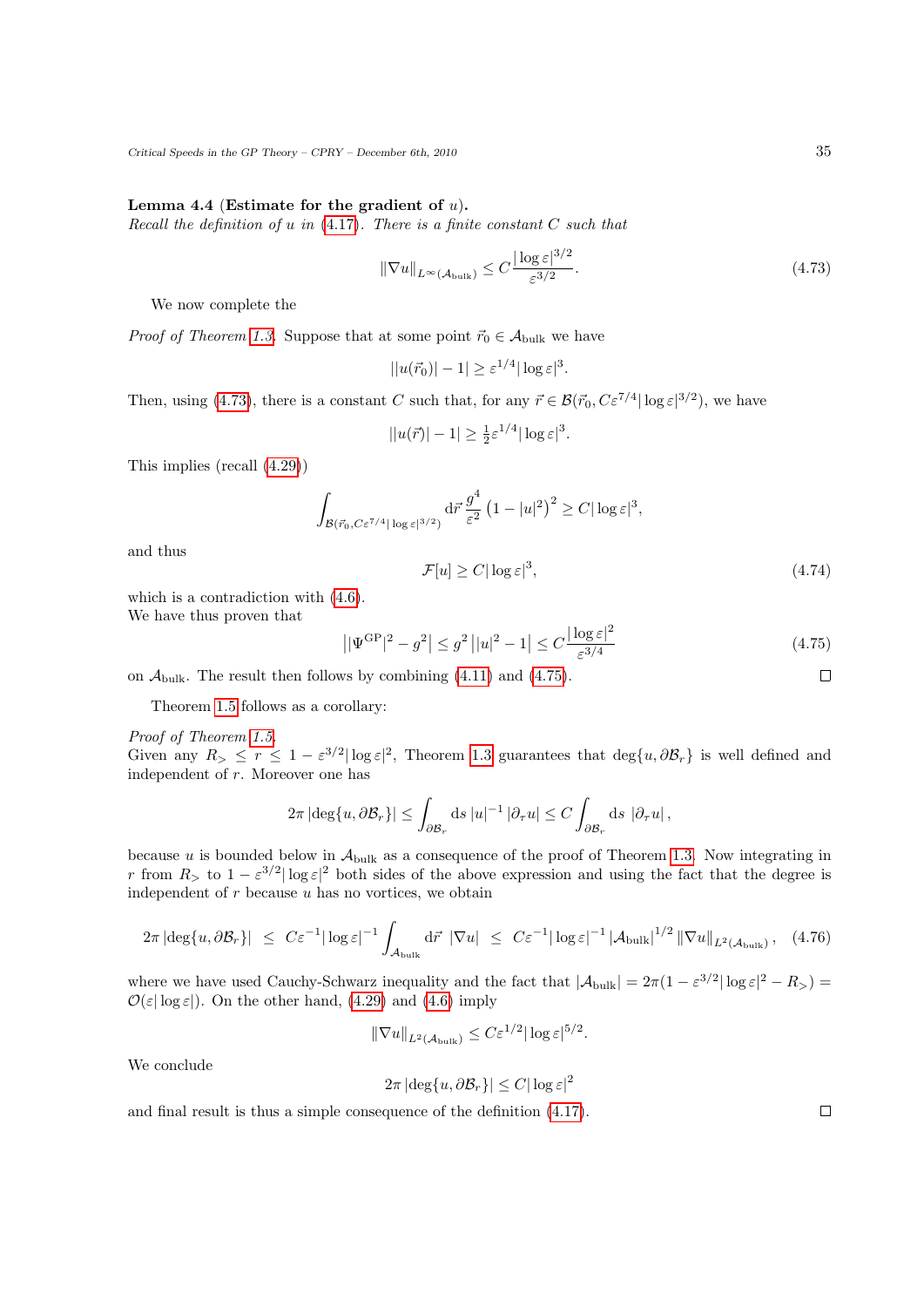# <span id="page-35-0"></span>5 Rotational Symmetry Breaking

We first introduce some notation that will be used in the proof of Theorem [1.6:](#page-9-1) The result stated there is equivalent to prove that no GP minimizer is a symmetric vortex, i.e., a wave function of the form  $f(r) \exp\{in\theta\}, n \in \mathbb{Z}$ . We therefore denote by  $E_n$  the energy obtained by minimizing the GP functional on symmetric vortices, i.e.,

<span id="page-35-1"></span>
$$
E_n := \inf_{f \in \mathcal{D}^{\text{GP}}} \mathcal{E}^{\text{GP}} \left[ f(r) \exp\{in\vartheta\} \right] = \mathcal{E}^{\text{GP}} \left[ f_n(r) \exp\{in\vartheta\} \right],\tag{5.1}
$$

where  $f_n(r)$  is the unique real minimizer.

We also define  $\bar{n} \in \mathbb{N}$  through  $\min_{n \in \mathbb{Z}} E_n =: E_{\bar{n}}$ : Note that a minimizing  $\bar{n}$  certainly exists for any  $\varepsilon$ thanks to the convexity in  $n$  of the functional. However such a minimizer needs not be unique because of some accidental degeneracy (there are at most 2 minimizers), which can be removed by a infinitesimal change of  $\varepsilon$ .

The next lemma contains several useful properties of  $f_{\bar{n}}$ :

### Lemma 5.1 (Symmetric vortex minimizer).

For any  $\varepsilon > 0$  and  $\Omega \gg \varepsilon^{-1}$ , there exists some  $\bar{n} \in \mathbb{Z}$  minimizing  $E_{\bar{n}}$  and it satisfies the estimate  $\bar{n} = \Omega(1 + \mathcal{O}(\varepsilon^{-1} \Omega^{-1})).$ 

The associated minimizer  $f_{\bar{n}}(r)$  is unique and, up to multiplication by a constant phase factor, it is given by a positive radial function vanishing only at  $r = 0$  and  $r = 1$ . Moreover it has a unique maximum at some point  $0 < R_* < 1$  and satisfies the  $L^2$  estimate  $||f_{\bar{n}}||_{L^2(\mathcal{B} \setminus \mathcal{B}_{R_*})} = o(1)$ .

*Proof.* We first notice that by setting  $\bar{n} = : [\Omega] - \omega$  for some  $\omega \in \mathbb{Z}$ , one can easily recover the coupled minimization problem studied in Proposition [4.5](#page-25-3) (see also Proposition [4.4\)](#page-24-5) for some different angular velocity Ω. It is very easy to realize that the existence of a minimizing  $ω$  (and thus  $n̄$ ) as well as the estimate  $\omega = \mathcal{O}(\varepsilon^{-1})$  can be deduced in the same way as in Proposition [4.5.](#page-25-3)

On the other hand for any given  $n \in \mathbb{Z}$  the uniqueness and positivity of the minimizer  $f_n(r)$  can be deduced by standard arguments, whereas the existence of a unique maximum at some point  $0 < R_* < 1$ can be proven by a rearrangement argument as in Proposition [2.2](#page-12-0) by noticing that the potential  $\bar{n}^2r^{-2}$ is strictly decreasing.

<span id="page-35-5"></span>In order to prove the L<sup>2</sup> estimate, we first notice that the fact that  $\bar{n} = \Omega(1 - \mathcal{O}(\varepsilon^{-1} \Omega^{-1}))$  implies the upper bound

<span id="page-35-2"></span>
$$
E_{\bar{n}} \le E^{\rm TF} + \mathcal{O}(\varepsilon^{-2}) + \mathcal{O}(\varepsilon^{1/2} \Omega^{3/2}),\tag{5.2}
$$

which is a consequence of the pointwise estimates [\(2.5\)](#page-15-2) and [\(4.26\)](#page-26-2) together with the bound  $|B_{\Omega}-n(r)| \leq$  $\mathcal{O}(\varepsilon^{-1}) + \mathcal{O}([\Omega] - \bar{n})$  for any  $\vec{r} \in \mathcal{A}$ . As in [\(2.19\)](#page-13-7) the above estimate yields

$$
\left|\mu_{\bar{n}} - \mu^{\mathrm{TF}}\right| \le \mathcal{O}(\varepsilon^{-3/2} \Omega^{1/2}) + \mathcal{O}(\varepsilon^{-1/4} \Omega^{5/4}).\tag{5.3}
$$

We can thus repeat the proof of the pointwise estimate [\(2.21\)](#page-13-5) and the final result is

<span id="page-35-3"></span>
$$
\left|g^2(r) - \rho^{\mathrm{TF}}(r)\right| \leq \mathcal{O}(\varepsilon^{1/2} \Omega^{1/2}) + \mathcal{O}(\varepsilon^{7/4} \Omega^{5/4}),
$$

for any  $R_h^2 + \varepsilon^{-1} \Omega^{-1} |\log \varepsilon|^{-1} \leq r^2 \leq 1 - \varepsilon^{1/2} \Omega^{-1/2} |\log \varepsilon|^{3/2}$ . The argument described in Remark [2](#page-13-5) therefore gives

$$
R_*^2 \ge 1 - o(\varepsilon^{-1} \Omega^{-1}),
$$
\n(5.4)

which in addition to  $f_{\bar{n}}^2 \leq \mathcal{O}(\varepsilon \Omega)$  implies the result.

The main tool in the proof of the breaking of the rotational symmetry is the investigation of the second variation of the GP energy functional evaluated at some local minimizer: Given some Ψ solving the variational equation

<span id="page-35-4"></span>
$$
-\Delta\Psi - 2\vec{\Omega} \cdot \vec{L} \Psi + 2\varepsilon^{-2} |\Psi|^2 \Psi = \mu_\Psi \Psi,
$$
\n(5.5)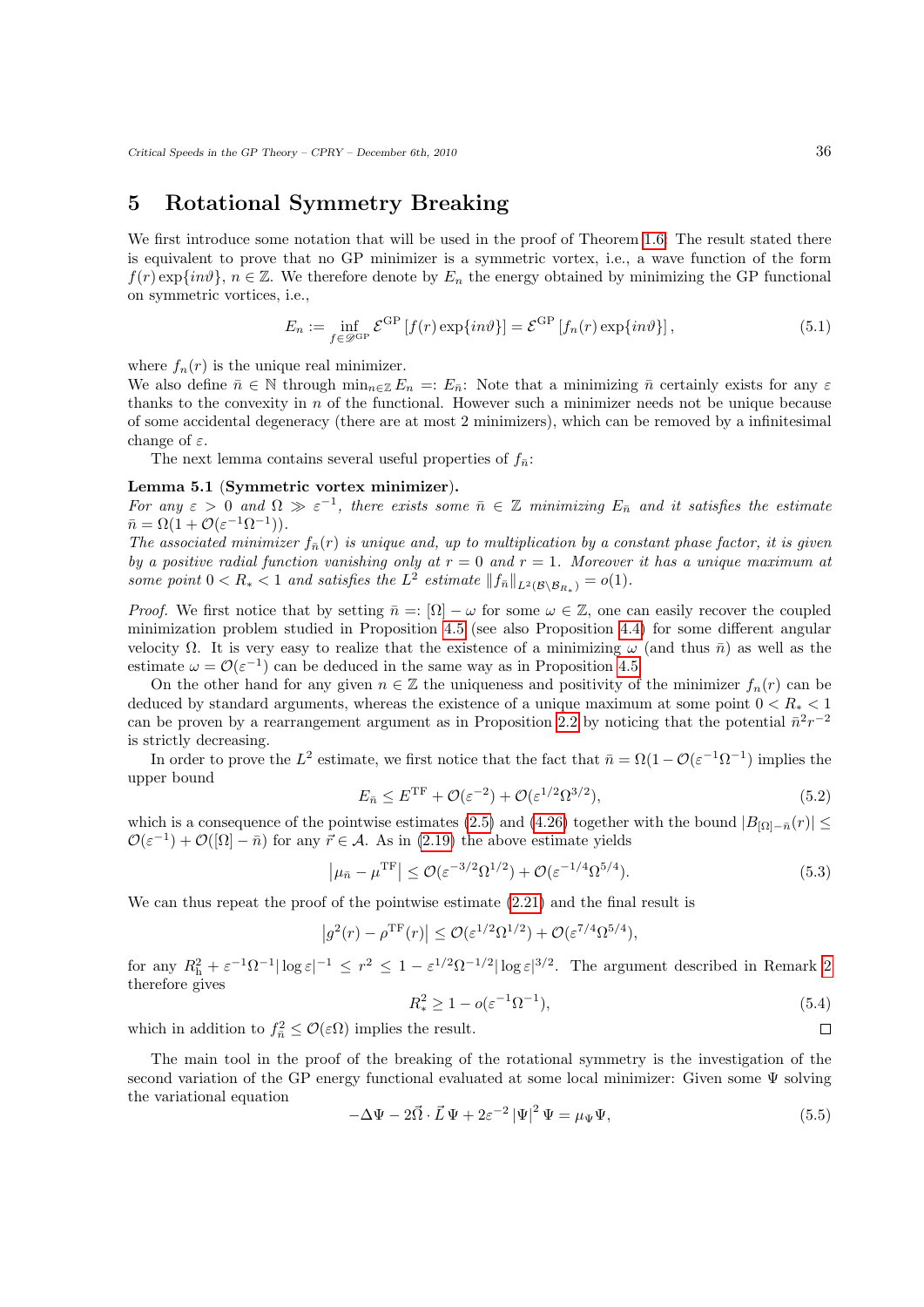where  $\mu_{\Psi} := \mathcal{E}^{\text{GP}}_c[\Psi] + \varepsilon^{-2} \|\Psi\|_4^4$ , and some perturbation  $\Xi(\vec{r}) \in H_0^1(\mathcal{B})$ , one has  $\mathcal{E}^{\text{GP}}[\Psi + \epsilon \Xi] = \mathcal{E}^{\text{GP}}[\Psi] + \epsilon \Xi$  $\epsilon^2 \mathcal{Q}_{\Psi}[\Xi] + \mathcal{O}(\epsilon^3)$ , where

$$
\mathcal{Q}_{\Psi}[\Xi] := \int_{\mathcal{B}} d\vec{r} \left\{ |\nabla \Xi|^2 - 2\Xi^* \vec{\Omega} \cdot \vec{L} \Xi + 4\varepsilon^{-2} |\Psi|^2 |\Xi|^2 - \mu_{\Psi} |\Xi|^2 \right\} + 2\varepsilon^{-2} \Re \int_{\mathcal{B}} d\vec{r} \, (\Psi^*)^2 \Xi^2. \tag{5.6}
$$

By definition, if there exists some  $\Xi \in H_0^1(\mathcal{B})$  such that  $\mathcal{Q}_{\Psi}[\Xi] < 0$ , the associated local minimizer  $\Psi$  is globally unstable and in particular can not be a global minimizer of the GP functional.

### Proof of Theorem [1.6.](#page-9-1)

Assuming that the GP minimizer was given by a symmetric vortex  $f_{\bar{n}}(r) \exp{\{i\bar{n}\vartheta\}}$  for some  $\bar{n}$ , we explicitly exhibit a trial function  $\Xi(\vec{r})$  such that the quadratic form  $Q_{\Psi}[\Xi]$  evaluated at  $\Psi(\vec{r}) = f_{\bar{n}}(r) \exp\{i\bar{n}\vartheta\}$  is negative (for simplicity we denote it by  $\mathcal{Q}_{\bar{n}}$ ), which yields a contradiction with the assumption that the symmetric vortex is a global minimizer.

For any  $d > 1$  we set

$$
\Xi(\vec{r}) := (A(r) + B(r)) e^{i(n+d)\vartheta} + (A(r) - B(r)) e^{i(n-d)\vartheta}, \tag{5.7}
$$

with

$$
A(r) := \begin{cases} r^{d+1} f_n'(r), & \text{if } 0 \le r \le R_*, \\ 0, & \text{if } R_* \le r \le 1, \end{cases} \qquad B(r) := \begin{cases} \bar{n}r^d f_{\bar{n}}(r), & \text{if } 0 \le r \le R_*, \\ \bar{n} R_*^d f_{\bar{n}}(r), & \text{if } R_* \le r \le 1. \end{cases} \tag{5.8}
$$

A trial function of this form was first introduced in [\[Seir,](#page-40-3) Theorem 2] to prove symmetry breaking for a special class of trapping potential but here we replace in the original definition [\[Seir,](#page-40-3) Eq.  $(2.30)$ ] d with  $-d$ . Moreover in order to satisfy the condition  $\Xi \in H_0^1(\mathcal{B})$ , we have modified the function A setting it equal to 0 for  $r \geq R_*$ . Note that the function certainly belongs to  $H^1(\mathcal{B})$  since  $f_{\bar{n}}$  is differentiable and  $A(r) + B(r) \sim r^{\bar{n}+d}$  as  $r \to 0$ , but  $B \notin H_0^2(\mathcal{B})$  because of the singularity in the derivative at  $r = R_*$ .

We can simply borrow the explicit computations from [\[Seir,](#page-40-3) Eqs.  $(2.31)$  and  $(2.33)$ ] (recall that in our case there is no external potential, A vanishes for  $r \ge R_*$ , d has to be replaced with  $-d$  and  $\Omega$  with  $2\Omega$ ) and, denoting by  $\mu_{\bar{n}}$  the chemical potential associated with  $f_{\bar{n}}$ , we obtain

$$
\mathcal{Q}_{\bar{n}}[\Xi] = 8\pi \int_0^{R_*} dr \, r^{2d+2} f_{\bar{n}}(r) f'_{\bar{n}}(r) \left\{ (d+1)\mu_{\bar{n}} - \frac{2(d+1)}{\varepsilon^2} f_{\bar{n}}^2 + 2\Omega \bar{n} \right\} + 4\pi n^2 d^2 \int_{R_*}^1 dr \, \frac{R_*^{2d}}{r} f_{\bar{n}}^2(r). \tag{5.9}
$$

Using the estimate [\(5.3\)](#page-35-2), one immediately obtains that  $\mu^{\text{GP}} = \mu_{\bar{n}} = -\Omega^2(1 - o(1))$ . We can thus estimate the quantity between brackets in the first term in [\(5.9\)](#page-36-0) as

<span id="page-36-1"></span><span id="page-36-0"></span>
$$
(d+1)\mu_{\bar{n}} - 2\varepsilon^{-2}(d+1)f_{\bar{n}}^2 + 2\Omega \bar{n} \leq -\Omega^2 (d-1 - o(1))
$$
\n(5.10)

which implies the bound

$$
8\pi \int_0^{R_*} dr \, r^{2d+2} f_{\bar{n}}(r) f'_{\bar{n}}(r) \left\{ (d+1)\mu_{\bar{n}} - 2\varepsilon^{-2} (d+1) f_{\bar{n}}^2 + 2\Omega \bar{n} \right\} \le
$$
  

$$
- 8\pi \Omega^2 (d-1 - o(1)) \int_0^{R_*} dr \, r^{2d+2} f_{\bar{n}}(r) f'_{\bar{n}}(r) \le
$$
  

$$
- 4\pi \Omega^2 (d-1 - o(1)) \left[ R_*^{2d+2} f_{\bar{n}}^2(R_*) - (2d+2) R_*^{2d} \int_0^{R_*} dr \, r f_{\bar{n}}^2(r) \right] \le
$$
  

$$
- 4\pi \Omega^2 (d-1 - o(1)) R_*^{2d+2} f_{\bar{n}}^2(R_*) \left( 1 - C d \varepsilon^{-1} \Omega^{-1} \right), \quad (5.11)
$$

where we have used the fact that f is increasing between 0 and  $R_*$  and the lower bound [\(5.4\)](#page-35-3). On the other hand the last term in [\(5.9\)](#page-36-0) can be bounded as

<span id="page-36-2"></span>
$$
4\pi n^2 d^2 R_*^{2d} \int_{R_*}^1 dr \, r^{-1} f_{\bar{n}}^2(r) \le 2n^2 d^2 R_*^{2d-2} \|f_{\bar{n}}\|_{L^2(\mathcal{B}\backslash\mathcal{B}_{R_*})}^2 \le o(1) R_*^{2d-2} \Omega^2 d^2. \tag{5.12}
$$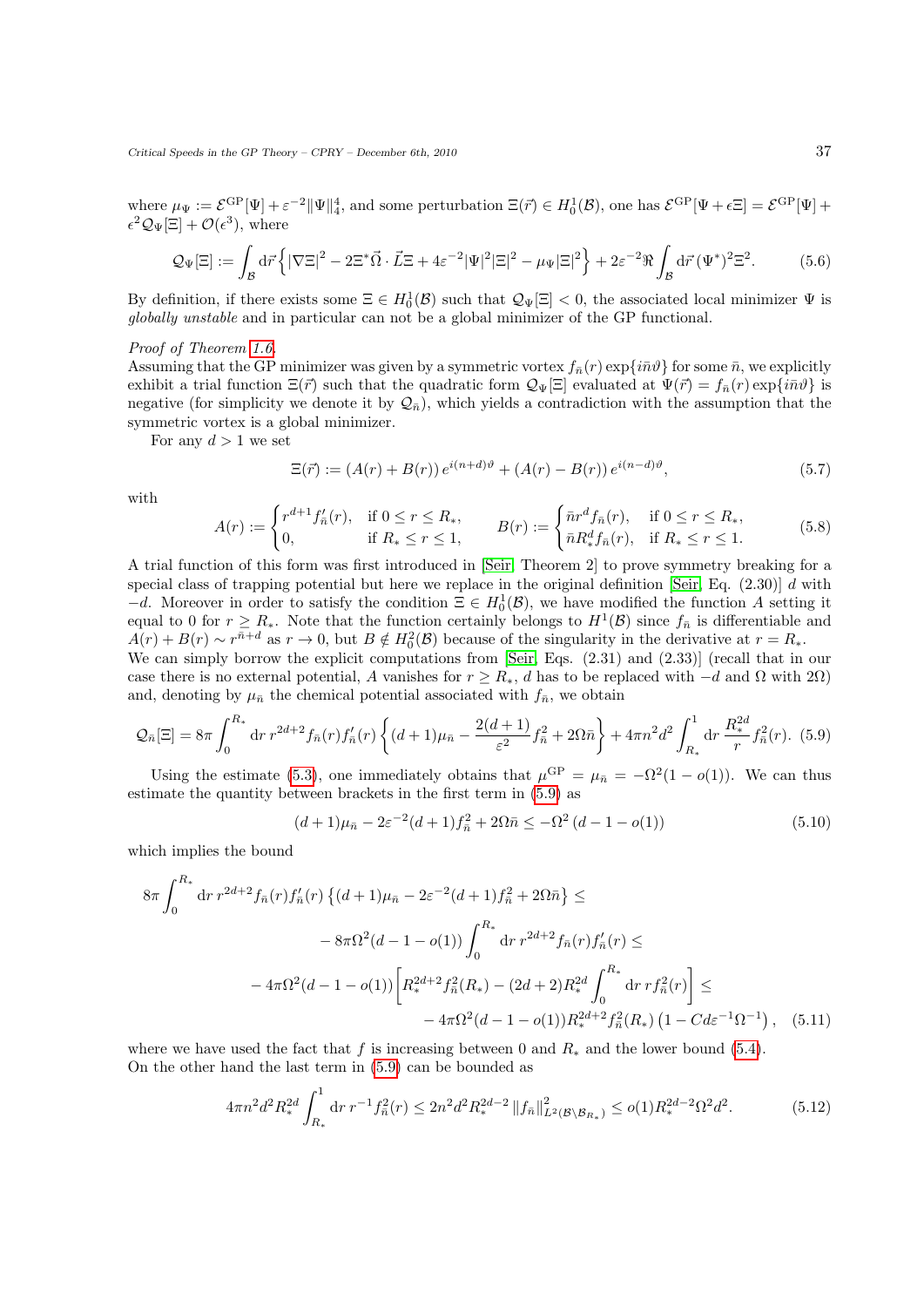Hence  $(5.11)$  and  $(5.12)$  yield

$$
\mathcal{Q}_{\bar{n}}[\Xi]\leq-4\pi d\Omega^2R_*^{2d+2}f_{\bar{n}}^2(R_*)\left(1-d^{-1}-o(1)-C\varepsilon^{-1}\Omega^{-1}d\right)<0
$$

for any finite  $d \geq 2$  and  $\varepsilon$  small enough.

#### Remark 5.1 (Flat Neumann case)

The above proof applies with minor modifications to the case of the bounded trap  $\beta$  with Neumann conditions at the boundary  $\partial \mathcal{B}$ : It is indeed sufficient to make the replacements in the trial function  $\Xi$ 

$$
A(r) = r^{d+1} f'_{\bar{n}}(r), \qquad B(r) = \bar{n}r^d f_{\bar{n}}(r),
$$

for any  $\vec{r} \in \mathcal{B}$  and compute

$$
Q_{\bar{n}}[\Xi] = 8\pi \int_0^{R_*} dr \, r^{2d+2} f_{\bar{n}}(r) f'_{\bar{n}}(r) \left\{ (d+1)\mu_{\bar{n}} - 2(d+1)\varepsilon^{-2} f_{\bar{n}}^2 + 2\Omega \bar{n} \right\}.
$$

Now since  $f_{\bar{n}}$  is increasing in the Neumann case,  $f_{\bar{n}}^2 \leq \mathcal{O}(\varepsilon \Omega)$  and  $\mu_{\bar{n}} = -\Omega^2(1 - o(1))$ , the quadratic form can be made negative for d large enough.

# Appendix A

<span id="page-37-0"></span>In this Appendix we discuss some useful properties of the TF-like functionals involved in the analysis as well as the critical angular velocities.

## <span id="page-37-1"></span>A.1 The Thomas-Fermi Functionals

The minimization of the TF functional introduced in [\(1.17\)](#page-4-3) has already been discussed in other papers (see, e.g., [\[CY,](#page-39-7) Appendix] or [\[CRY,](#page-39-8) Appendix A]), so we only sum up here the main results: The minimizer among positive functions is unique and explicitly given by

$$
\rho^{\rm TF}(r) := \frac{1}{2} \left[ \varepsilon^2 \mu^{\rm TF} + \varepsilon^2 \Omega^2 r^2 \right]_+, \tag{A.1}
$$

where  $[\cdot]_+$  stands for the positive part and  $\mu^{\rm TF} := E^{\rm TF} + \varepsilon^{-2} ||\rho^{\rm TF}||$ 2 <sup>2</sup><sub>2</sub>. If  $\Omega \ge 2(\sqrt{\pi}\varepsilon)^{-1}$ , the chemical potential is given by  $\mu^{\text{TF}} = -\Omega^2 R_h^2$  with

$$
R_{\rm h} := \sqrt{1 - \frac{2}{\sqrt{\pi}\varepsilon\Omega}},\tag{A.2}
$$

and the TF minimizer can be rewritten as  $\rho^{\text{TF}}(r) = \frac{1}{2} \varepsilon^2 \Omega^2 \left[ r^2 - R_h^2 \right]_+$ , which makes explicit the fact that it vanishes for  $r \leq R_h$ .

The corresponding ground state energy can be explicitly evaluated and is given by

$$
E^{\rm TF} = \begin{cases} \frac{1}{\pi} \varepsilon^{-2} - \frac{1}{2} \Omega^2 - \frac{1}{48} \pi \varepsilon^2 \Omega^4, & \text{if } \Omega \le \Omega_{c_2}, \\ -\Omega^2 \left[ 1 - 4/(3\sqrt{\pi})\Omega \right], & \text{if } \Omega > \Omega_{c_2}. \end{cases}
$$
(A.3)

Note that above the second critical velocity, the annulus  $A^{TF} := \text{supp}(\rho^{TF})$  has a shrinking width of order  $\varepsilon$  log  $\varepsilon$  (see [\(A.2\)](#page-35-5)) and the leading order term in the ground state energy asymptotics is  $-\Omega^2$ . which is due to the convergence of  $\rho^{\text{TF}}$  to a distribution supported at the boundary of the trap.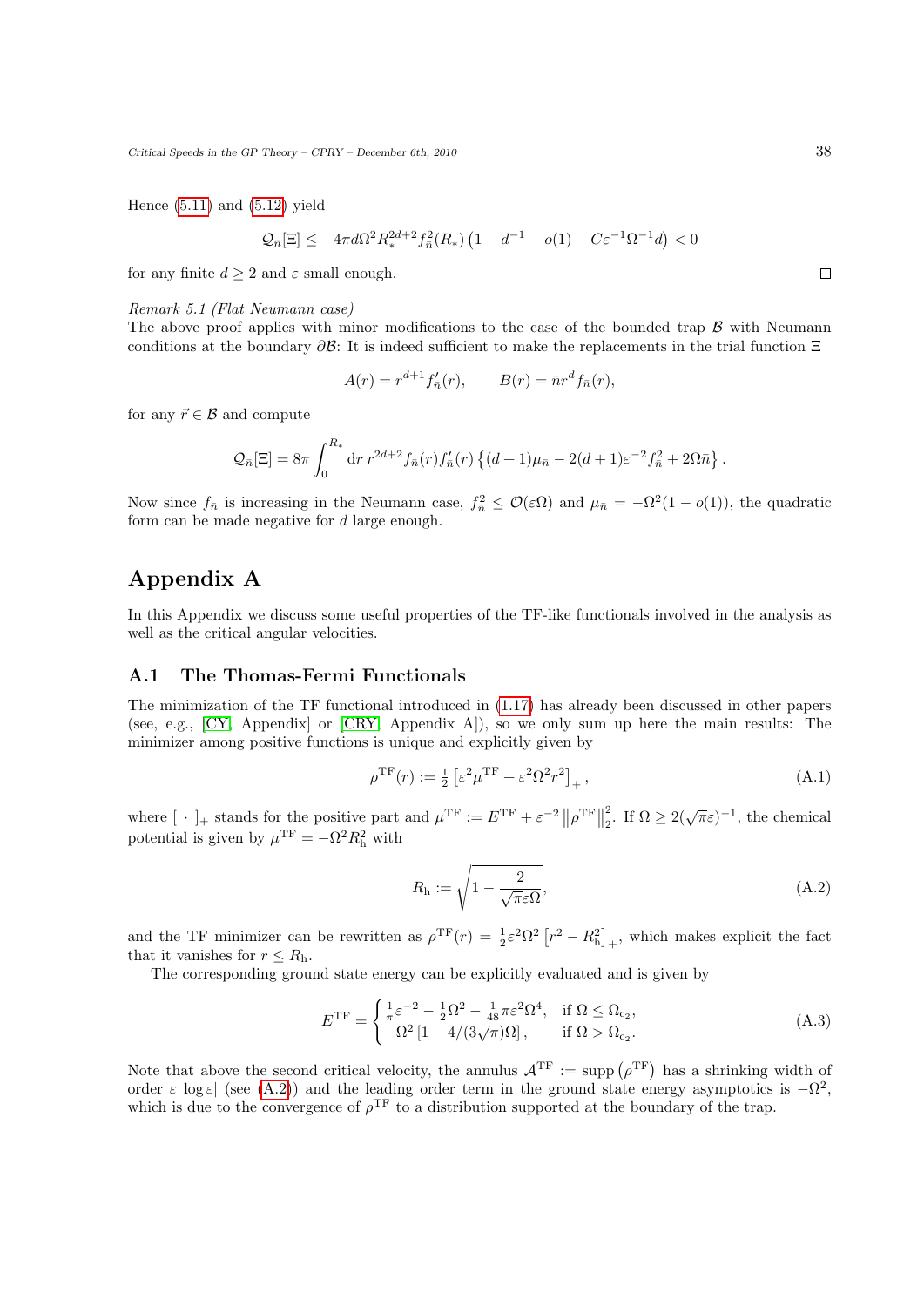In the giant vortex regime another TF-like functional becomes more relevant, i.e.,

$$
\tilde{\mathcal{E}}_{\omega}^{\mathrm{TF}}[\rho] := \int_{\mathcal{B}} d\vec{r} \left\{ -\Omega^2 r^2 \rho + B_{\omega}^2(r) \rho + \varepsilon^{-2} \rho^2 \right\} = \int_{\mathcal{B}} d\vec{r} \left\{ \left( [\Omega] - \omega \right)^2 r^{-2} \rho + \varepsilon^{-2} \rho^2 \right\} - 2\Omega [\Omega - \omega], \quad (A.4)
$$

where the potential  $\vec{B}_{\omega}$  is defined in [\(1.36\)](#page-8-4),  $\omega \in \mathbb{Z}$  and we have used the normalization in  $L^1(\mathcal{B})$  of the density in the last term. The minimization of such a functional was studied in details in [\[CRY,](#page-39-8) Appendix A] and we recall here only the most important fact, i.e., the ground state energy  $\tilde{E}^{\text{TF}}$  satisfies the estimate

$$
\tilde{E}_{\omega}^{\text{TF}} = E^{\text{TF}} + \left[ \omega - \frac{2}{3\sqrt{\pi}\varepsilon} \right]^2 + \frac{2}{9\pi\varepsilon^2} + \mathcal{O}(\varepsilon^{-2}|\log\varepsilon|^{-1}),\tag{A.5}
$$

which suggests that it is minimized by a phase  $\omega^{\text{TF}} := 2(3\sqrt{\pi}\varepsilon)^{-1}$ .

## <span id="page-38-0"></span>A.2 The Third Critical Angular Velocity  $\Omega_{\rm{c3}}$

In this last part of the Appendix we state the estimate of the critical velocity  $\Omega_{c_3}$ , which is defined as the angular velocity at which vortices disappear from the bulk of the condensate. To estimate this velocity we need to compare the vortex energy cost  $\frac{1}{2}g_{\omega_0}^2(r)|\log \varepsilon|$  with the vortex energy gain  $|F_{\text{in}}(r)|$  (see  $(4.39), (4.32)$  $(4.39), (4.32)$  $(4.39), (4.32)$  and  $(4.37)$ ). In [\[CRY,](#page-39-8) Appendix] a similar comparison is performed when the density  $g_{\omega_0}^2$  is replaced by  $\rho^{\text{TF}}$  and it is shown that, if  $\Omega > \Omega_{c_3}$  in the sense that  $\Omega = \Omega_0 \varepsilon^{-2} |\log \varepsilon|^{-1}$  with  $\Omega > 2(3\pi)^{-1}$ , then the function

$$
H^{\rm TF}(r) := \frac{1}{2} |\log \varepsilon| \rho^{\rm TF}(r) - \left| F^{\rm TF}(r) \right|,\tag{A.6}
$$

where

$$
F^{\rm TF}(r) := 2 \int_{R_{\rm h}}^r ds \, \vec{B}_{\omega^{\rm TF}}(r) \cdot \vec{e}_{\vartheta} \, \rho^{\rm TF}(r), \tag{A.7}
$$

satisfies the lower bound

$$
H^{\rm TF}(r) \ge C\varepsilon^{-1} |\log \varepsilon|^{-2} > 0\tag{A.8}
$$

for any  $\vec{r}$  such that  $r \geq R$ <sub>></sub> =  $R$ <sub>h</sub> +  $\varepsilon |log \varepsilon|^{-1}$ .

The analogous result for the original function

$$
H(r) := \frac{1}{2} g_{\omega_0}^2(r) |\log \varepsilon| - |F_{\rm in}(r)|\,,\tag{A.9}
$$

is proven in the following

## <span id="page-38-1"></span> $\textbf{Proposition A.1} \text{ (Third critical velocity } \Omega_{\text{c}_3}\text{).}$

If  $\Omega_0 > 2(3\pi)^{-1}$  and  $\varepsilon$  is small enough, there exists a finite constant C such that

$$
H(r) \ge C\varepsilon^{-1}|\log \varepsilon|^{-2} > 0
$$

for any  $\vec{r}$  such that  $r \geq R$ <sub>></sub> =  $R$ <sub>h</sub> +  $\varepsilon$ | log  $\varepsilon$ |<sup>-1</sup>.

*Proof.* The result can be proven in the same way as [\[CRY,](#page-39-8) Proposition A.2] by noticing that  $|F_{out}| \le$  $|F(1)| \leq \mathcal{O}(1)$  and using such an estimate to replace  $F_{\text{in}}(r)$  with  $F(r)$  in  $H(r)$ .  $\Box$ 

Acknowledgements. The work of NR is supported by  $Région$   $Re-de-France$  through a PhD grant. Part of this work was realised when NR was visiting the university of Aarhus thanks to the hospitality of Søren Fournais.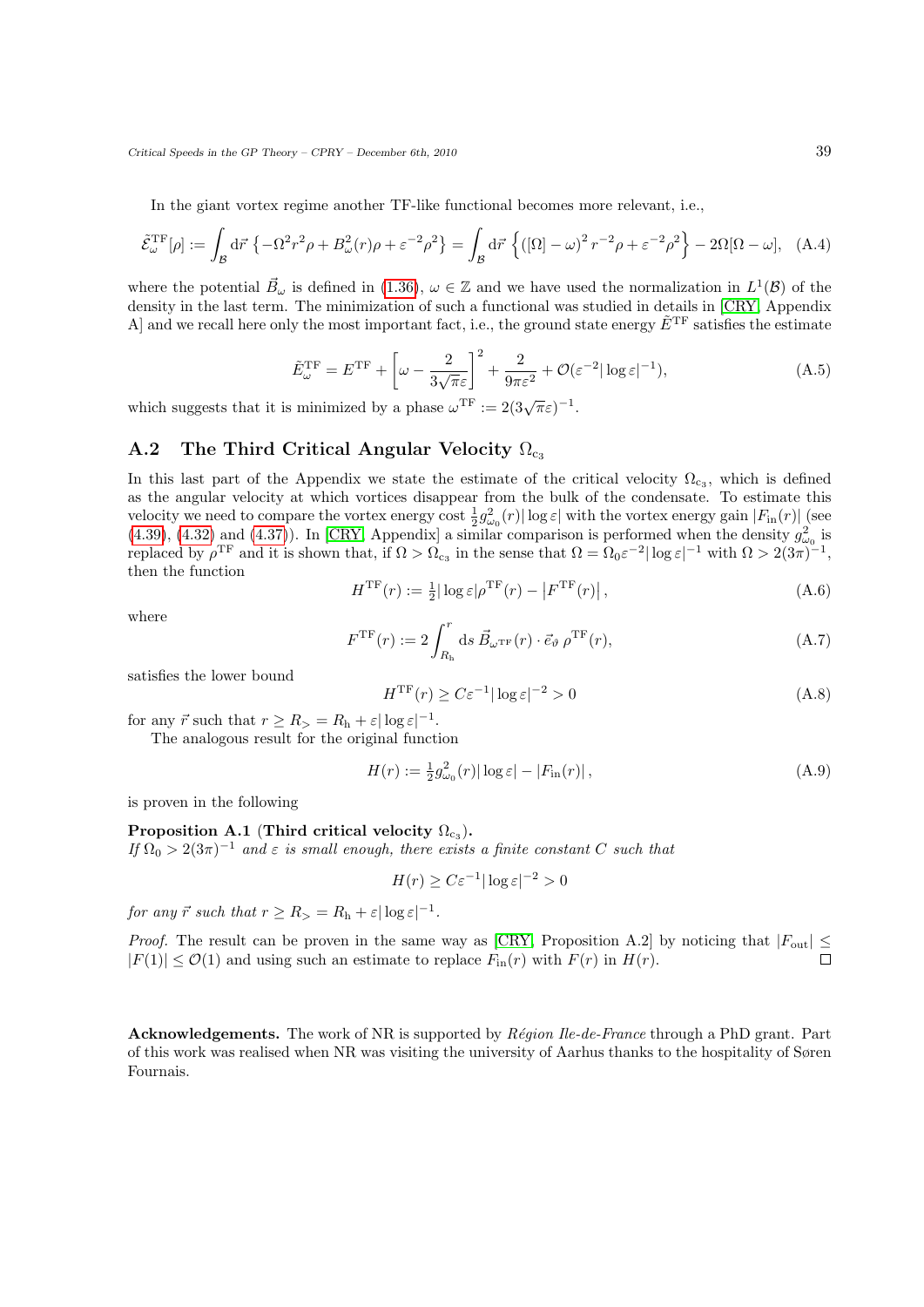## References

- <span id="page-39-2"></span>[A] A. Aftalion, Vortices in Bose-Einstein Condensates, Progress in Nonlinear Differential Equations and their Applications 67, Birkhäuser, Basel, 2006.
- <span id="page-39-13"></span>[AJR] A. AFTALION, R. L. JERRARD, J. ROYO-LETELIER, Non existence of vortices in the small density region of a condensate, preprint  $arXiv:1008.4801$  [math-ph] (2010).
- <span id="page-39-0"></span>[Co] N.R. Cooper, Rapidly Rotating Atomic Gases, Adv. Phys. 57 (2008), 539–616.
- <span id="page-39-6"></span>[CDY1] M. CORREGGI, T. RINDLER-DALLER, J. YNGVASON, Rapidly Rotating Bose-Einstein Condensates in Strongly Anharmonic Traps, J. Math. Phys. 48 (2007), 042104.
- [CDY2] M. CORREGGI, T. RINDLER-DALLER, J. YNGVASON, Rapidly Rotating Bose-Einstein Condensates in Homogeneous Traps, J. Math. Phys. 48 (2007), 102103.
- <span id="page-39-10"></span>[CPRY] M. Correggi, F. Pinsker, N. Rougerie, J. Yngvason, in preparation.
- <span id="page-39-8"></span>[CRY] M. Correggi, N. Rougerie, J. Yngvason, The Transition to a Giant Vortex Phase in a Fast Rotating Bose-Einstein Condensate, preprint  $arXiv:1005.0686$  [math-ph] (2010), to appear in Commun. Math. Phys..
- <span id="page-39-7"></span>[CY] M. CORREGGI, J. YNGVASON, Energy and Vorticity in Fast Rotating Bose-Einstein Condensates, J. Phys. A: Math. Theor. 41 (2008), 445002.
- <span id="page-39-17"></span>[E] L.C. Evans, Partial Differential Equation, Graduate Studies in Mathematics 19, AMS, Providence, 1998.
- <span id="page-39-1"></span>[Fe1] A.L. Fetter, Rotating Trapped Bose-Einstein Condensates, Rev. Mod. Phys. 81 (2009), 647– 691.
- <span id="page-39-3"></span>[FJS] A.L. Fetter, N. Jackson, S. Stringari, Rapid Rotation of a Bose-Einstein Condensate in a Harmonic Plus Quartic Trap, Phys. Rev. A 71 (2005), 013605.
- <span id="page-39-4"></span>[FB] U.W. Fischer, G. Baym, Vortex States of Rapidly Rotating Dilute Bose-Einstein Condensates, Phys. Rev. Lett. 90 (2003), 140402.
- <span id="page-39-14"></span>[FH] S. Fournais, B. Helffer Spectral Methods in Surface Superconductivity Progress in Nonlinear Differential Equations and their Applications 77, Birkhäuser, Basel, 2010.
- <span id="page-39-11"></span>[IM1] R. IGNAT, V. MILLOT, The Critical Velocity for Vortex Existence in a Two-dimensional Rotating Bose-Einstein Condensate, J. Funct. Anal. 233 (2006), 260–306.
- <span id="page-39-12"></span>[IM2] R. IGNAT, V. MILLOT, Energy Expansion and Vortex Location for a Two Dimensional Rotating Bose-Einstein Condensate, Rev. Math. Phys. 18 (2006), 119–162.
- <span id="page-39-15"></span>[J] R.L. JERRARD, Lower Bounds for Generalized Ginzburg-Landau Functionals, SIAM J. Math. Anal. **30** (1999), 721-746.
- <span id="page-39-16"></span>[JS] R.L. JERRARD, H.M. SONER, The Jacobian and the Ginzburg-Landau Energy, Calc. Var. Partial Differential Equations 14 (2002), 524–561.
- <span id="page-39-5"></span>[KB] G.M. Kavoulakis, G. Baym, Rapidly Rotating Bose-Einstein Condensates in Anharmonic Potentials, New J. Phys. 5 (2003), 51.1-51.11.
- <span id="page-39-9"></span>[R] N. Rougerie, Vortex Rings in Fast Rotating Bose-Einstein Condensates, preprint  $arXiv:1009.1982$  [math-ph] (2010).